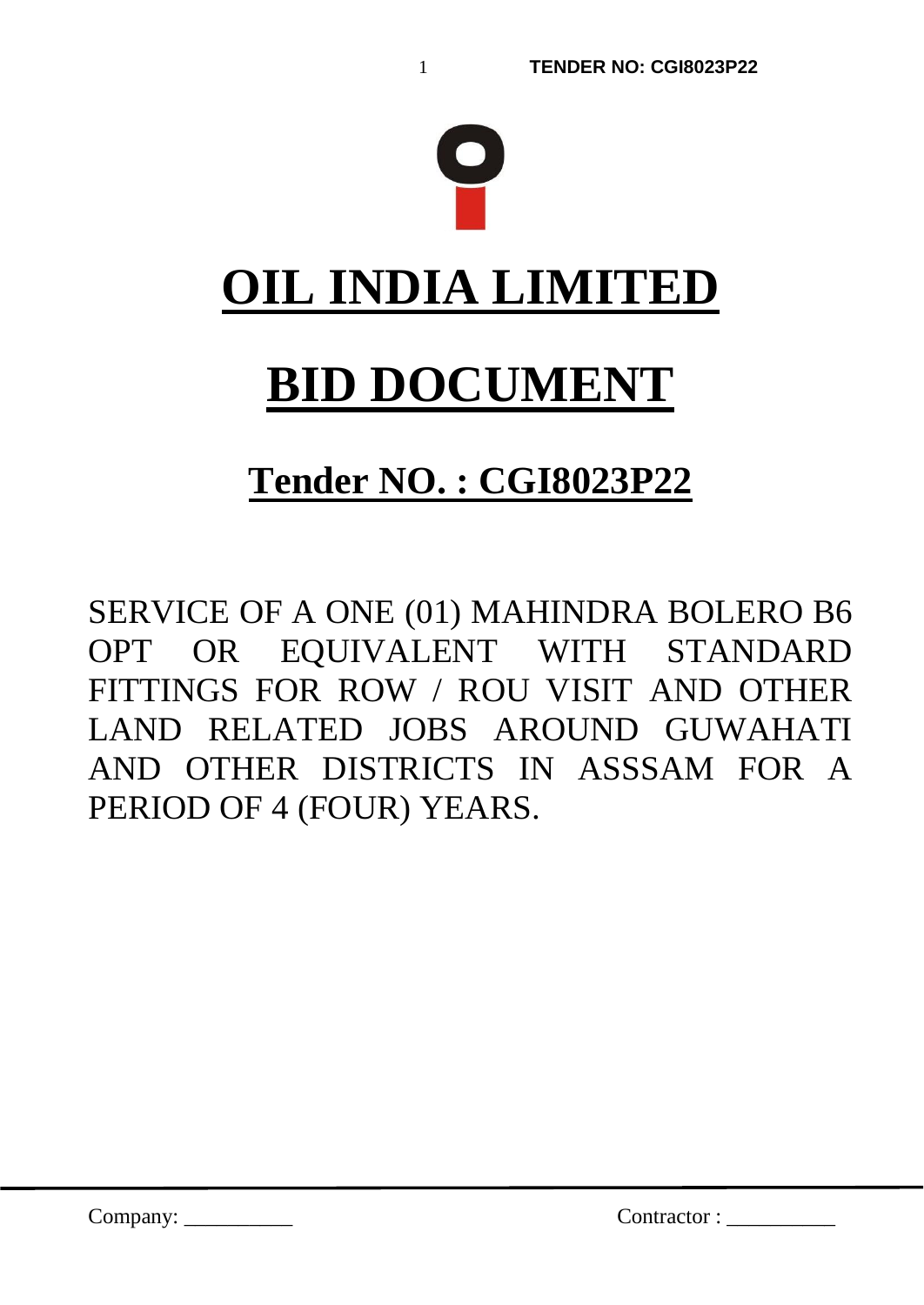# **:INDEX:**

| <b>Instruction to bidders</b> | Bidders are required to submit their bid through online with                 |
|-------------------------------|------------------------------------------------------------------------------|
|                               | their quoted rates as per <b>Section-II</b> in <b>Price-Bid Format</b> along |
|                               | with all relevant documents as required.                                     |

# **1. Covering Letter with Salient features**

| 2.        | Part -I            |                      | Instruction to Bidders                         |
|-----------|--------------------|----------------------|------------------------------------------------|
| <b>3.</b> | Part-II            |                      | : Bid Rejection/Evaluation Criteria            |
| 4.        | <b>Section-I</b>   |                      | General terms and Condition of the Contract    |
| 5.        | <b>Section-II</b>  | $\ddot{\phantom{0}}$ | Schedule of Quantities, Service/work and Rates |
| 6.        | <b>Section-III</b> |                      | Special Condition of the Contract              |
| 7.        | <b>Section-IV</b>  | $\ddot{\phantom{0}}$ | <b>Safety Measure and Compliance</b>           |
| 8.        | <b>Section-V</b>   |                      | <b>Integrity Pact</b>                          |

|              | <b>Proforma</b> - A : Price Bid Format                                              |
|--------------|-------------------------------------------------------------------------------------|
|              | <b>Proforma</b> - <b>B</b> : Bid Form                                               |
|              | <b>Proforma</b> - C : Bank Guarantee format for Bid Security Deposit                |
|              | <b>Proforma</b> - <b>D</b> : Bank Guarantee format for Performance Security deposit |
|              | <b>Proforma</b> - <b>E</b> : Agreement Form                                         |
|              | <b>Proforma</b> - F : Statement of Compliance/Non-Compliance                        |
|              | <b>Proforma</b> - G : Not Applicable                                                |
|              | <b>Proforma</b> - $H$ : Certificate of annual turnover $\&$ net worth               |
| Proforma - I | : E-Payments vide RTGS/NEFT                                                         |
|              | <b>Proforma</b> - <b>J</b> : Authentic information/documents                        |
|              |                                                                                     |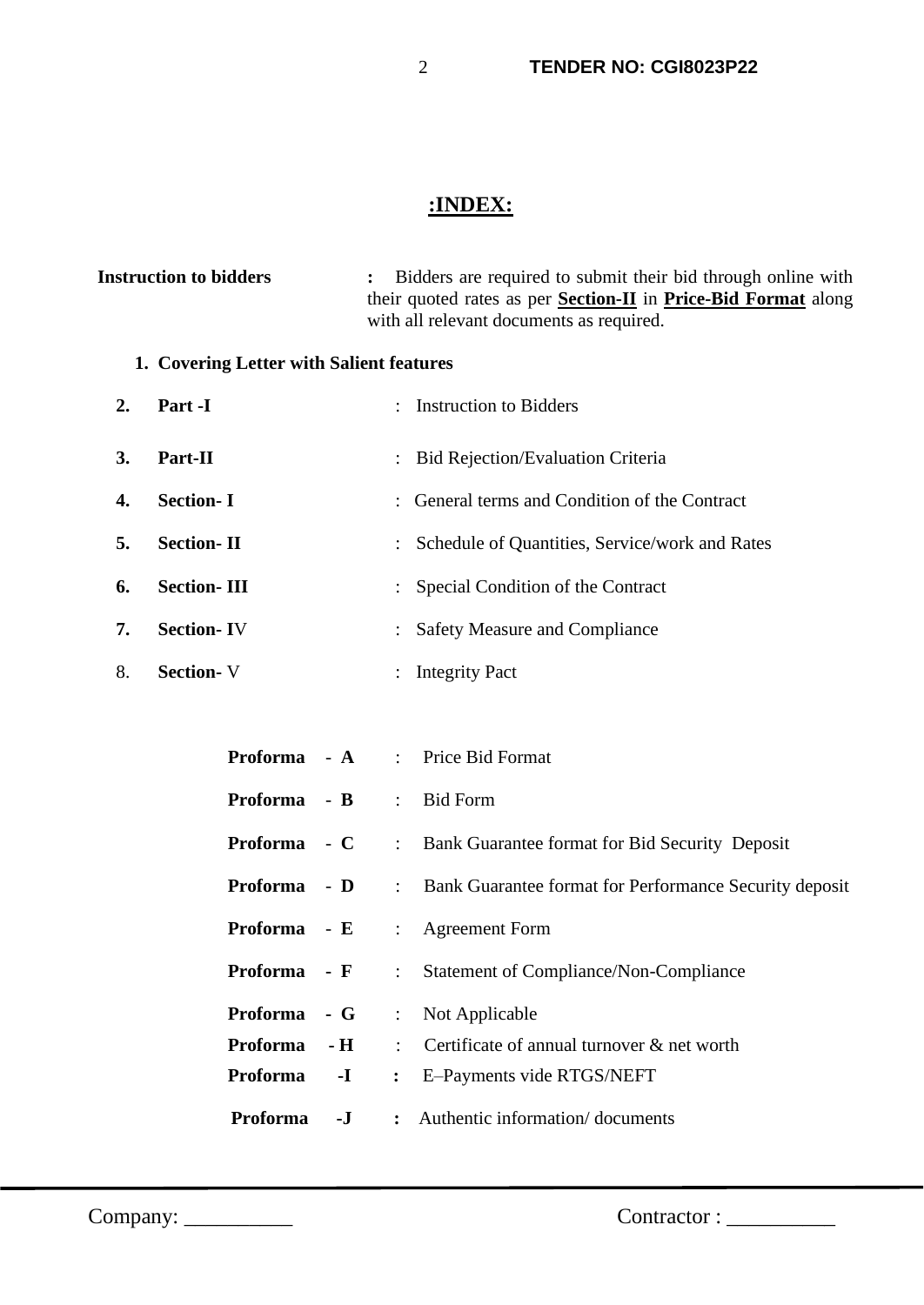

# **FORWARDING LETTER**

#### Sir,

- 1.0 OIL INDIA LIMITED (OIL), a "Navaratna" Category, Government of India Enterprise, is a premier oil Company engaged in exploration, production and transportation of crude oil & natural gas with its Headquarters at Duliajan, Assam. Duliajan is well connected by Air with nearest Airport being at Dibrugarh, 45 km away.
- 2.0 In connection with its operations, OIL invites Domestic Competitive Bids (DCB) from competent and experienced Contractors through OIL's e-procurement site **"SERVICE OF A ONE (01) MAHINDRA BOLERO B6 OPT OR EQUIVALENT WITH STANDARD FITTINGS FOR ROW / ROU VISIT AND OTHER LAND RELATED JOBS AROUND GUWAHATI AND OTHER DISTRICTS IN ASSSAM FOR A PERIOD OF 4 (FOUR)** YEARS." through OIL's e-procurement portal [https://etender.srm.oilindia.in/irj/portal.](https://etender.srm.oilindia.in/irj/portal)You are invited to submit your most competitive bid on or before the scheduled bid closing date and time through OIL's e-procurement portal. For your ready reference, few salient points of the IFB (covered in detail in the Bid Document) are highlighted below:

| (i)   | IFB No.                                    | $\ddot{\phantom{a}}$ | <b>CGI 8023P22</b>                                                                                                   |
|-------|--------------------------------------------|----------------------|----------------------------------------------------------------------------------------------------------------------|
| (ii)  | Type of IFB                                |                      | <b>Single Stage-Single (Composite) Bid</b>                                                                           |
| (iii) | Pre-Bid Conference Date                    |                      | Not Applicable                                                                                                       |
| (iv)  | Venue of Pre-Bid Conference                |                      | Not Applicable                                                                                                       |
| (v)   | Last Date of Receipt of Pre-Bid<br>Queries |                      | Not Applicable                                                                                                       |
| (vi)  | Bid Closing Date & Time                    |                      | As per online data                                                                                                   |
| (vii) | Bid Opening Date & Time                    |                      | As per online data                                                                                                   |
|       | (viii) Priced Bid Opening Date<br>& Time   |                      | Same as Bid opening date $&$ time                                                                                    |
| (ix)  | <b>Bid Submission Mode</b>                 |                      | Bid should be uploaded in OIL's E-<br>Procurement portal                                                             |
| (x)   | <b>Bid Opening Place</b><br>÷              |                      | Office of the General Manager-Contracts<br>Oil India Limited, Pipeline Head Quarter<br>Guwahati-781171, Assam, India |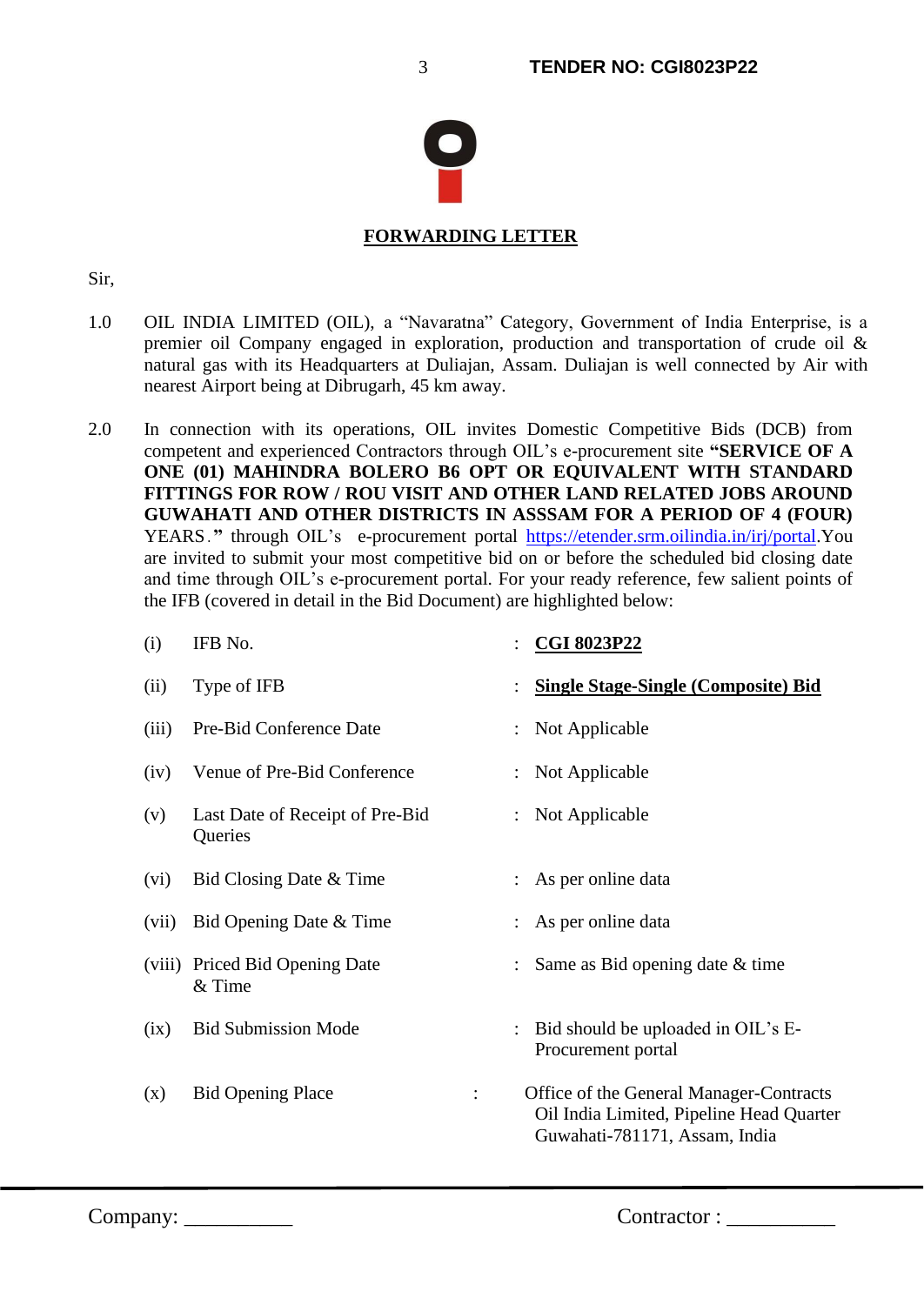|                    | $\overline{4}$                         |                | <b>TENDER NO: CGI8023P22</b>                                                                                                            |
|--------------------|----------------------------------------|----------------|-----------------------------------------------------------------------------------------------------------------------------------------|
| $(x_i)$            | <b>Bid Validity</b>                    |                | 90 days from date of Closing of bid                                                                                                     |
| (xii)              | <b>Mobilisation Time</b><br>of issue   | $\ddot{\cdot}$ | 45 (Fourty Five days) days from the date<br>of LOA by OIL                                                                               |
|                    | (xiii) Bid Security Amount             |                | $:$ NIL                                                                                                                                 |
|                    | (xiv) Bid Security Validity            |                | 120 days from date of closing of bid                                                                                                    |
| $\left( xy\right)$ | <b>Amount of Performance Guarantee</b> |                | $3\frac{9}{0}$ of the annualized contract value                                                                                         |
|                    | (xvi) Validity of Performance Security |                | Up to 3 months from date of completion of<br>contract                                                                                   |
|                    | (xvii) Duration of the Contract        |                | 4(FOUR) Years                                                                                                                           |
|                    | (xviii) Bids to be addressed to:       |                | <b>GENERAL MANAGER (CONTRACTS),</b><br>OIL INDIA LIMITED,<br><b>QUARTER</b><br>PIPELINE<br><b>HEAD</b><br>GUWAHATI-781171, ASSAM, INDIA |

#### 3.0 **INTEGRITY PACT: ( NOT APPLICABLE FOR THIS TENDER)**

OIL shall be entering into an Integrity Pact with the bidders as per format enclosed vide "**Section – V**" of the tender document. This Integrity Pact Proforma has been duly signed digitally by OIL's competent signatory (Digitally Signed). The proforma has to be returned by the bidder (alongwith the technical bid) duly signed (digitally) by the same signatory who signed the bid, i.e., who is duly authorized to sign the bid. Uploading the Integrity Pact with digital signature will be construed that all pages of the Integrity Pact has been signed by the bidder's authorized signatory who sign the Bid.

#### 4.0 **GUIDELINES FOR PARTICIPATING IN OIL'S E-PROCUREMENT:**

All the Bids must be Digitally Signed using "Class 3" digital certificate [Organization] (ecommerce application) only as per Indian IT Act obtained from the licensed Certifying Authorities operating under the Root Certifying Authority of India (RCAI), Controller of Certifying Authorities (CCA) of India. The bid signed using other than "Class 3" digital certificate, will be liable for rejection. **Please note Encryption certificate is also required along with Digital Certificate Class III [Organization in order to submit bid in system** . Please refer "Guideline to Bidder for participating in OIL"

- 5.0 Bids received after closing hours as stipulated above will not be accepted. OIL will not be responsible for any delay in submission of bid because of connectivity problem and/or any other reasons whatsoever.
- 6.0 E-mail/Fax/Telegraphic/Telephone bids will not be accepted.
- 7.0 Technical Bid opening, only Technical Rfx will be opened. Therefore, the bidder should ensure that "TECHNO-COMMERCIAL UNPRICED BID should contain details as mentioned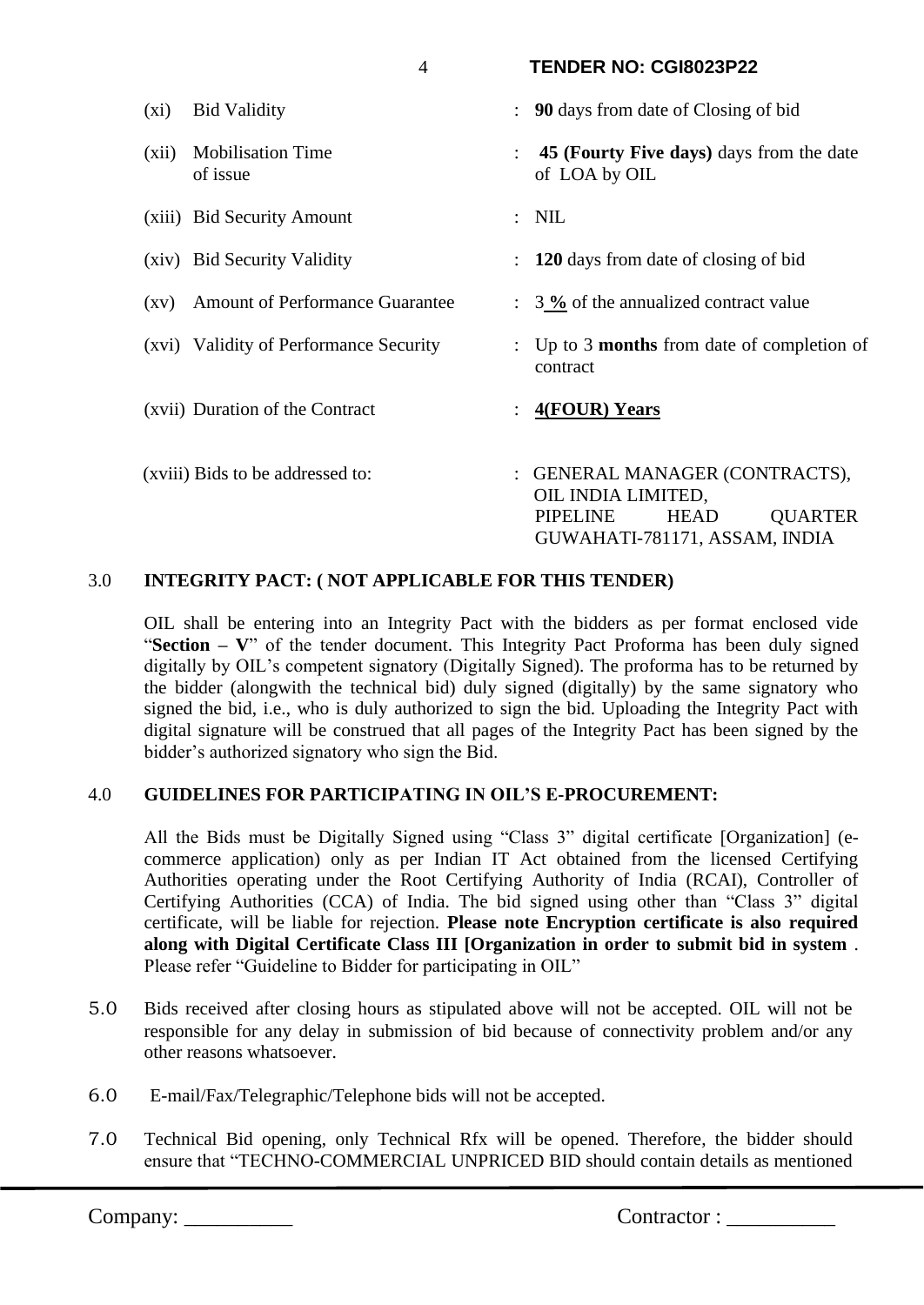in the technical specifications as well as BEC/ BRC and upload the same in the "**Technical Attachment"** area. **No price should be given in above, otherwise the offer will be rejected.** Please go through the help document in details before uploading the document and ensure uploading of technical bid in the only. The "PRICE BID" must contain the price schedule and the bidder's commercial terms and conditions. Details of prices as per Bid format / Commercial bid can be uploaded as Attachment under the attachment option under "Notes & Attachments". *The price quoted in the "PRICE BIDDING FORMAT" will only be considered for evaluation.*

*For any clarification in this regard, bidders may contact E-Tender Support Cell at Duliajan at erp\_mm@oilindia.in, Ph.: 0374-2807178/4903.*

| Notes and Attachments | <b>EXECUTE:</b> Only Price Details Should Be Uploaded          |
|-----------------------|----------------------------------------------------------------|
| Technical attachments | $\rightarrow$ All technical bid documents except price details |

Please do refer "NEW INSTRUCTION TO BIDDER FOR SUBMISSION" for the above two points and also please refer "New Vendor Manual (effective 12.0.2017) " available in the login Page of the **OIL's E-tender Portal.** 

Regarding new bid submission procedure (effective from 12.04.2017 onwards), please refer new vendor manual available in OIL's E-tender Site:

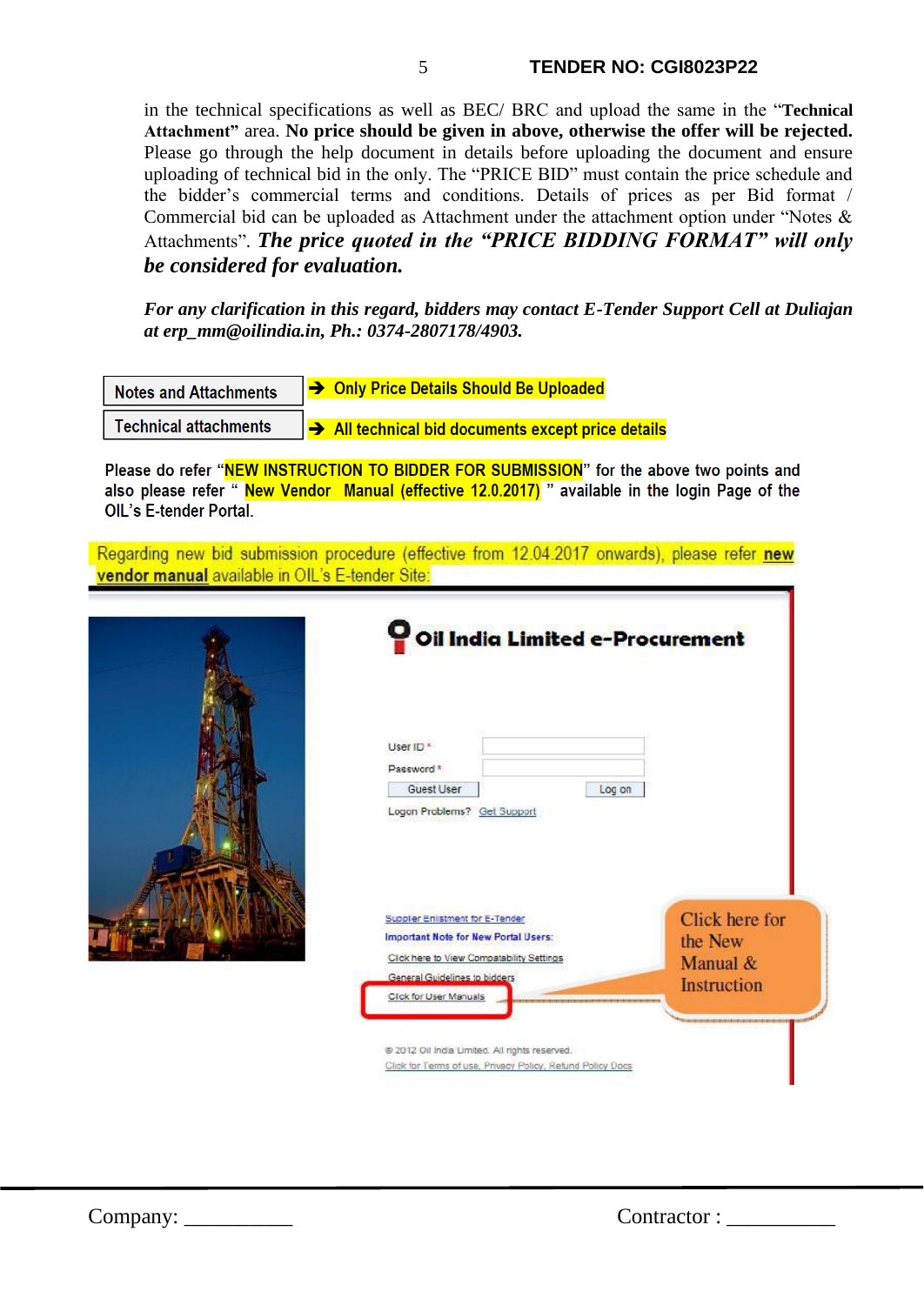#### **Notes :**

- \* The "Techno-Commercial Unpriced Bid" shall contain all techno-commercial details **except the prices**.
- \*\* The "Price bid" must contain the price schedule and the bidder's commercial terms and conditions. For uploading Price Bid, first click on Sign Attachment, a browser window will open, select the file from the PC and click on Sign to sign the Sign. On Signing a new file with extension .SIG will be created. Close that window. Next click on Add Atachment, a browser window will open, select the .SIG signed file from the PC and name the file under Description, Assigned to General Data and clock on OK to save the File.
- 8.0 Bidder is responsible for ensuring the validity of digital signature and it's proper usage by their employee.
- 9.0 The bid including all uploaded documents shall be digitally signed by duly authorized representative of the bidding company.
- 10.0 OIL reserves the right to increase/decrease the quantum of job at the time of award of contract and it will be obligatory on the part of the successful bidder to accept the same at the offered rates.
- 11.0 The Company reserves the right to reject any or all the tenders or accept any tender without assigning any reason.
- 12.0 Offer must conform in all respect to the terms and conditions of the enquiry. Deviations, if any, must be clearly and specifically stated. Conditional bids are liable to be rejected at the discretion of the Company.

Thanking you,

Yours faithfully, OIL INDIA LIMITED

General Manager (Contracts) for Executive Director ( PLS)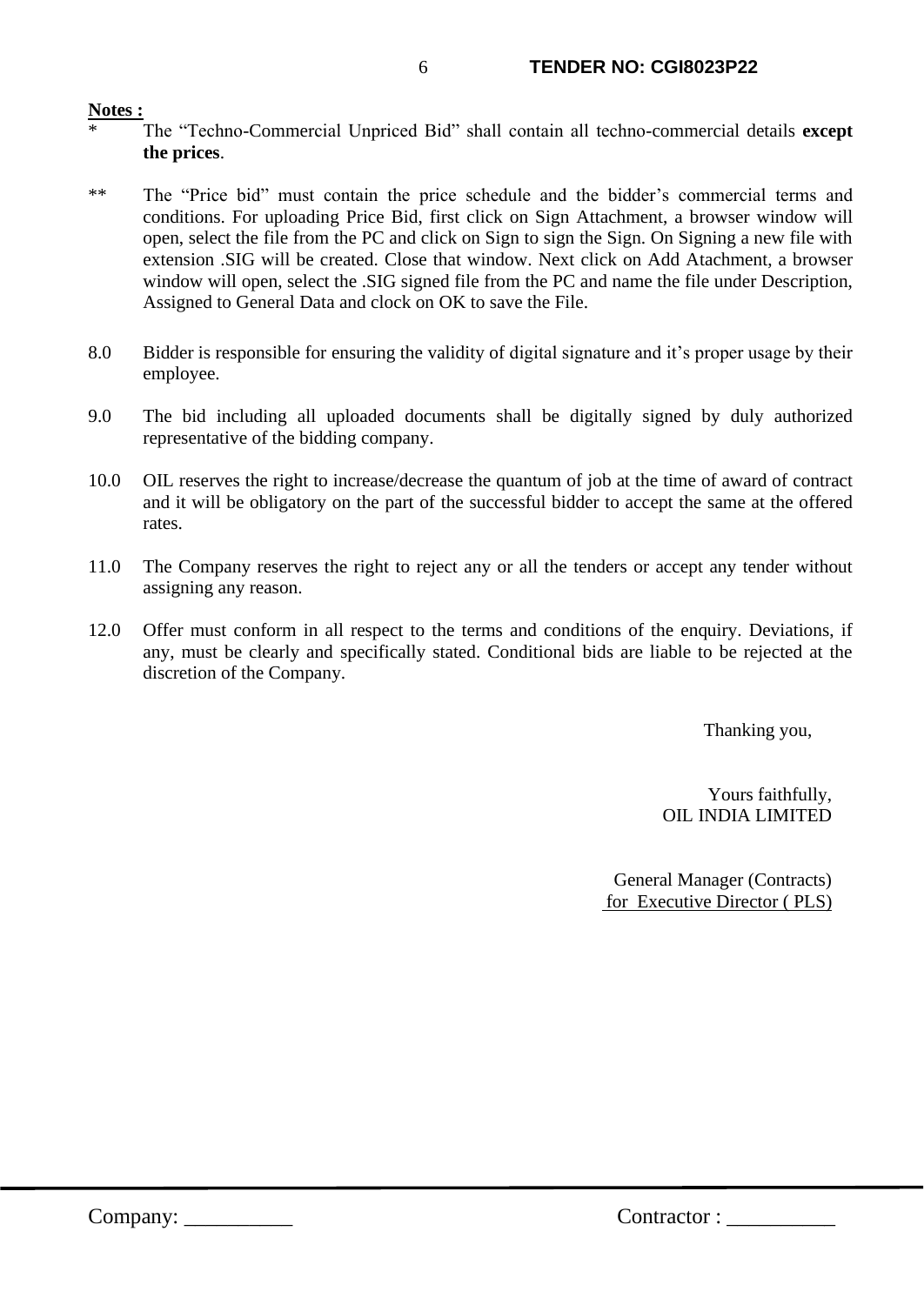#### **PART-I**

#### **INSTRUCTIONS TO BIDDERS**

**1.0** Bidder shall bear all costs associated with the preparation and submission of bid. Oil India Limited, hereinafter referred to as Company, will in no case be responsible or liable for those costs, regardless of the conduct or outcome of the bidding process.

#### **2.0 BIDDING DOCUMENTS**

**1.0** Bidder shall bear all costs associated with the preparation and submission of bid. Oil India Limited, hereinafter referred to as Company, will in no case be responsible or liable for those costs, regardless of the conduct or outcome of the bidding process.

#### **2.0 BIDDING DOCUMENTS**

#### 2.1 **TENDER FEE: NIL**

- a) Bidders without having E-tender Login ID and Password should complete their online registration at least seven (7) days prior to the scheduled bid closing date and time of the tender. For online registration, Bidder may visit the OIL's E-tender site <https://etender.srm.oilindia.in/irj/portal>
- b) Necessary Login ID & Password will be issued by OIL only after submitting the complete online registration by the Bidder. In the event of late registration/incomplete registration by Bidder, OIL INDIA LIMITED shall not be responsible for late allotment of User ID  $\&$ Password and request for bid closing date extension on that plea shall not be entertained by Company.
- c) MSEs Units (manufacturers/Service Providers only and not their dealers/distributors) who are already registered with District Industry Centers or Khadi & Village Industries Commission or Khadi & Village Industries Board or Coir Board or National Small Industries Corporation or Directorate of Handicrafts & Handloom or any other body specified by Ministry of MSME are exempted from payment of Bid Security (EMD) irrespective of monetary limit mentioned in their registration, provided they are registered for the item they intend to quote/participate.
- d) For availing benefits under Public Procurement Policy (Purchase preference & EMD exemption), the interested MSE Bidders must ensure that they are the manufacturer/ service provider of tendered item(s) and registered with the appropriate authority for the said item(s). Bids without EMD shall be rejected, if the technical offer does not include a valid copy of relevant MSE Certificate issued by appropriate authority specifying the item as per tender. Therefore, it is in the interest of such MSE Vendors to furnish a copy of complete certificate to the concerned tender handling officer of OIL at least seven (7) days prior to the scheduled Bid Closing Date of the tender; seeking clarification/confirmation as to whether their registered item is eligible for EMD exemption or not. Late communication in this regard and request for bid closing date extension on that plea shall not be entertained by Company.

Company: \_\_\_\_\_\_\_\_\_\_ Contractor : \_\_\_\_\_\_\_\_\_\_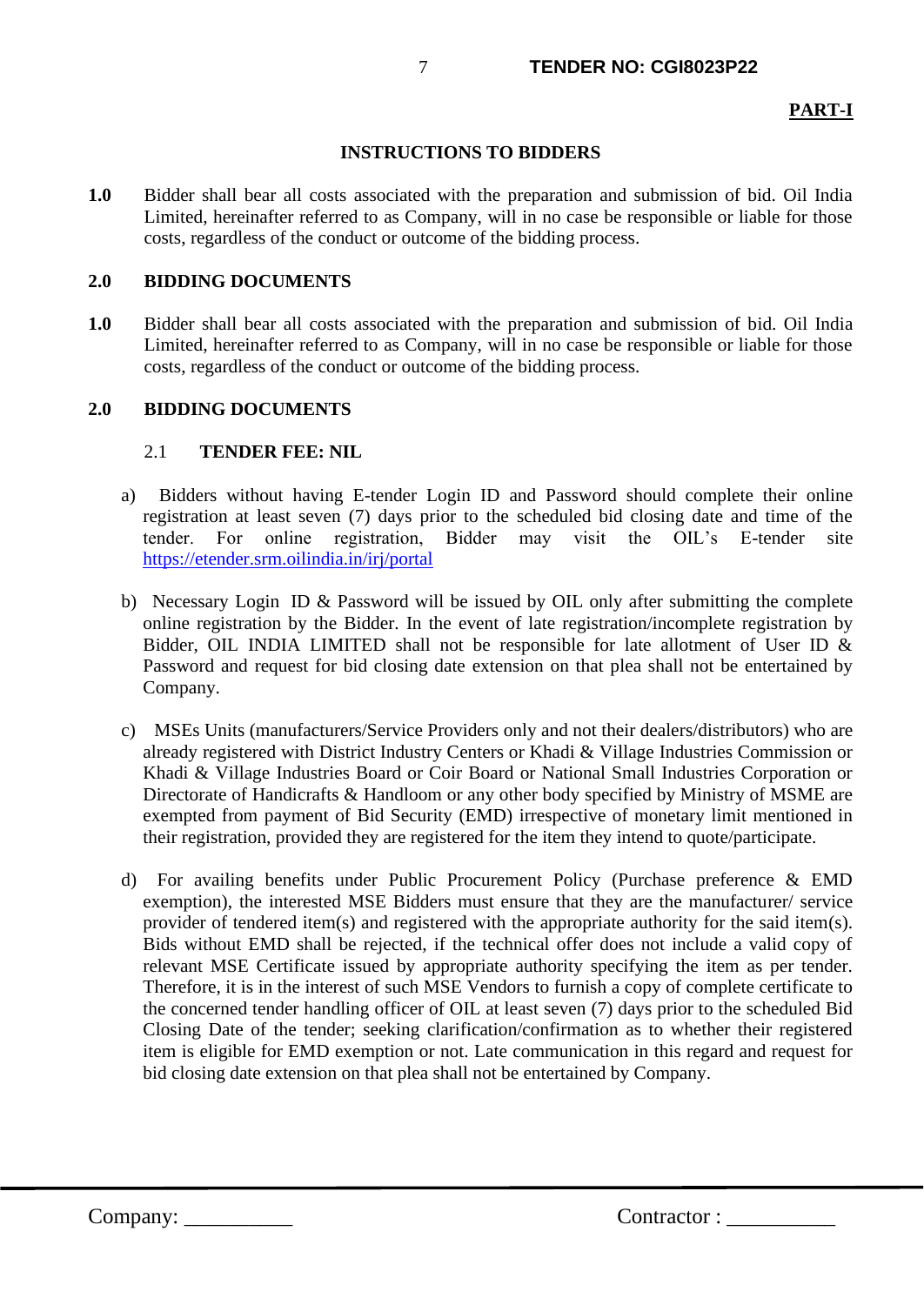# 2.2 **EXEMPTION OF EMD:**

- (i) **Micro & small Enterprises (MSME)** ,Small Scale Industries (SSI) registered with NSIC under Single Point Registration Scheme are exempted from payment of **EMD** for the items they are registered with NSIC. Valid registration certificate with NSIC must be enclosed along with the application for issuing tender documents.
- (ii) Public Sector Undertakings (PSU) ,**Central Govt. Departments** are also exempted from payment of EMD.
- (iii) Firms registered with NSIC, PSU's & Government Departments claiming exemption from payment of EMD should submit their request with all credentials to the tender administrator at least 7 days in advance from the date of closer of sale of bid documents, to get access for participation in the tender.
- (iv) Tender documents provided to SSI Units registered with NSIC on free of charge basis shall submit their offer for the service for which they are registered. Their offer for other than the registered service shall not be acceptable. Their offer as service provider also will not be acceptable and shall be rejected straightway.
- (v) **Public Sector Undertakings (PSU) , Central Govt. Departments ,Micro & small Enterprises (MSME)** ,Small Scale Industries (SSI) registered with NSIC under Single Point Registration Scheme are exempted from payment of Earnest money deposit for the items they are registered with NSIC. Valid registration certificate with NSIC must be enclosed along with the application for issuing tender documents

# 2.3 **TRANSFERABILITY OF BID DOCUMENTS**:

- 3.1 Bid Documents are non-transferable. Bid can be submitted only in the name of the bidder in whose name the Bid Document has been issued.
- 3.2 Unsolicited bids will not be considered and will be rejected straightway.

# 2.4 **DOCUMENT:**

The services required, bidding procedures and contract terms are prescribed in the Bidding Documents. This bidding document includes the following:

- a) A forwarding letter highlighting the following points. :
	- i) Company's Tender No.
	- ii) Bid closing date and time.
	- iii) Bid opening date, time and place.
	- iv) Bid submission place.
	- v) Bid opening place.

**Part -I** : Instruction to Bidders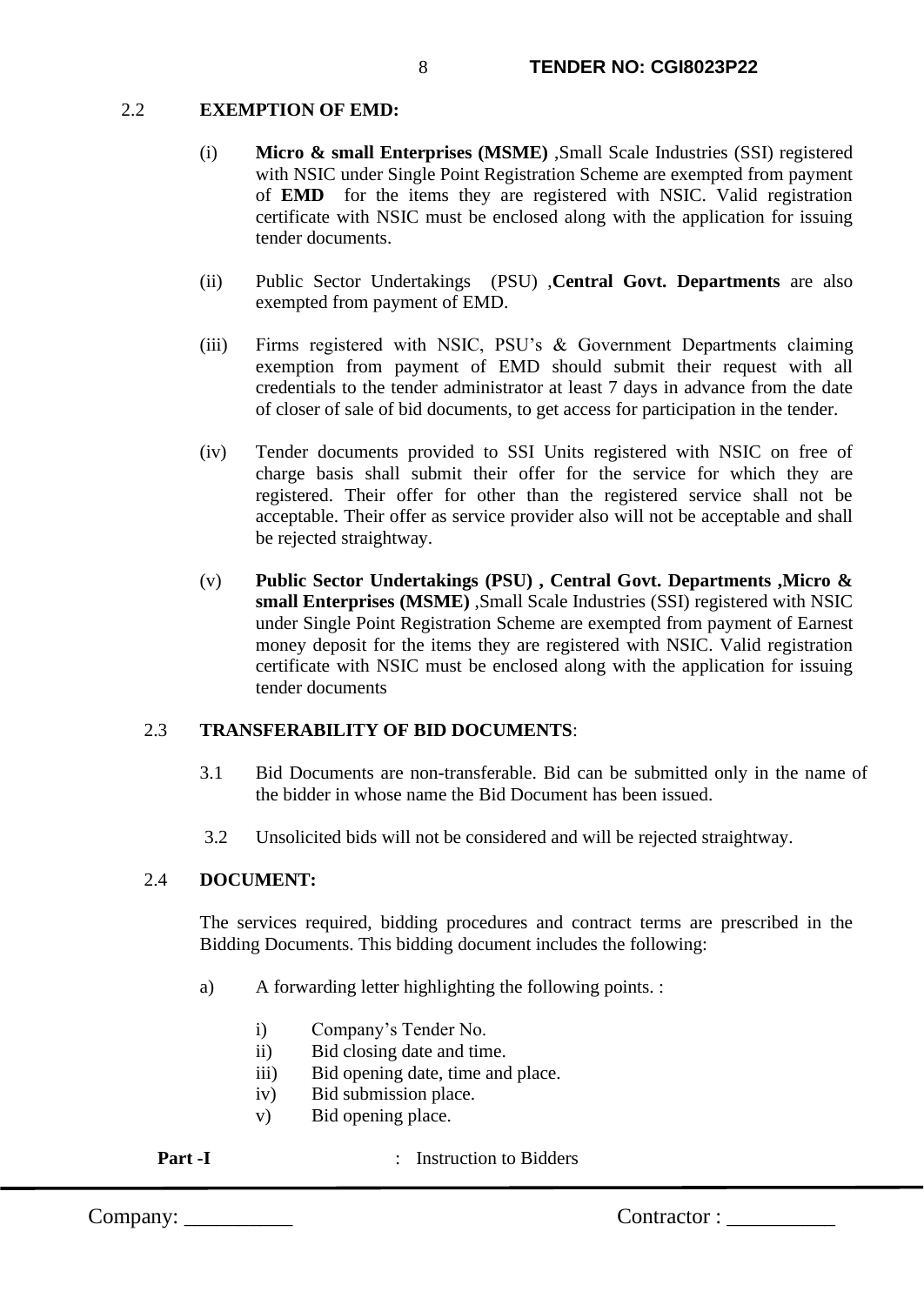| <b>Part-II</b>     | : Bid Rejection/Evaluation Criteria              |
|--------------------|--------------------------------------------------|
| <b>Section-I</b>   | : General terms and Condition of the Contract    |
| <b>Section-II</b>  | : Schedule of Quantities, Service/work and Rates |
| <b>Section-III</b> | : Special Condition of the Contract              |
| <b>Section-IV</b>  | : Safety Measure and Compliance                  |
| <b>Section-V</b>   | $:$ Integrity Pact                               |

| $- A$        | $\mathbb{R}^{\mathbb{Z}}$ | <b>Price Bid Format</b>                        |
|--------------|---------------------------|------------------------------------------------|
| Proforma - B | $\mathcal{L}$             | <b>Bid Form</b>                                |
| Proforma - C |                           | Bank Guarantee format for Bid Security Deposit |
| Proforma - D |                           | Bank Guarantee format for Performance Security |
|              |                           | Deposit                                        |
| $-E$         |                           | <b>Agreement Form</b>                          |
| Proforma - F | ÷                         | <b>Statement of Compliance/Non-Compliance</b>  |
| Proforma - G | $\mathcal{L}$             | <b>Court Affidavit Format</b>                  |
| – H          |                           | : Letter of Authority                          |
| -1           |                           | : E-Payments vide RTGS/NEFT                    |
| -.T          |                           | Authentic information/documents                |
|              |                           | $\ddot{\cdot}$                                 |

2.5 The bidder is expected to examine all instructions, forms, terms and specifications in the Bidding Documents. Failure to furnish all information required in the Bidding Documents or submission of a bid not substantially responsive to the Bidding Documents in every respect will be at the Bidder's risk & responsibility and may result in the rejection of its bid.

# **3.0 AMENDMENT OF BIDDING DOCUMENTS:**

- 3.1 At any time prior to the deadline for submission of bids, the company may, for any reason, whether at its own initiative or in response to a clarification requested by a prospective Bidder, modify the Bidding Documents by the issuance of an Addendum.
- 3.2 *The Addendum will be uploaded and published in OIL's e-portal. However, Addendum shall be neither published in news paper nor sent to any of the participating Bidders. The company may, at its discretion, extend the deadline for bid submission, if the Bidders are expected to require additional time in which to take the Addendum into account in preparation of their bid or for any other reason.*

# **4.0 PREPARATION OF BIDS**

# 4.1 **LANGUAGE OF BIDS**:

The bid as well as all correspondence and documents relating to the bid exchanged between the Bidder and the company shall be in English language, except that any printed literature may be in another language provided it is accompanied by an English translated version, which shall govern for the purpose of bid interpretation.

# 4.2 **BIDDER'S NAME & ADDRESS**: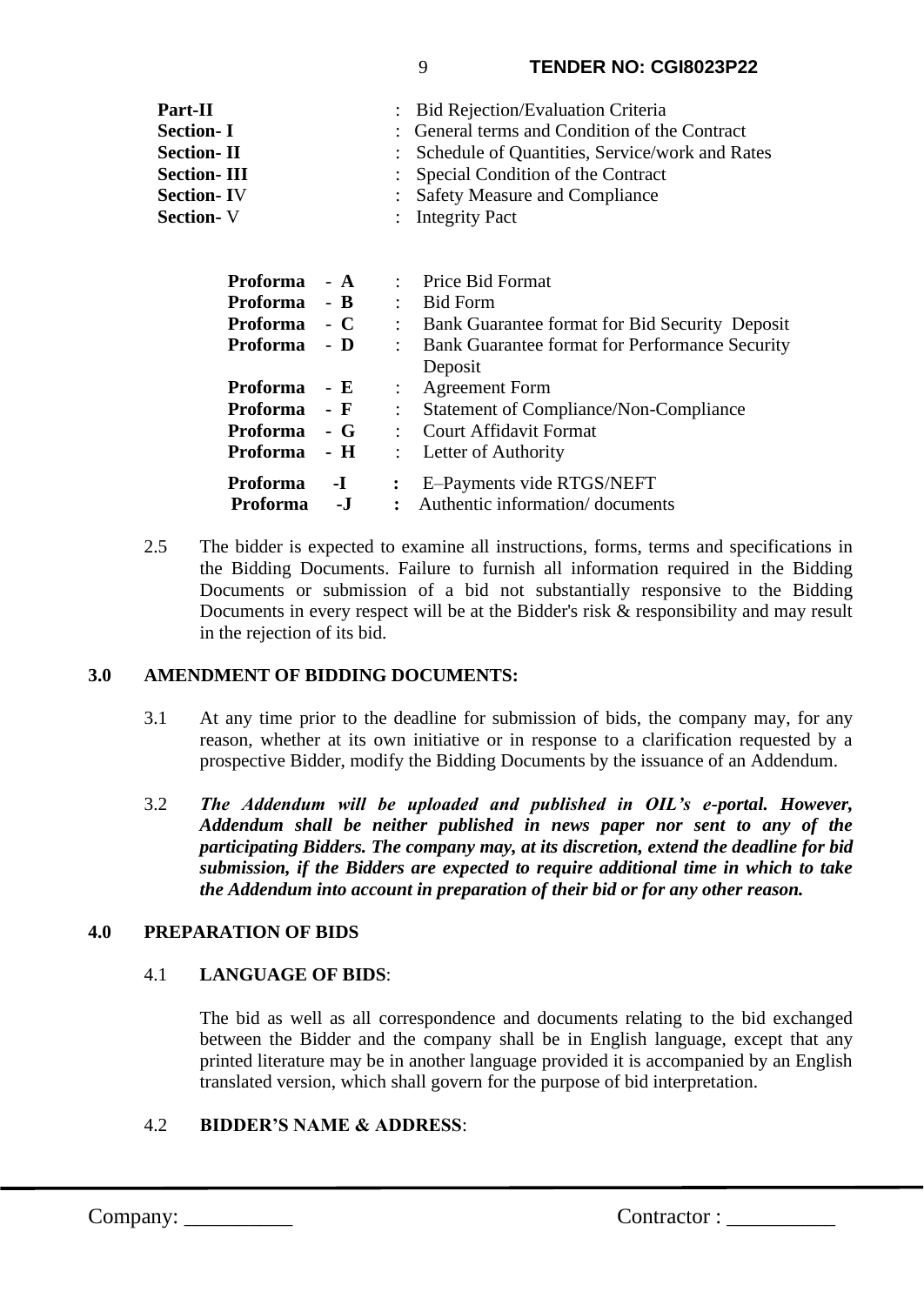Bidders should indicate in their bids their detailed postal address including the Fax/Telephone / Cell Phone Nos. and E-mail address.

## **5.0 DOCUMENTS COMPRISING THE BID**:

5.1 Bids are invited under **Single Stage Single Bid System**. The bid along with all Annexure and copies of documents should be submitted in e-form only through OIL's e-bidding engine. The price bids submitted in physical form against procurement tenders shall not be given any cognizance. However the following documents should necessarily be submitted in physical form in sealed envelope superscribed as "Tender Number and due for opening on\_\_\_\_\_\_\_\_\_\_\_\_\_\_\_\_\_\_\_\_\_" The outer cover of the sealed envelope should duly bear the tender number and date of closing/opening prominently underlined, along with the address as under

> General Manager (Contracts), Oil India Limited Pipeline Head Quarter, Narangi P.O.: Udayan Vihar, Guwahati, Assam – 781171

#### 5.2 **Envelope**:

- i) Containing Valid and proper Bid Security in Original as per **Clause 10.0** and should reach the office of General Manager (Contracts) before Bid closing date and time, otherwise Bid will be rejected. *A scanned copy of this document should also be uploaded along with the Un-priced (Technical) bid document.*
- ii) Any other document required to be submitted in original as per tender requirement.

Documents sent through E-mail/Fax/Telex/Telegraphic/Telephonic will not be considered.

# 5.3 **E- FORM FOR ONLINE SUBMISSION:**

- 5.3.1 **TECHNICAL BID (Un-Priced)** comprise of the following:
	- i) Containing Certificate of Compliance in respect of BRC of the Bid Document as per **Part-II**.
	- ii) Complete technical details of the services and equipment specifications with catalogue, etc
	- iii) Documentary evidence established in accordance with clause **9.0** of this section.
	- iv) Copy of Bid Security furnished in accordance with clause **10.0** of this section.
	- v) Statement of Non-compliance (for Technical Non-compliance only) (except BRC) as per **Proforma-F**.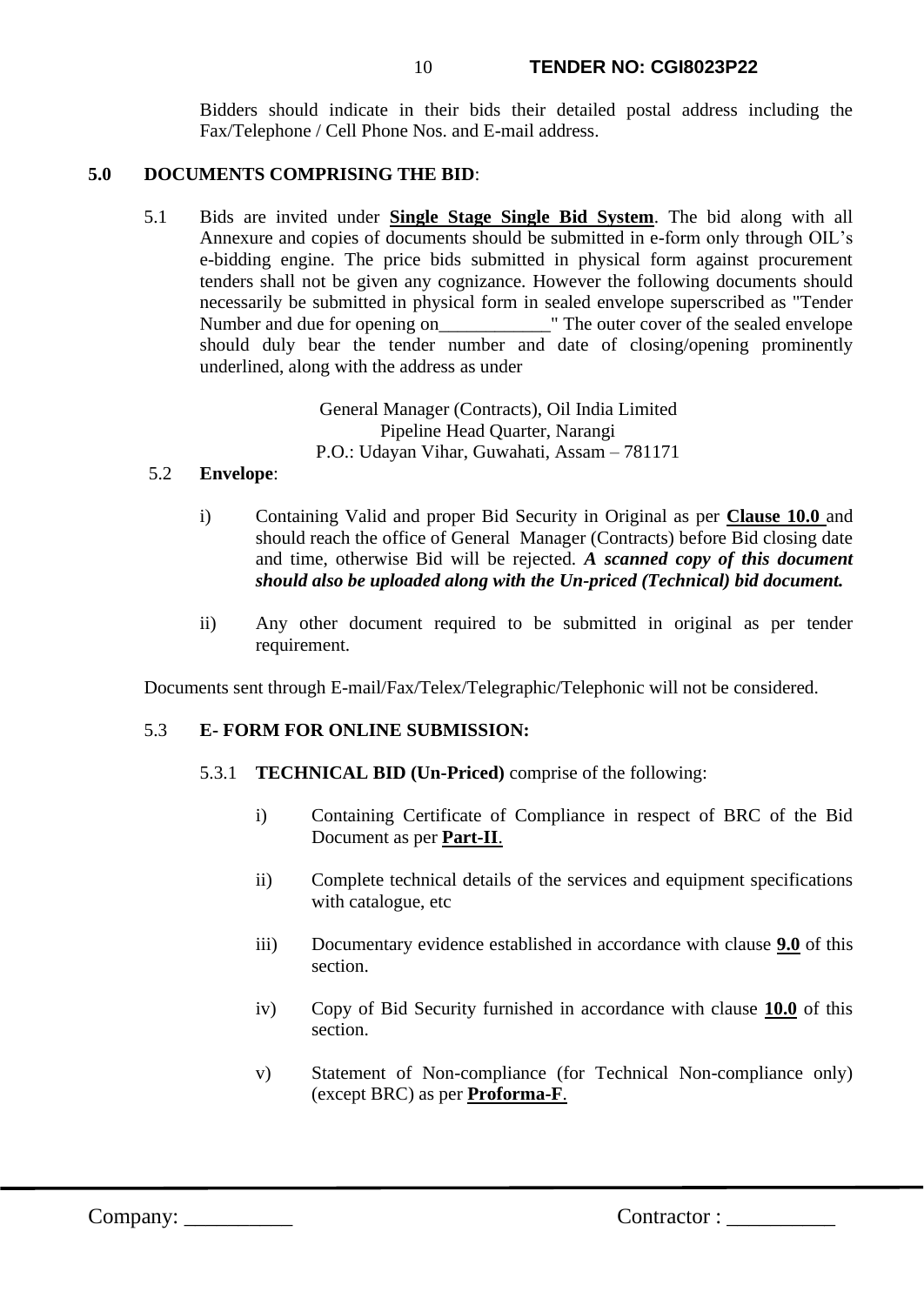- vi) *Original Affidavit in Court Stamp Paper of Rs. 20.00, duly attested by Notary as per the prescribed format in Proforma-G, failing which the bid will be considered as non responsive and summarily rejected.*
- vi) *Copy of signed Bid document without indicating prices.*

# 5.3.2 **COMMERCIAL/PRICE BID** comprising of following:

Bidder shall quote their prices in the following Proforma and shall upload the same in the OIL's E-Portal :

- (i) Price-Bid Format as per **Proforma-A**
- (ii) Bid Form as per **Proforma -B**

The Priced Bid shall contain the prices along with the currency quoted and any other commercial information pertaining to the service offered.

#### **NOTE**:

Only **Envelope** mentioned in **clause 5.2 above** shall be submitted to Office of General Manager (Contracts), Oil India Ltd, Guwahati within Bid Closing Date and **TECHNICAL BID** & **COMMERCIAL / PRICE BID** shall be submitted through etendering process.

#### **6.0 BID FORM:**

*The bidder shall complete the Bid Form and the appropriate Price Schedule furnished in their Bid.*

# **7.0 BID PRICE:**

- 7.1 *Unit prices must be quoted by the bidders both in words and in figures.*
- 7.2 Price quoted by the successful bidder must remain firm during its performance of the Contract and is not subject to variation on any account.
- 7.3 All duties and taxes including VAT, , Contract Tax, Corporate income Taxes and other levies but **exclusive of GST** payable by the successful bidder under the Contract for which this Bidding Document is being issued, shall be included in the rates, prices and total Bid Price submitted by the bidder, and the evaluation and comparison of bids shall be made accordingly. For example, personal taxes and/or any corporate taxes arising out of the profits on the contract as per rules of the country shall be borne by the bidder.

# **8.0 CURRENCIES OF BID AND PAYMENT:**

8.1 Bid currency and payment shall be **INR**.

# **9.0 DOCUMENTS ESTABLISHING BIDDER'S ELIGIBILITY AND QUALIFICATIONS:**

| Contractor: |  |
|-------------|--|
|-------------|--|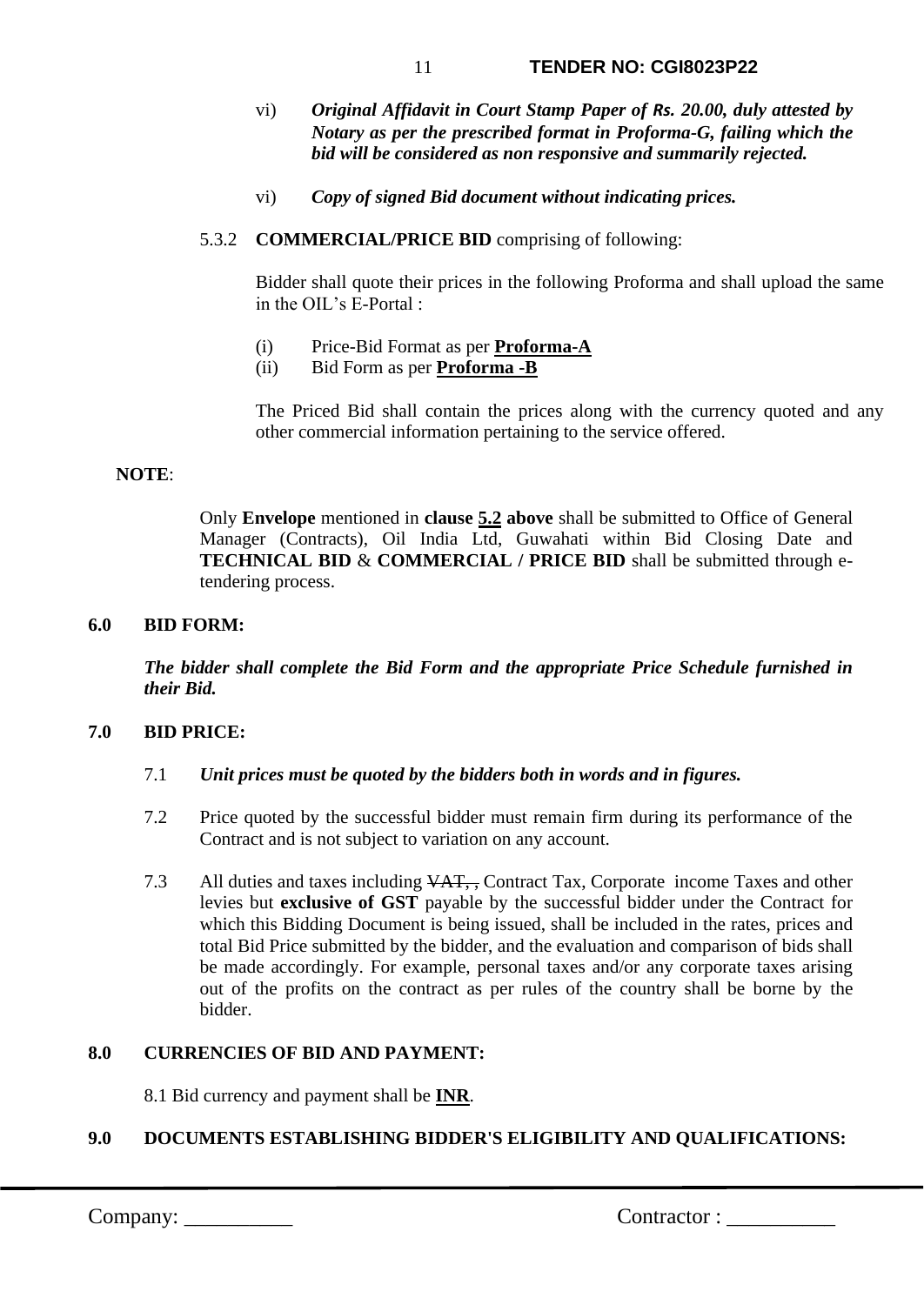These are listed in **Part-II** of the document.

#### **10.0 SIGNING OF BID:**

10.1 Bids are to be submitted online through OIL's E-procurement portal with digital signature. The bid and all attached documents should be digitally signed by the bidder using "Class 3" digital certificates with Organizations Name [e-commerce application (Certificate with personal verification and Organisation Name)] as per Indian IT Act 2000 obtained from the licensed Certifying Authorities operating under the Root Certifying Authority of India(RCAI), Controller of Certifying Authorities(CCA) of India before bid is uploaded.

If any modifications are made to a document after attaching digital signature, the digital signature shall again be attached to such documents before uploading the same.

The authenticity of above digital signature shall be verified through authorized CA after bid opening and in case the digital signature is not of "Class-3" with organization name, the bid will be rejected.

Bidder is responsible for ensuring the validity of digital signature and it's proper usage by their employees.

- 10.2 *The original and all copies of the bid shall be typed or written in indelible inks and shall be signed by the Bidder or a person or persons duly authorized to bind the Bidder to the contract. The letter of authorization (as per Proforma-H) shall be accompanying the Bid. All pages of the Bid, drawings and other accompanying documents except for un-amended printed literature, shall be initialed by the person or persons signing the Bid Document.*
- 10.3 Any person signing the Bid or any other document in respect of this Bid Document or other relevant documents on behalf of the Bidder without disclosing his authority to do so shall be deemed to have the authority to bind the Bidder. If it is discovered at any time that the person so signing has no authority to do so, the Company (OIL) may, without prejudice to any other right or remedy, cancel his Bid or Contract and hold the Bidder liable to the Company (OIL) for all costs and damages arising from the cancellation of the Bid or Contract including any loss which the Company (OIL) may sustain on account thereof.
- 10.4 *Any physical documents submitted by bidders shall contain no interlineations, white fluid erasures or overwriting except as necessary to correct errors made by the Bidder, in which case such correction shall be initialed by the person or persons who has/have digitally signed the Bid.*
- 10.5 Any Bid, which is incomplete, ambiguous, or not in compliance with the Bidding process will be rejected.

#### **11.0 BID SECURITY:**

11.1 Pursuant to clause **5.0** the Bidder shall furnish as part of its Technical bid, Bid Security for an amount of Nil **( Rupees Ninety Six Thousand Six Hundred ) only.**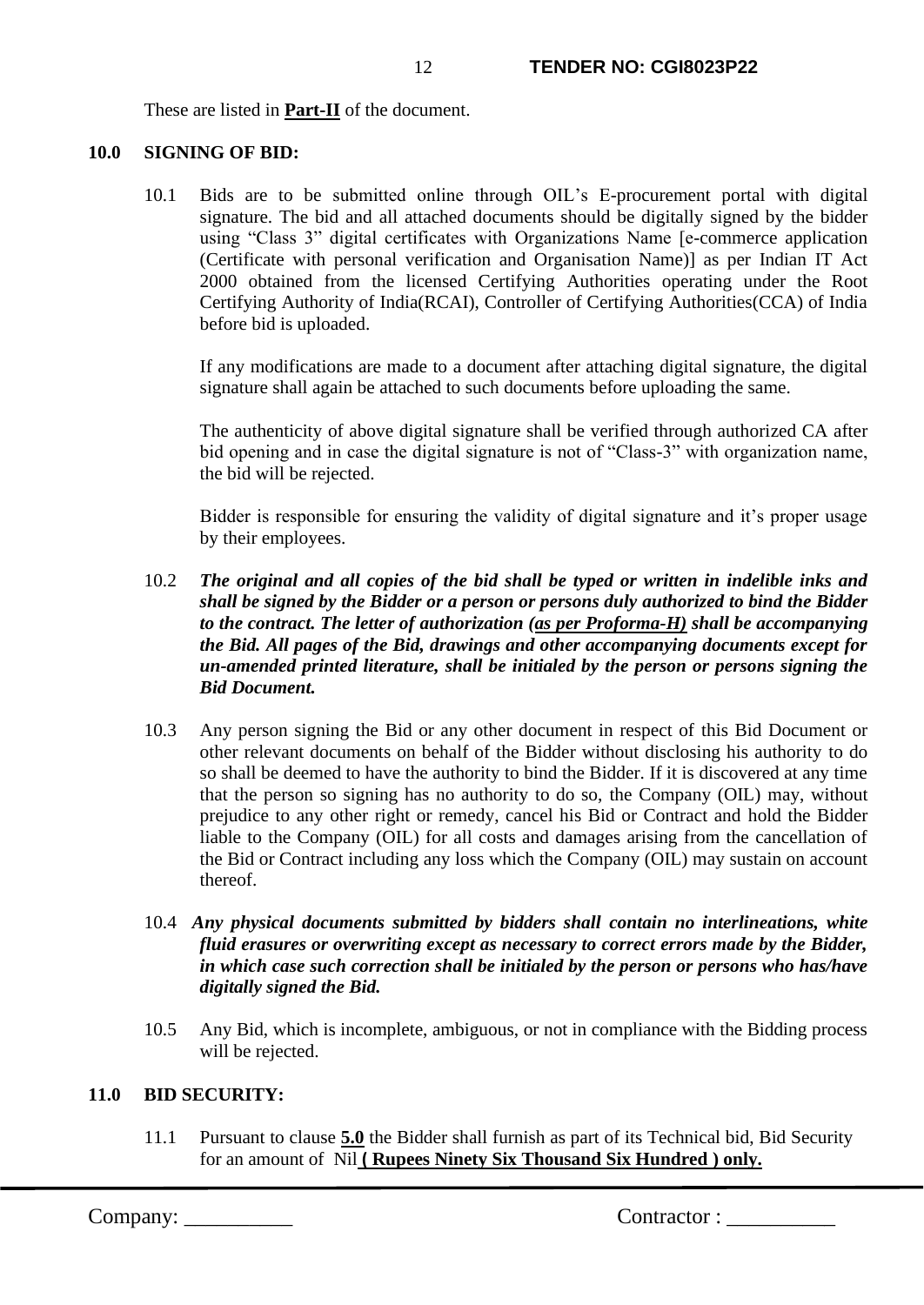- 11.2 The Bid Security is required to protect the Company against the risk of Bidder's conduct, which would warrant the security's forfeiture, pursuant to sub-clause **11.7**.
- 11.3 The Bid Security shall be denominated in the currency of the bid and shall be in one of the following form:
	- (a) A Bank Guarantee in the prescribed format vide **Proforma-C** issued by any of the following Banks **is acceptable**:
		- i) Any schedule Indian Bank or Any Branch of an International bank situated in India and registered with Reserve Bank of India as scheduled foreign bank in case of domestic bidder **OR**

ii) Any foreign Bank which is not a Scheduled Bank in India, provided the Bank Guarantee issued by such Bank is counter-guaranteed by any Branch situated in India of any Scheduled Bank incorporated in India.

(b)**Bank Guarantee issued by a scheduled Bank in India at the request of some other Non-Scheduled Bank of India shall not be acceptable**

The Bank Guarantee shall be valid for 30 days beyond the validity of the bids asked for in the Bid Document.

*Bank Guarantees issued by Banks in India should be on non-judicial stamp paper of requisite value, as per Indian Stamp Act, purchased in the name of the Banker.*

*The bank guarantee issued by the bank must be routed through SFMS platform as per the following details:*

- *a. (i) "MT760/ MT760 COV for issuance of bank guarantee"*
	- *(ii) "MT767/ MT767 COV for issuance of bank guarantee"*

*The above message/ intimation shall be sent through SFMS by the BG issuing bank branch to Axis Bank, Guwahati Branch, IFS Code- UTIB0000140, Branch Address – Axis Bank Ltd, Guwahati Branch, chibber House , G S Road, dispur,Assam , PIN- 781005."*

*b)The vendor shall submit to OIL the copy of SFMS message as sent by the issuing bank branch along with the original bank guarantee*

- (b) A Cashier's cheque or Demand Draft drawn on 'Oil India Limited' valid for **90** days from the date of issue and payable at Guwahati, Assam.
- (c) Buy online Transaction
- 11.4 **Any bid not secured in accordance with sub-clause 11.1 and /or 11.3 shall be rejected by the Company as non-responsive.**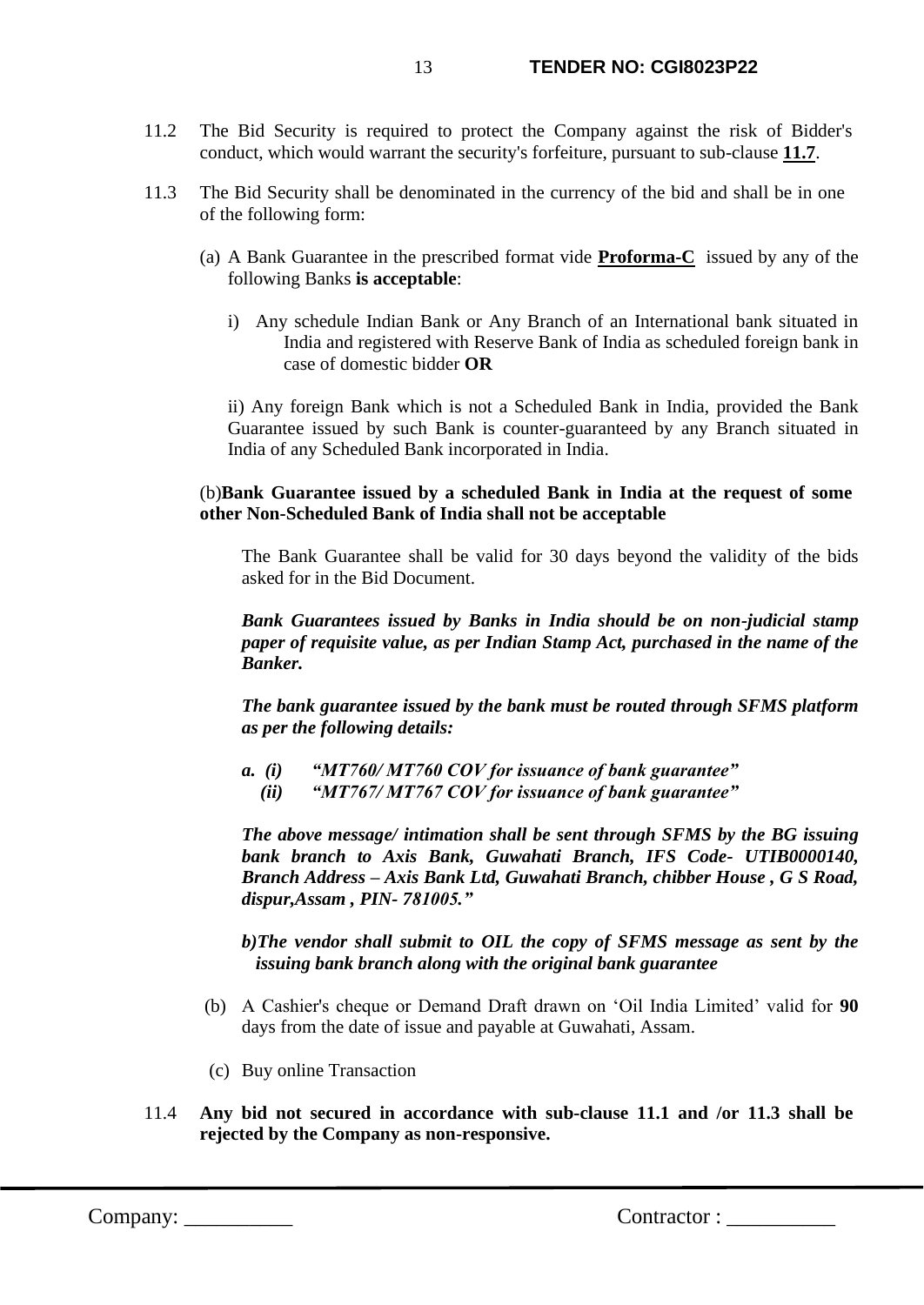- 11.5 Unsuccessful Bidder's Bid Security will be discharged and/or returned within 30 days of expiry of the period of bid validity.
- 11.6 Successful Bidder's Bid Security will be discharged upon the Bidder's signing of the contract and furnishing the performance security.
- 11.7 The Bid Security may be forfeited:
	- a) If any Bidder withdraws or modifies their bid during the period of bid validity (including any subsequent extension)

**or**

- b) If a successful Bidder fails:
	- i) **to sign the contract within stipulated reasonable time & within the period of bid validity, and/or**
	- ii) to furnish the Performance Security.
- 11.8 *In case any bidder withdraws their bid during the period of bid validity, Bid Security will be forfeited and the party shall be debarred for a period of 2(two) yeas to participate any future tender.*
- 11.9 *Central Govt. offices and Central Public Sector undertakings are exempted from submitting Bid Security.*

#### **12.0 PERIOD OF VALIDITY OF BIDS:**

- 12.1 Bids shall remain valid for **90 days** after the date of bid opening (technical) prescribed by the Company.
- 12.2 In exceptional circumstances, the Company may solicit the Bidder's consent to an extension of the period of validity. The request and the response thereto shall be made in writing/email (or by Fax). The bid Security provided under **Clause 11.0** shall also be suitably extended. A Bidder may refuse the request without forfeiting its Bid Security. A Bidder granting the request will neither be required nor permitted to modify their bid.
- 12.3 Bid Security shall not accrue any interest during its period of validity or extended validity.
- **13.0** All the conditions of the contract to be made with the successful bidder are given in various Sections of this document. Bidders are requested to state their compliance/ non-compliance to each clause as per **Proforma-F**.
- **14.0** Timely delivery of the bids is the responsibility of the Bidder. Company shall not be responsible for any delay.

# **15.0 DEADLINE FOR SUBMISSION OF BIDS:**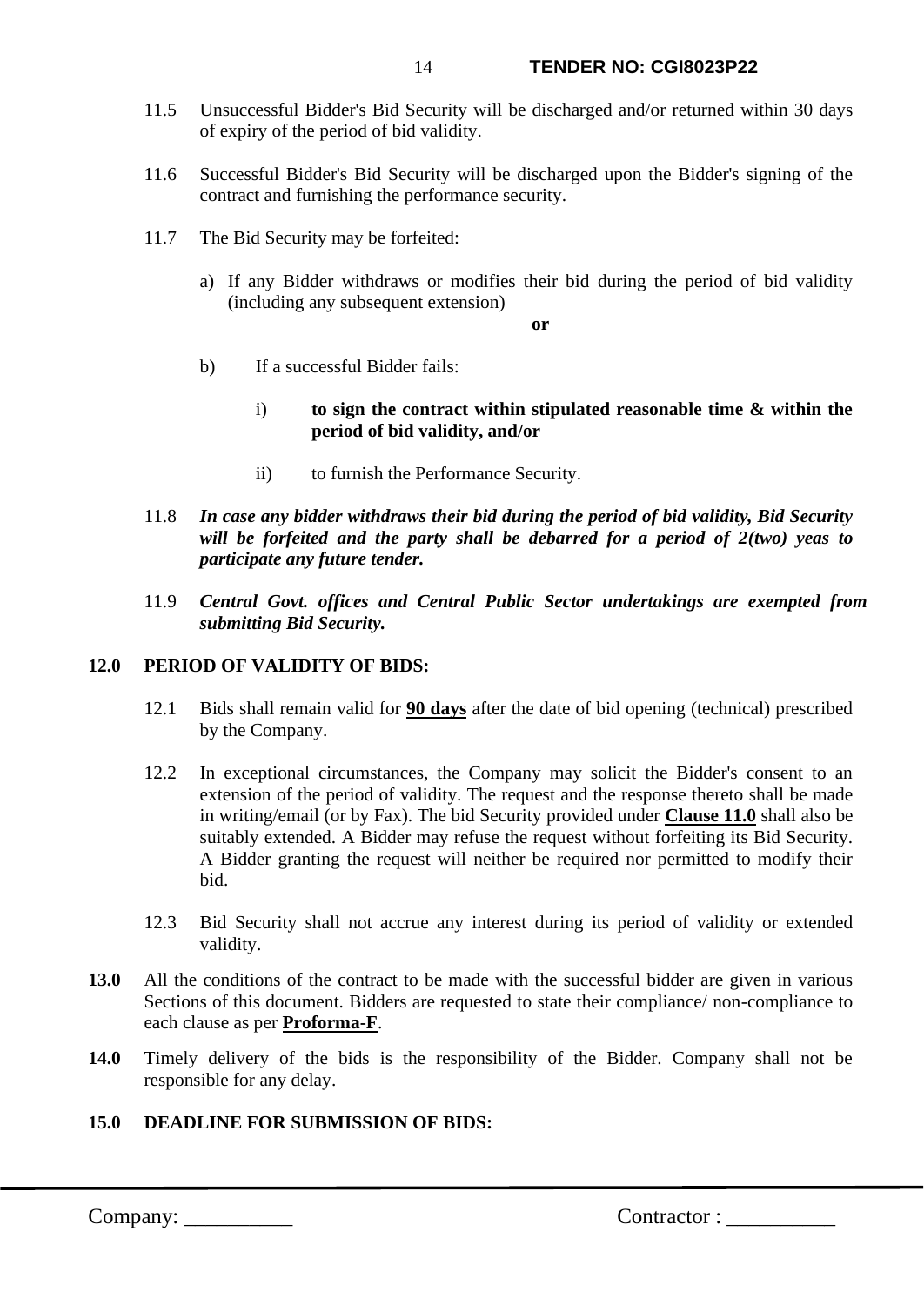Bids must be received by the company within Bid Closing Date as specified in the "Forwarding Letter".

#### **16.0 LATE BIDS:**

Any Bid received by the Company after the deadline for submission of bids prescribed by the Company shall be rejected.

#### **17.0 MODIFICATION AND WITHDRAWAL OF BIDS**:

- 17.1 The Bidder after submission of bid may withdraw its bid by written notice prior to bid closing.
- 17.2 The Bidder's withdrawal notice shall be prepared sealed, marked and dispatched in accordance with the provisions of **Clause 5.1**. A withdrawal notice may also be sent by fax but followed by a signed confirmation copy, postmarked not later than the deadline for submission of bids.
- 17.3 No bid can be modified subsequent to the uploading in the e-tendering system.
- 17.4 No bid may be withdrawn in the interval between the deadline for submission of bids and the expiry of the period of bid validity specified by the Bidder on the Bid Form. Withdrawal of a bid during this interval shall result in the Bidder's forfeiture of its Bid Security.

#### **18.0 PRE-BID CONFERENCE/ MEETING:**

*Not Applicable for this Tender.*

# **19.0 FURNISHING FRAUDULENT INFORMATION/DOCUMENTS:**

If it is found that a bidder/contractor has furnished fraudulent information / documents, the Bid Security/Performance Security shall be forfeited and the party shall be debarred for a period of 3(three) years from the date of detection of such fraudulent act besides the legal action. **In case of major and serious fraud, period of debarment may be enhanced.**

#### **20.0 OPENING AND EVALUATION OF BID:**

- 20.1 Company will open the Bids in the presence of Bidder's representatives who choose to attend at the date, time and place mentioned in the Forwarding Letter. However, an authorization letter from the bidder must be produced by the Bidder's representative at the time of bid opening. Unless this Letter is presented, the representative will not be allowed to attend the bid opening. Only one representative against each bid will be allowed to attend.
- 20.2 Bid for which an acceptable notice of withdrawal has been received shall not be opened. Company will examine bids to determine whether they are complete, whether requisite Bid Securities have been furnished, whether documents have been properly signed and whether the bids are generally in order.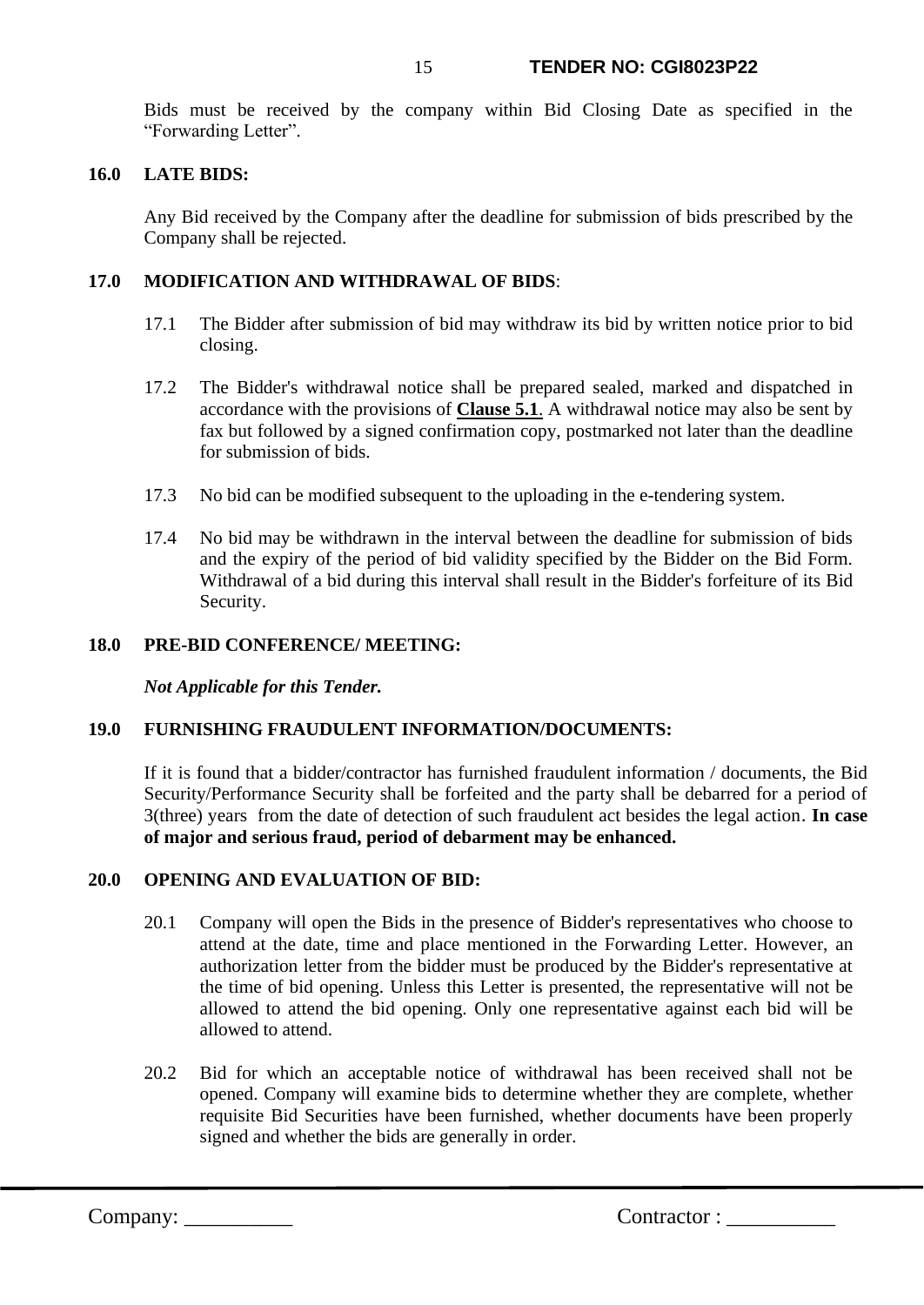- 20.3 At bid opening, Company will announce the Bidder's names, written notifications of bid modifications or withdrawal, if any, the presence of requisite Bid Security and such other details as the Company may consider appropriate.
- 20.4 Company shall prepare, for its own records, document containing the information disclosed to those present in accordance.
- 20.5 **To assist in the examination, evaluation and comparison of bids the Company may at its discretion, ask the Bidder for clarifications of its bid. The request for clarification and the response shall be in writing and no change in the price or substance of the bid shall be sought, offered or permitted.**
- 20.6 Prior to the detailed evaluation, Company will determine the substantial responsiveness of each bid to the requirement of the Bidding Documents. For purpose of these paragraphs, a substantially responsive bid is one, which conforms to all the terms and conditions of the Bidding Document without deviations or reservation. A deviation or reservation is one which affects in any way substantial way the scope, quality, or performance of work, or which limits in any substantial way, in-consistent way with the bidding documents, the Company's right or the bidder's obligations under the contract, and the rectification of which deviation or reservation would affect unfairly the competitive position of other bidders presenting substantial responsive bids. The Company's determination of bid's responsiveness is to be based on the contents of the Bid itself without recourse to extrinsic evidence.
- 20.7 A Bid determined as not substantially responsive will be rejected by the Company and may not subsequently be made responsive by the Bidder by correction of the nonconformity.
- 20.8 The Company may waive minor informality or nonconformity or irregularity in a bid, which does not constitute a material deviation, provided such waiver, does not prejudice or affect the relative ranking of any Bidder.

# **21.0 OPENING OF COMMERCIAL/ PRICE BIDS:**

- 21.1 *Company will open the Commercial/Price Bids of all the Bidders on a specific date in presence of interested bidders.*
- 21.2 The Company will examine the Price quoted by Bidders to determine whether they are complete, any computational errors have been made, the documents have been properly signed, and the bids are generally in order.
- 21.3 *Arithmetical errors will be rectified on the following basis. If there is a discrepancy between the unit price and the total price (that is obtained by multiplying the unit price and quantity) the unit price shall prevail and the total price shall be corrected accordingly. If any Bidder does not accept the correction of the errors, their bid will be rejected. Similarly, if there is any discrepancy between words and figure, the amounts in words shall prevail and will adopted for evaluation.*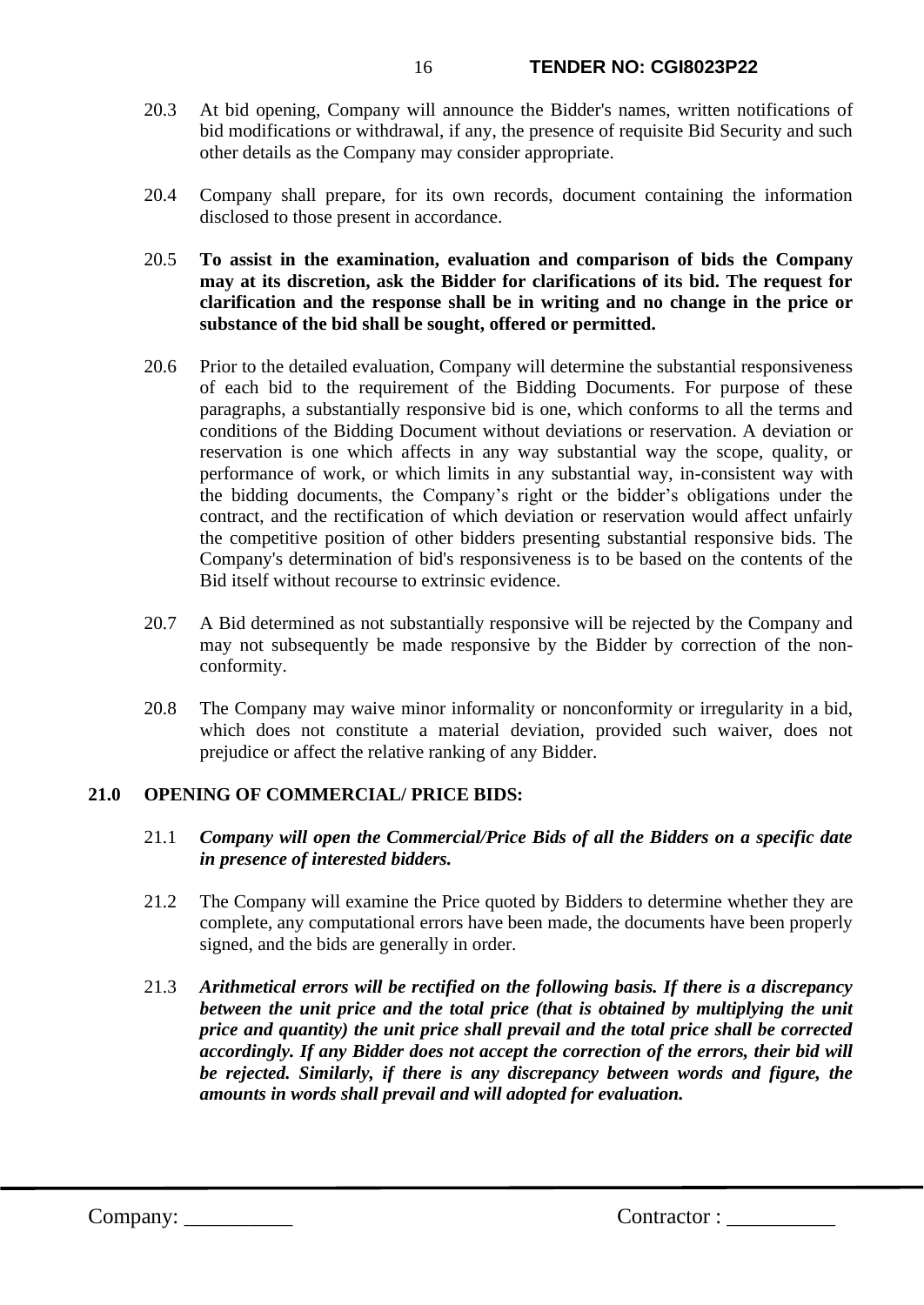#### **22.0 EVALUATION AND COMPARISON OF BIDS:**

- 22.1 The Company will evaluate and compare the bids as per **Bid Evaluation Criteria in**  Part-II of the bidding documents.
- 22.2 DISCOUNTS / REBATES: Unconditional discounts/rebates, if any, given in the bid or along with the bid will be considered for evaluation.
- 22.3 Post bid or conditional discounts/rebates offered by any bidder shall not be considered for evaluation of bids. However, if the lowest bidder happens to be the final acceptable bidder for award of contract, and if they have offered any discounts/rebates, the contract shall be awarded after taking into account such discounts/rebates.

#### **23.0 CONTACTING THE COMPANY:**

- 23.1 Except as otherwise provided, no Bidder shall contact Company on any matter relating to its bid, from the time of the bid opening to the time the Contract is awarded except as required by Company.
- 23.2 An effort by a Bidder to influence the Company in the Company's bid evaluation, bid comparison or Contract award decisions may result in the rejection of their bid.

# **24.0 AWARD OF CONTRACT**

#### **AWARD CRITERIA:**

The Company will award the Contract to the successful Bidder whose bid has been determined to be substantially responsive and has been determined as the lowest evaluated bid, provided further that the Bidder is determined to be qualified to perform the Contract satisfactorily.

# **25.0 COMPANY'S RIGHT TO ACCEPT OR REJECT ANY BID:**

Company reserves the right to accept or reject any or all bids and to annul the bidding process and reject all bids, at any time prior to award of contract, without thereby incurring any liability to the affected bidder, or bidders or any obligation to inform the affected bidder of the grounds for Company's action.

#### **26.0 NOTIFICATION OF AWARD**:

26.1 Prior to the expiry of the period of bid validity or extended validity, the company will notify the successful Bidder in writing by registered letter or email or fax (to be confirmed in writing by registered / couriered letter) that its bid has been accepted.

#### 26.2 *The notification of award will constitute the formation of the Contract.*

26.3 Upon the successful Bidder's furnishing of Performance Security, the company will promptly notify each un-successful Bidder and will discharge their Bid Security.

# **27.0 SIGNING OF CONTRACT**: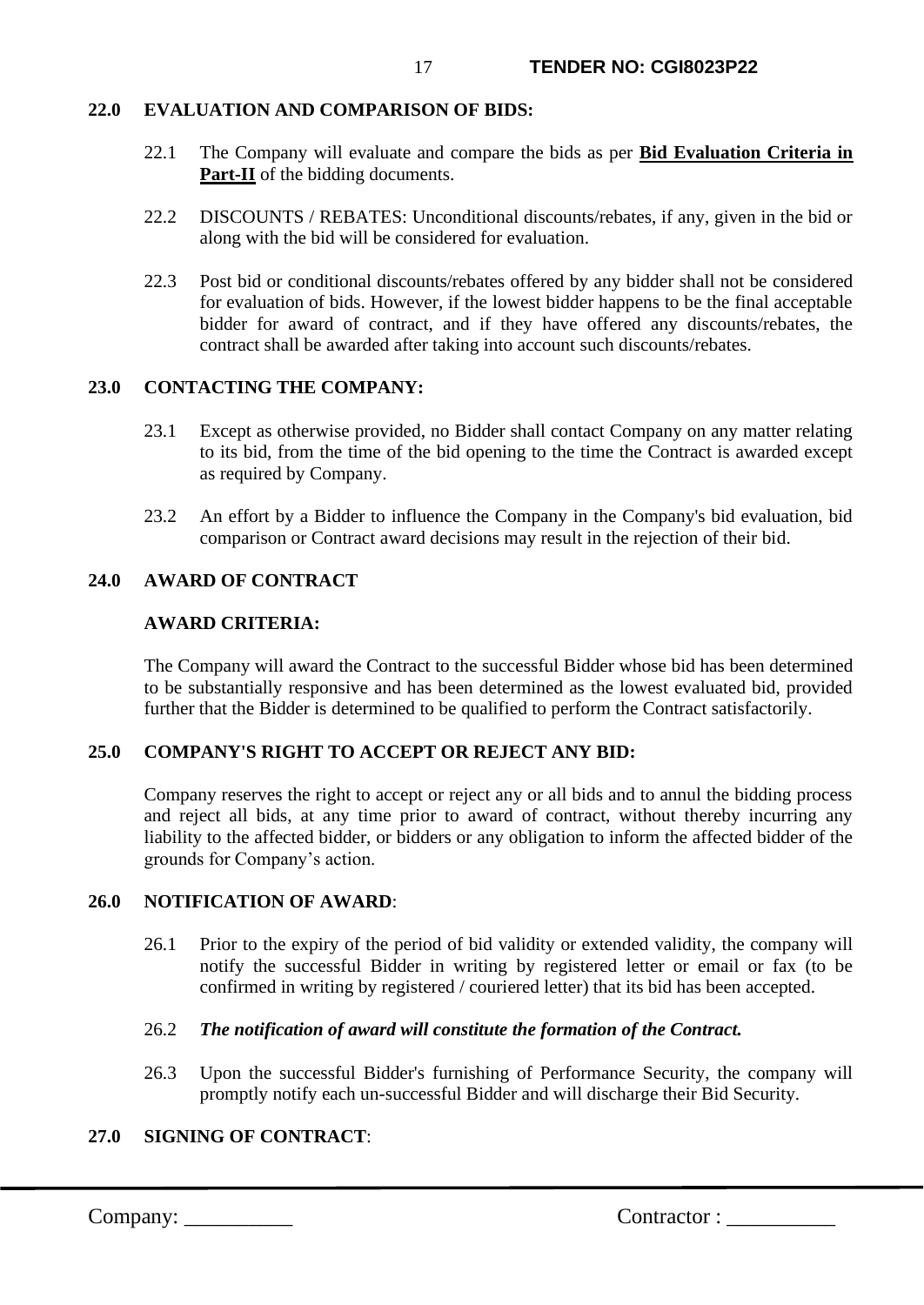- 27.1 At the same time as the Company notifies the successful Bidder that its Bid has been accepted, the Company will either call the successful bidder for signing of the agreement or send the **Contract document** with General & Special Conditions of Contract, Technical Specifications, Schedule of rates incorporating all agreements between the parties.
- 27.2 Within 30 days of receipt of the final contract document, the successful Bidder shall sign and date the contract and return it to the company.

#### **28.0 PERFORMANCE SECURITY**:

- 28.1 Successful bidder shall be required to furnish an amount equivalent to 3**%** of the annualized contract value as Performance Security Deposit within 15 days of notification of award of contract and before signing of the formal contract. In case of default the award of contract may be canceled, and Security deposit forfeited. The Performance Security Deposit may be in the form of a Bank Guarantee issued by a Nationalized Bank, and shall remain valid for 3 (**Three)** more months beyond validity of the contract. A copy of the Bank Guarantee format is enclosed as **Proforma –D.** The same will be discharged by company not later than 30 days following its expiry.
	- (b) A Bank Guarantee in the prescribed format vide **Proforma-D** issued by any of the following Banks **is acceptable**:
		- ii) Any schedule Indian Bank or Any Branch of an International bank situated in India and registered with Reserve Bank of India as scheduled foreign bank in case of domestic bidder **OR**

ii) Any foreign Bank which is not a Scheduled Bank in India, provided the Bank Guarantee issued by such Bank is counter-guaranteed by any Branch situated in India of any Scheduled Bank incorporated in India.

(b)**Bank Guarantee issued by a scheduled Bank in India at the request of some other Non-Scheduled Bank of India shall not be acceptable**

*Bank Guarantees issued by Banks in India should be on non-judicial stamp paper of requisite value, as per Indian Stamp Act, purchased in the name of the Banker.*

*The bank guarantee issued by the bank must be routed through SFMS platform as per the following details:*

*a. (i) "MT760/ MT760 COV for issuance of bank guarantee" (ii) "MT767/ MT767 COV for issuance of bank guarantee"*

*The above message/ intimation shall be sent through SFMS by the BG issuing bank branch to Axis Bank, Guwahati Branch, IFS Code- UTIB0000140, Branch Address – Axis Bank Ltd, Guwahati Branch, chibber House , G S Road, dispur,Assam , PIN-781005."*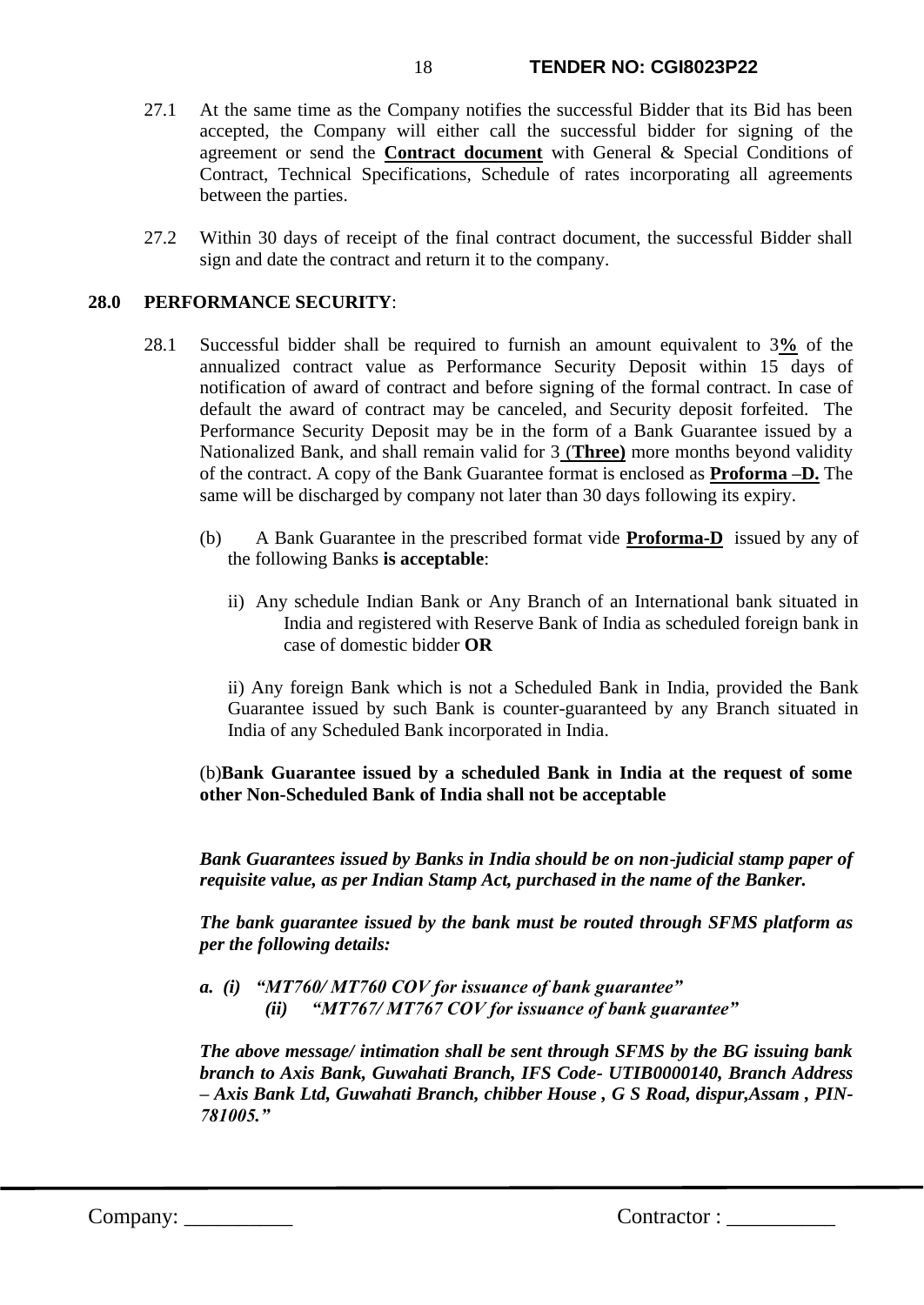### *b)The vendor shall submit to OIL the copy of SFMS message as sent by the issuing bank branch along with the original bank guarantee*

- 28.2 The performance security money shall be payable to Company as compensation for any loss resulting from Contractor's failure to fulfill its obligations under the Contract.
- 28.3 Failure of the successful Bidder to comply with the requirements of clause **28.1** shall constitute sufficient grounds for annulment of the award and forfeiture of the Bid Security. In such an event the Company may award the contract to the next evaluated Bidder or call for new bid or negotiate with the next lowest bidder as then case may be.

# **29.0 INTEGRITY PACT: (NOT APPLICABLE FOR THIS TENDER)**

- 29.1 OIL shall be entering into an Integrity Pact with the bidders as per format enclosed vide "**SECTION –V- Integrity Pact** "of the tender document. This Integrity Pact Proforma has been duly signed digitally by OIL's competent signatory (Digitally Signed). The proforma has to be returned by the bidder (alongwith the technical bid) duly signed (digitally) by the same signatory who signed the bid, i.e., who is duly authorized to sign the bid. Uploading the Integrity Pact with digital signature will be construed that all pages of the Integrity Pact has been signed by the bidder's authorized signatory who sign the Bid.
- 29.2 OIL has appointed Shri Sutanu Behuria, IAS (Retd.),Shri Jagmohan Garg, and Shri Satyananda Mishra,IAS(Retd.) as Independent Monitors (IEM) for a period of 3 (three) years to oversee implementation of Integrity Pact in OIL . Bidders may contact the Independent External Monitors for any matter relating to the IFB at the following addresses:
	- a. Shri Sutanu Behuria, IAS (Retd.), E-mail: [sutanu2911@gmaiI.com](mailto:sutanu2911@gmaiI.com)

b. Shri Satyananda Mishra, IAS(Retd.),Former Chief Information Commissioner of India & Ex-Secretary, DOPT, Govt. of India E-mail: [satyanandamishra@hotmail.com](mailto:satyanandamishra@hotmail.com)

c. SHRI JAGMOHAN GARG, Ex-Vigilance Commissioner, CVC e-Mail id: jagmohan.garg@gmail.com

# **30.0 COST OF BIDDING:**

- 30.1 The bidder shall bear all cost associated with the preparation and submission of its bid and OIL will in no case be responsible or liable for those costs, regardless of the conduct or outcome of the bidding process.
- 30.2 The Bidder is expected to examine all instructions, forms, terms and specifications in the bidding documents. Failure to furnish all information required by the bidding documents or submission of bid not substantially responsive to the bidding documents in every respect will be at the Bidder's risk and may result in the rejection of its bid without seeking any clarifications.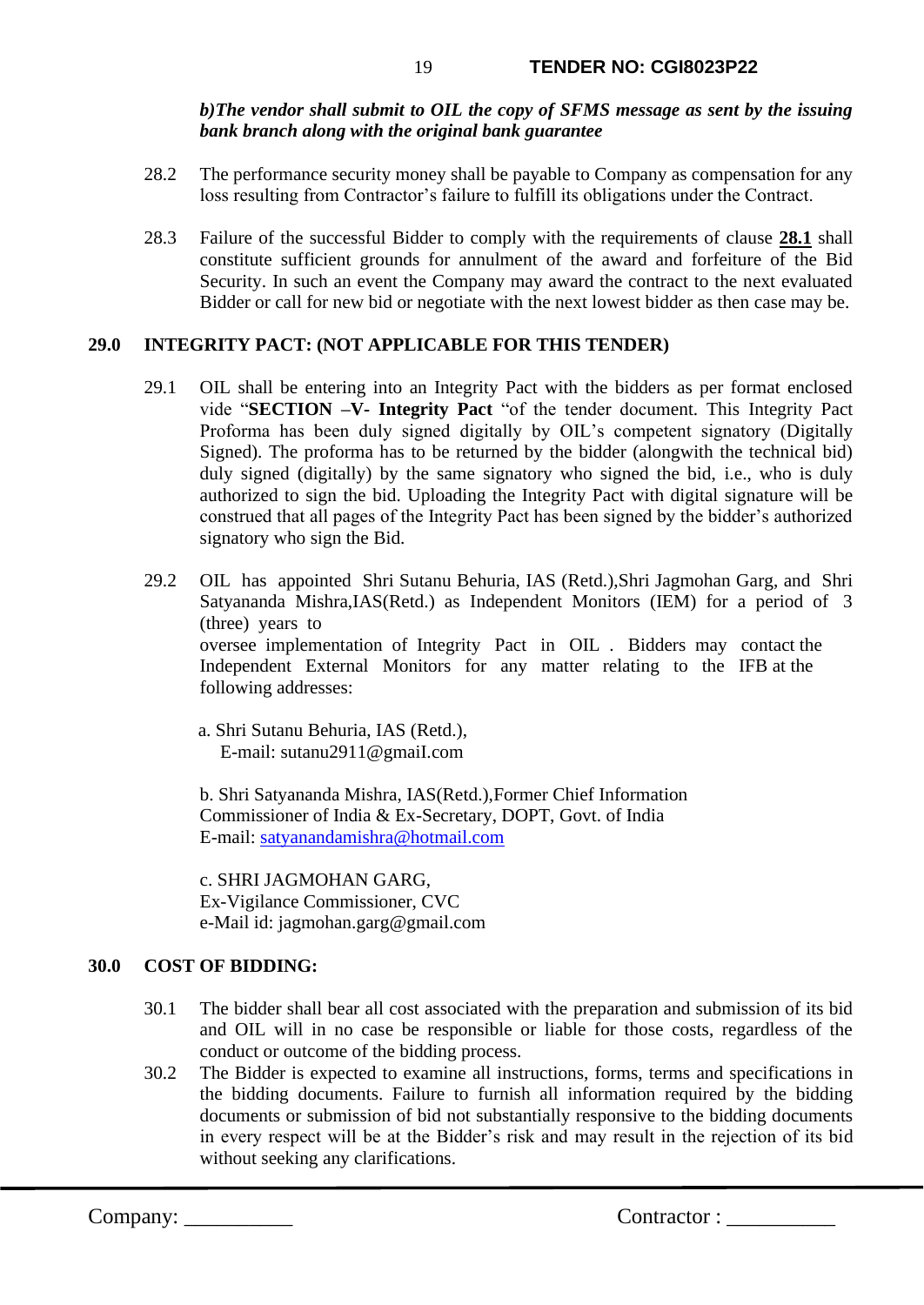# **31.0 SITE VISIT:**

The Bidder, at the Bidder's own cost, responsibility and risk is encouraged to visit and examine the site of work and its surroundings, understand the logistics and obtain all information that may be necessary for preparing the Bid and entering into a Contract for the required services/work. The Contractor shall be deemed prior to Pre-Bid Conference & submitting their Bid to have:

- a) Inspected and examined the Site and its surroundings and carried out such surveys as it considers necessary;
- b) Satisfied itself as to the nature of the work and materials necessary for the execution of the Works;
- c) Satisfied itself as to the circumstances at the Site, including, without limitation, the ground and sub-soil, the form and nature of the Site and the climate and hydrological conditions of the Site;
- d) Satisfied itself as to the means of communication with and access to & through the Site, the accommodation it may require and the precautions and the times and methods of working;
- e) Obtained for itself all necessary information as to the risks, contingencies and all other circumstances, which may influence or affect the Contract price and its obligations under the Contract;
- f) Satisfied itself with all the Indian as well as local conditions, factors and legislation which may have any effect on the execution of the work covered under the Bid Document.
- g) Ascertained the general labour position at the Site and have understood the cost associated with engagement of the labours.

#### **32.0 GENERAL :**

- 32.1 The bids can only be submitted in the name of the Bidder who has been permitted to participate in the bid. The bid papers, duly filled in and complete in all respects shall be submitted together with requisite information and Annexures. It shall be complete and free from ambiguity, change or interlineations.
- 32.2 The bidder should indicate at the time of quoting against this tender their full postal and Fax/Email addresses.
- 32.3 The bid including all attached documents shall be digitally signed by duly authorized representative of the bidding company.

#### **33.0 SPECIFICATIONS:**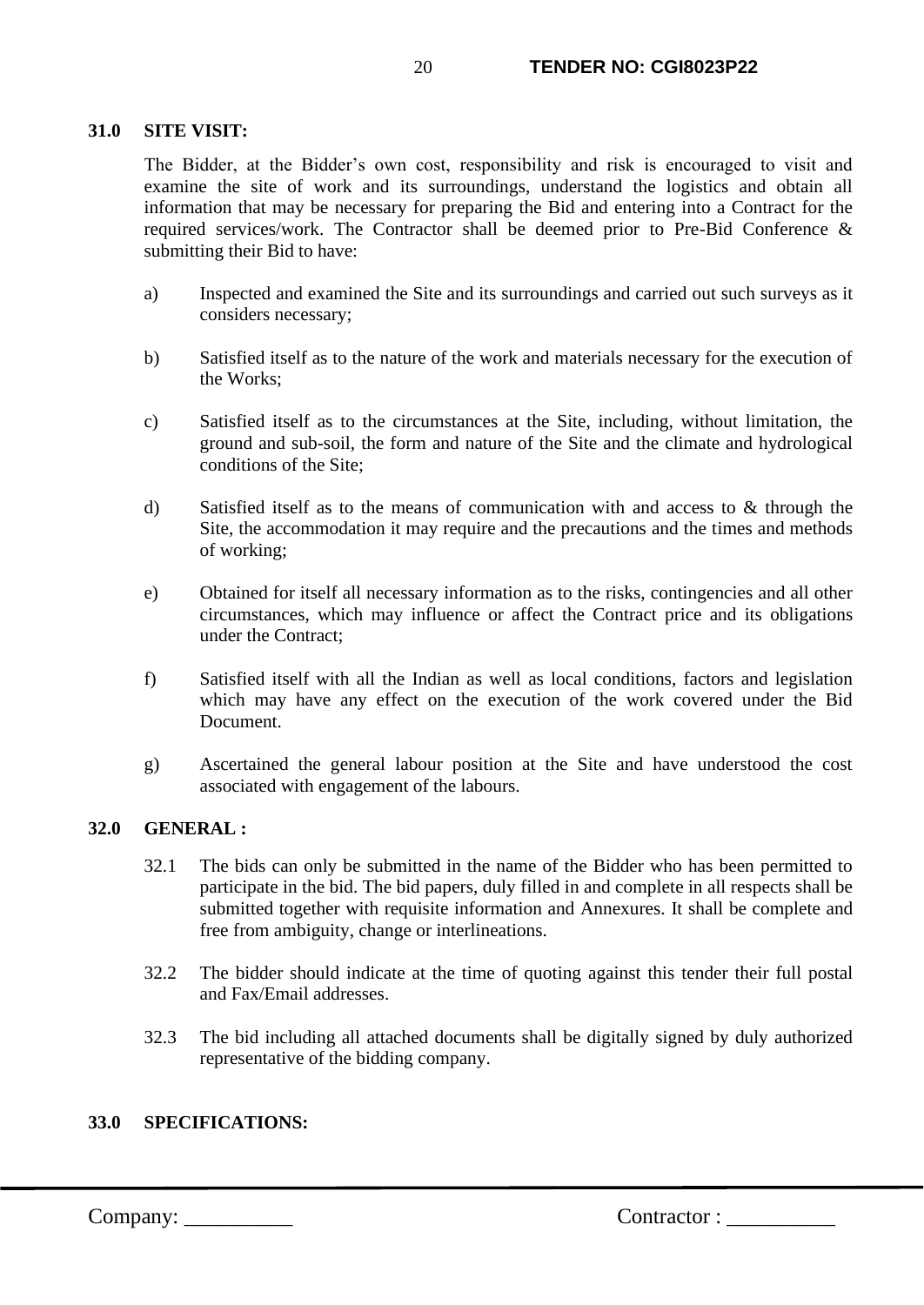**.**Before submission of Bids, Bidders are requested to make themselves fully conversant with all Conditions of the Bid Document and other relevant information related to the works/services to be executed under the contract.

- **34.0** The bidders are required to furnish the composition and status of ownership of the firm in whose name tender documents have been purchased /issued along with one or more of the following documentary evidences(which are applicable to the bidder) in support of the same.
	- 34.1. **In case of Sole Proprietorship Firm**-Copies of Telephone/Electricity/Mobile Bill, PAN, latest Income Tax Return indicating therein the name, business and residential address, E-mail and telephone numbers of the owner and copies of GST and Central Excise Registration Certificate.
	- 34.2 **In case of HUF**-Copies of Telephone/Electricity/Mobile Bill, PAN, latest Income Tax Return, Family Arrangement indicating therein the name, residential address, E-mail and telephone numbers of the owners in general and Karta in particular and copies of GST and Central Excise Registration Certificate.
	- 34.3 **In case of Partnership Firm**-Copies of Telephone/Electricity/Mobile Bill, PAN, latest Income Tax Return indicating therein the name, residential address, E-mail and telephone numbers of all the partners(including the Managing Partner), registered partnership agreement/deed and copies of GST and Central Excise Registration Certificate.
	- 34.4 **In case of Co-Operative Societies**-Copies of Telephone/Electricity/Mobile Bill, PAN, latest Income Tax Return indicating therein the name, residential address, E-mail and telephone numbers of all the Directors or persons who are at the helm of affairs, registration certificate from Registrar of Co-Operative Societies and copies of GST and Central Excise Registration Certificate.
	- 34.5 **In case of Societies registered under the Societies Registration Act** -Copies of Telephone/Electricity/Mobile Bill, PAN, latest Income Tax Return indicating therein the name, residential address, E-mail and telephone numbers of all the Directors or persons who are at the helm of affairs, registration certificate from the Registrar of the state and copies GST and Central Excise Registration Certificate.
	- 34.6 **In case of Joint Stock Companies registered under the Indian Companies Act** Copies of Telephone/Electricity/Mobile Bill, PAN, latest Income Tax Return indicating therein the name, residential address,E-mail and telephone numbers of all the Directors or persons who are at the helm of affairs, Certificate of Incorporation from the Registrar of Companies, Memorandum and Articles and copies of GST and Central Excise Registration Certificate.
	- 34.7 **In case of Trusts registered under the Indian Trust Act** Copies of Telephone/Electricity/Mobile Bill, PAN, latest Income Tax Return indicating therein the name, residential address, E-mail and telephone numbers of all the Trustee or persons who are at the helm of affairs, registration certificate from the Registrar of the state, Trust Deed and copies GST and Central Excise Registration Certificate. -----------------

#### \*\*\*\*\*\*\*\*\*\*\*\*\*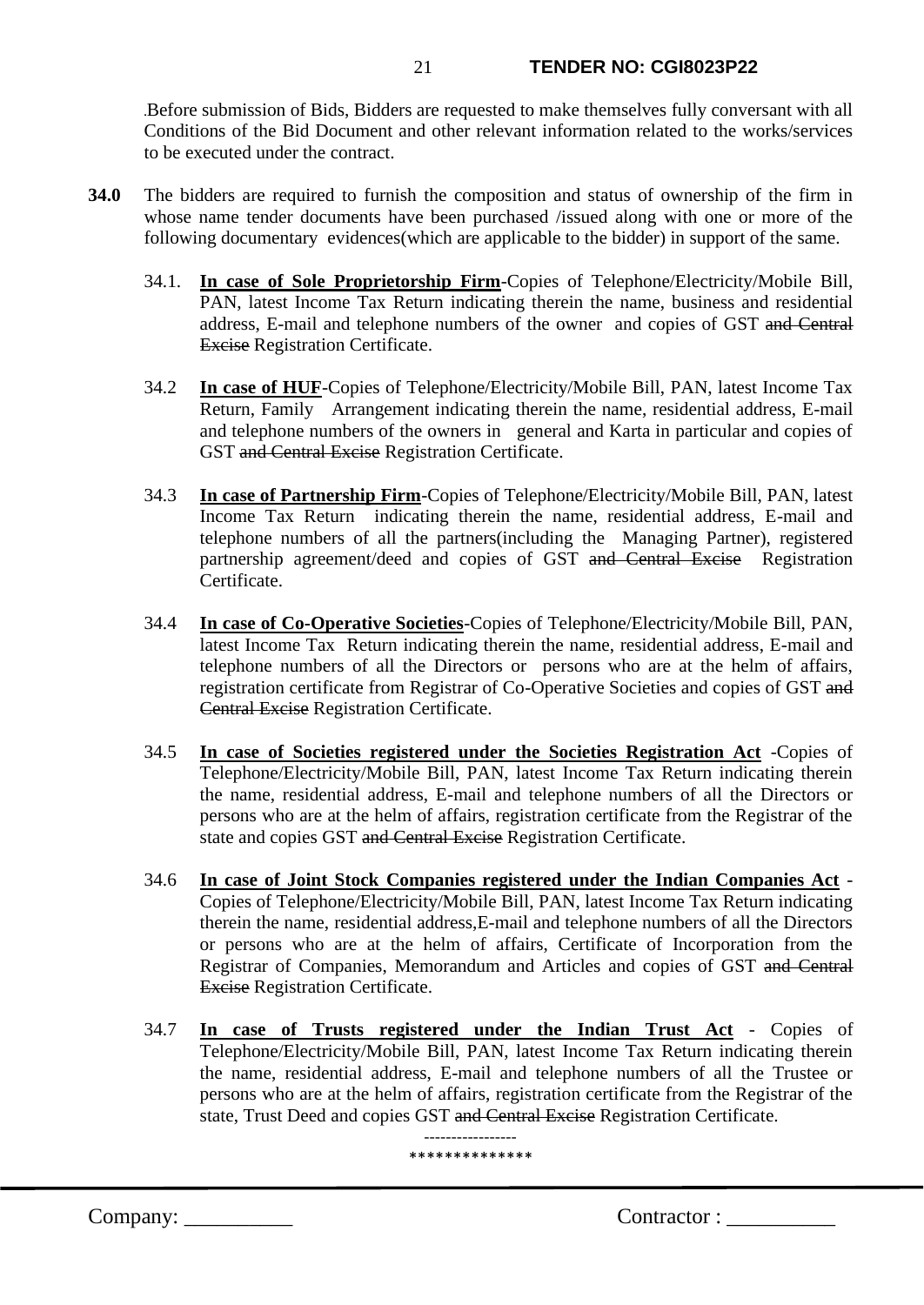#### **BID REJECTION CRITERIA(BRC) / BID EVALUATION CRITERIA (BEC)**

#### **1.0. BID REJECTION CRITERIA (BRC):**

The bid shall conform to the specifications and terms and conditions given in the Bidding Documents. Bids will be rejected in case material and services offered do not conform to the required parameters stipulated in the technical specifications. Notwithstanding the general conformity of the bid to the stipulated specifications, the following requirements will have to be particularly met by the Bidders without which the same will be considered as non-responsive and rejected. All the documents related to BRC shall be submitted along with the Techno-Commercial Bid.

# **1.1 FINANCIAL CRITERIA: ANNUAL TURN OVER**

**a)** Annual financial turnover as per Audited Annual Reports in any of the preceding 3 financial years to be reckoned from the original bid closing date should be at least **Rs. 3,96,700.00**

**b)**

b) For consortium

i).At least one member of the consortium to meet the above criteria with at least **50%** turnover.

ii).The other members of consortium should meet minimum **25%** turnover requirement.

- c) Period for consideration: In any of preceding 3 financial years
- d) Net worth: Positive for the preceding financial / accounting year.
- e) Considering the time required for preparation of Financial Statements, if the last date of preceding financial/ accounting year falls within the preceding six months reckoned from the original bid closing date and the Financial Statements of the preceding financial / accounting year are not available with the bidder, then the financial turnover of the previous three financial / accounting years excluding the preceding financial / accounting year will be considered . In such cases, the Net worth of the previous financial/ accounting year excluding the preceding financial/ accounting year will be considered. However, the bidder has to submit an affidavit/ undertaking certifying that the balance sheet/ Financial Statements for the financial year ……. (as the case may be) has actually not been audited so far.

f) For proof of Annual Turnover & Net worth any one of the following document must be submitted along with the bid:-

i)A certificate issued by a practicing Chartered/Cost Accountant (with Membership Number and Firm Registration Number), certifying the Annual turnover & Net worth

**OR** Service Service Service Service Service Service Service Service Service Service Service Service Service Service Service Service Service Service Service Service Service Service Service Service Service Service Service S

ii)Audited Balance Sheet along with Profit & Loss account.

f) In case the bidder is a Central Govt. Organization/PSU/State Govt.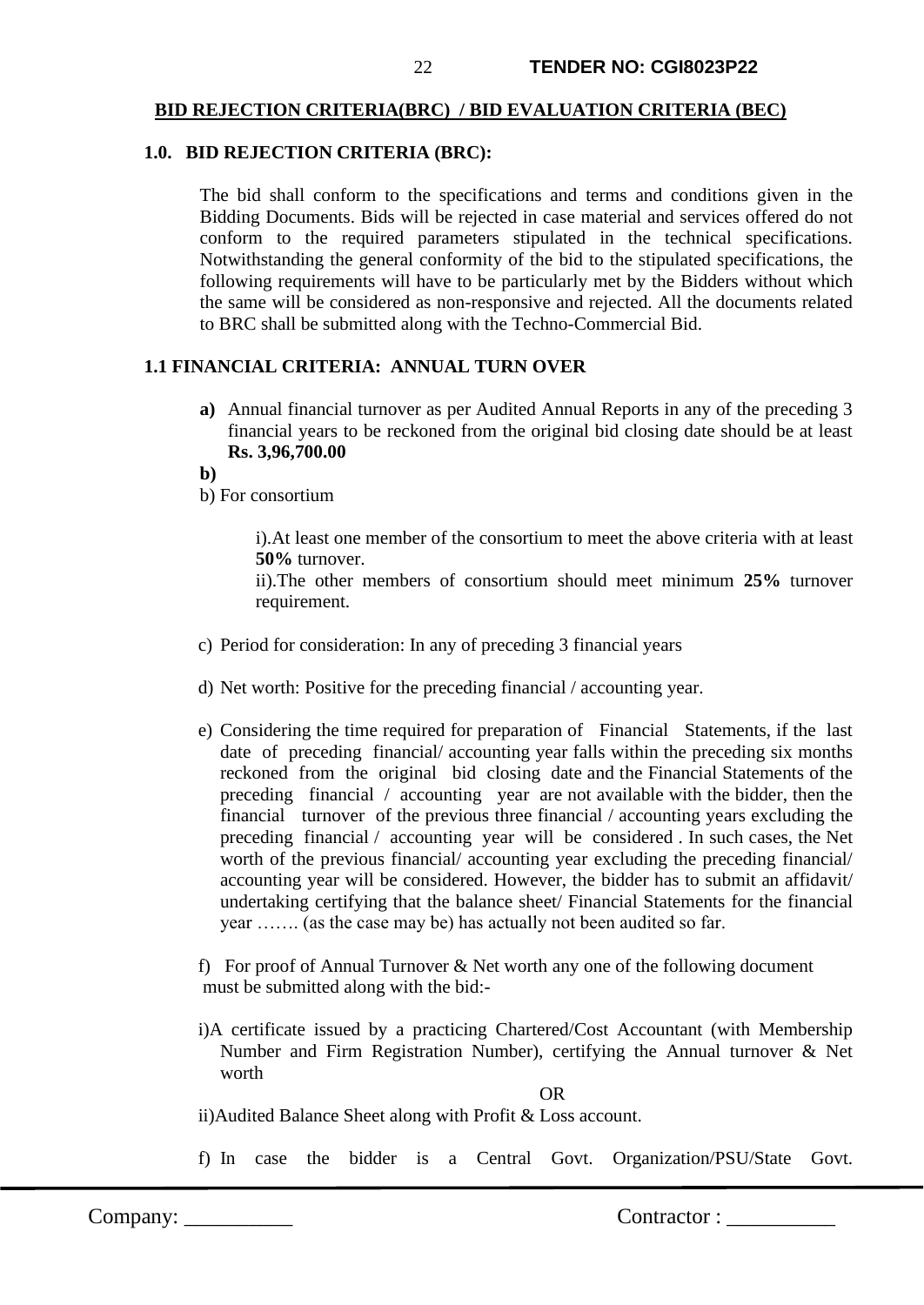Organization/Semi-State Govt. Organization or any other Central/State Govt. Undertaking, where the auditor is appointed only after the approval of Comptroller and Auditor General of India and the Central Government, their certificates may be accepted even though FRN (Firm Registration Number) is not available. However, bidder will have to provide documentary evidence for the same.

#### **1.2 TECHNICAL CRITERIA :**

A) EXPERIENCE: Bidders must have:

Experience of having successfully completed similar works ( **similar works mean 'Providing services of hired vehicles**) **with PSUs/Central Govt./State Govt/ Other reputed private organisation** during last 7 years to be reckoned from the original bid closing date should be of the following :

(i) One similar completed works costing not less than **Rs 6,61,200.00**

# **NOTE-:**

- (i) A job executed by a bidder for its own organization / subsidiary cannot be considered as experience for the purpose of meeting BEC.
- (ii) In case of tenders for Annual rate contracts / Maintenance and Service contracts, if the prospective bidder is executing rate / maintenance /service contract which is still running and the contract value / quantity executed prior to due date of bid submission is equal to or more than the minimum prescribed value in the BEC such experience will also be taken in to consideration provided that the bidder has submitted satisfactory work / supply / service execution certificate issued by end user.
- iii) Documentary proof must be furnished in support of the experience by way of purchase order / work order / contract document along with completion certificate from the organization to whom such services have been rendered.
- 1.3 All the supporting documents in compliance to BEC requirements above shall be scanned and uploaded along with the technical bid. Non-submission of the documents will result in rejection of bids.
- 1.4 Any bid not complying BEC requirements shall be summarily rejected.
- 1.5 Bidders must have **PF Account** in their name issued by Regional Provident Fund Commissioner. Bidders must have **ESI Account** in their name. .Documentary evidence of the same is to be submitted.
- 1.6 Deviation to the following provision of the tender document liable for rejection of Bid: i. Firm price ii. EMD / Bid Bond iii. Scope of work iv. Specifications v. Price Schedule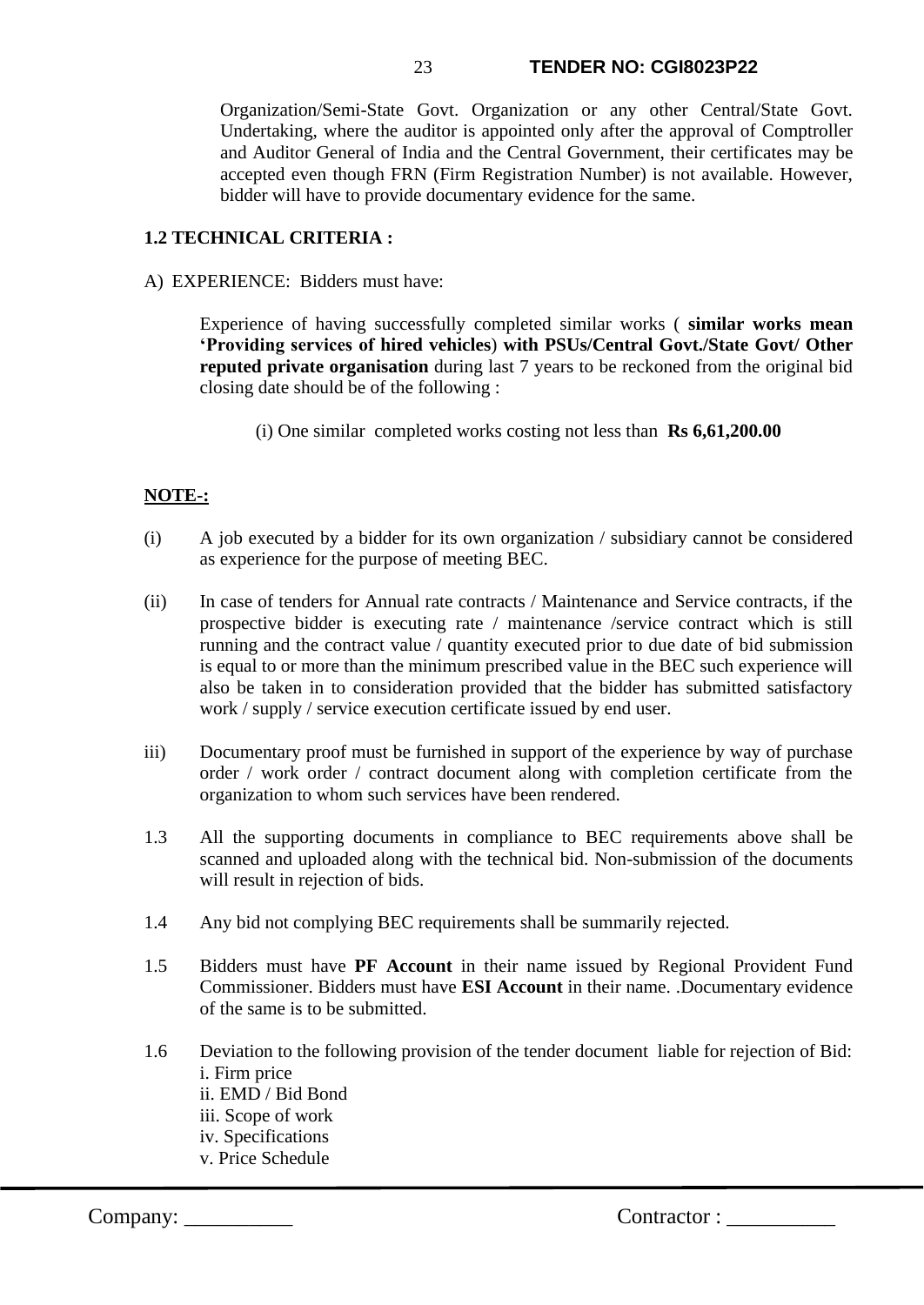vi. Delivery / Completion Schedule vii. Period of Validity of Bid viii. Liquidated Damages ix. Performance Bank Guarantee / Security deposit x. Guarantee of material / work xi. Arbitration / Resolution of Dispute xii. Force Majeure xiii. Applicable Laws xiv. Integrity Pact, if applicable xv. Any other condition specifically mentioned in the tender documents elsewhere that non-compliance of the clause lead to rejection of the bid.

- 1.7 Other Information /Documents: Bidders must furnish the following information with relevant documents wherever necessary:
- a) Tax Exemption Certificate, if any, if /applicable.
- b) PAN no.( photocopy of the PAN card required).
- c) GST registration No.
- d) VAT registration no., if applicable.
- e) Bank account No. with name of Bank, Type of account, Bank address.
- f) P.F. Account No. / Code.
- g) ESI registration no.
- h) *Price quotation of the offered vehicle from the Authorised Motor Vehicle Dealer along with the offer.*
- 1.8. COMMERCIAL:
- 1.8.1. Bidder shall submit the offer under "**Single Stage Single Bid "System** "Technical bid" and the "Price Bid".
- 1.8.2. Bidder shall furnish Bid Security along with Bid. Bid security shall be furnished as a part of 'Technical Bid'. Any bid not accompanied by a proper bid security will be rejected. Bidder shall submit original document to the address as specified with BCD before Bid opening date and time, otherwise Bid will be rejected. A scanned copy of this document should also be uploaded along with the Un-priced bid.
- 1.8.3. The Technical Bid should not have any price indication.
- 1.8.4. Bidder shall furnish Bid Security as referred in Relevant Section of the Bid document so as to reach the Company (i.e. OIL) before due date of closing. Any bid for which bid security is not received before due Date of Bid Closing will be rejected.
- 1.8.5. Validity of the bid shall be minimum **90 days**. Bids with lesser validity will be rejected.
- 1.8.6. Any bid received in the form of Telex/Cable/Fax/E-mail/ Telephone call will not be accepted.
- 1.8.7. Bidders must quote clearly and strictly in accordance with the price schedule outlined in relevant section of Bidding Documents; otherwise the bid will be rejected.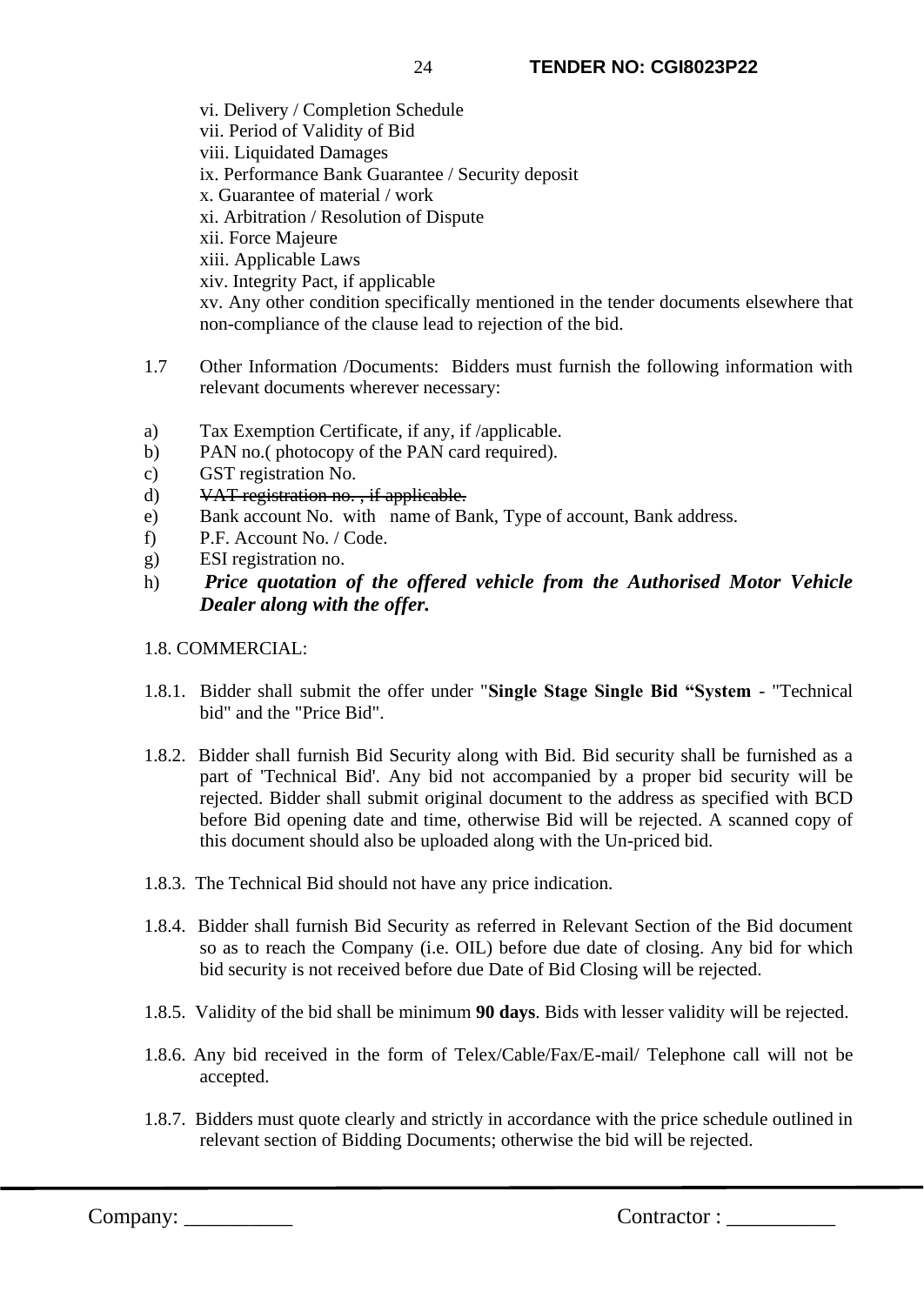- 1.8.8. Any bid containing false statement will be rejected.
- 1.8.9. The Bid Documents are not transferable. Bids made by parties who have not purchased the Bid Documents from the Company will be rejected.
- 1.8.10. Any Bid received by the Company after the deadline for submission of bids prescribed by the Company will be rejected.
- 1.8.11. Price quoted by the successful Bidder must be firm during the performance of the Contract and not subject to variation on any account. A bid submitted with an adjustable price will be treated as non-responsive and rejected.
- 1.8.12. The following Clauses with all its sub-clauses should be agreed in toto, failing which the bid will be rejected. To this effect Bidder shall submit an undertaking along with the Technical Bid.
	- a) Performance Security Clause
	- b) Force Majeure Clause
	- c) Termination Clause
	- d) Settlement of disputes Clause
	- e) Liquidated Damages Clause.
	- f) Acceptance of Jurisdiction and applicable law.
	- g) Tax liabilities clause.
	- h) Insurance clause.
	- i) With holding clause.
	- j) Liability clause.
	- k) Set off clause

#### 1.9. GENERAL:

- 1.9.1. In case Bidder takes exception to any clause of Tender Document not covered under BEC/BRC, then the Company has the discretion to load or reject the offer on account of such exception if the Bidder does not withdraw/ modify the deviation when/as advised by the Company. The loading so done by the Company will be final and binding on the Bidders. No deviation will however, be accepted in the clauses covered under BEC/BRC.
- 1.9.2. **To ascertain the substantial responsiveness of the bid the Company reserves the right to ask the Bidder for clarification in respect of clauses covered under BEC/BRC also and such clarification fulfilling the BEC/BRC clauses must be received on or before the deadline given by the Company, failing which the offer will summarily be rejected.**
- 1.9.3. In case, any of the clauses in the BEC/BRC contradict with other clauses of Bid Document elsewhere, then the clauses in the BEC/BRC shall prevail.
- 1.9.4. Bidder shall fulfill all the relevant clauses applicable for this e-Tender.
- 1.9.5. The original copy of documents [submitted by bidders(s)] shall have to be produced by bidder(s) to OIL as and when asked for.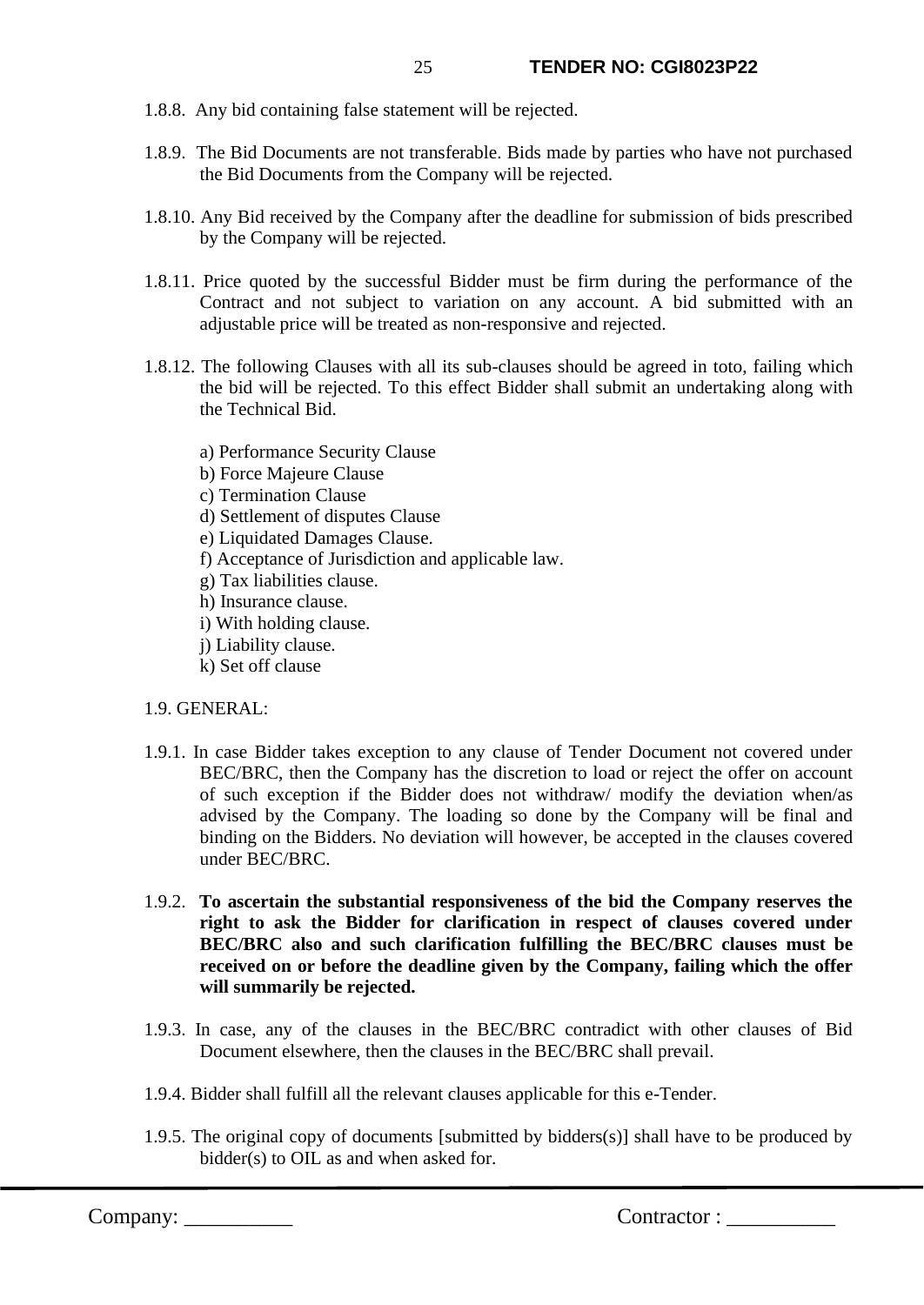- **1.10 The Bidder must have a business office establishment for at least one year within 50 Km radius of the area of operation where the services need to be provided i.e. PHQ, OIL, Narangi, Guwahati**)**. Documentary evidence must be provided in the form of Municipality trade license or other such documents which satisfies as a proof of having the office establishment.**
	- *(i) Trade License issued by the local authority in the name of the Firm or*
	- *(ii) Landline phone number in the name of the Firm or*
	- *(iii) Electricity bill for last one year in the name of the Firm*

*"Additionally, the names of the areas covering the 50 Km radius may be mentioned".*

*1.11 Relaxation for OIL's registered Vendors :*

 *In case of OIL's registered Vendors who are providing similar services for at least six months in the last three years as on Bid Closing date (BCD) in any organizations will be exempted from submission of documents under clauses of Financial and Experience criteria of BRC conditions. However, they will have to provide the following documentary evidence:*

*i) Copy of the work completion certificate for providing similar services for at least six months in the last three years as on Bid Closing date (BCD) in any organizations.*

- 2. BID EVALUATION CRITERIA (BEC):
- 2.1. The bids conforming to the technical specifications, terms and conditions stipulated in the bid documents and considered to be responsive after subjecting to the Bid Rejection Criteria will be considered for further evaluation as per the Bid Evaluation Criteria.
- 2.2. To ascertain the inter-se-ranking, the comparison of the responsive bids will be made on the basis of total amount quoted for the items of SOQ (i.e. fixed monthly charge X **48months**, Running Charge per KM X the Estimated KM indicated i.e. **3000 Km/month**) for each vehicle of the tender.
- 2.3. Quoted rates must be in conformity with the applicable minimum wage as applicable otherwise bid will be rejected.
- 2.4. **In case more than one bidder emerges as lowest bidder due to equal rate quoted by the bidder, then the lowest bidder will be decided by draw of lots. Company's decision in this regard is final and binding to all bidders.**
- 2.5. **Any discount/rebates offered shall not be considered for evaluation of bids. However, if the lowest bidder happens to be the final acceptable bidder for award of contract and if they have offered any discount/rebate the contract shall be awarded after taking into consideration such discount/rebate after negotiation or otherwise.**
- 2.6 **Original Bid closing date will be considered for evaluation of BRC criteria even in case of any extension of the original Bid Closing Date.**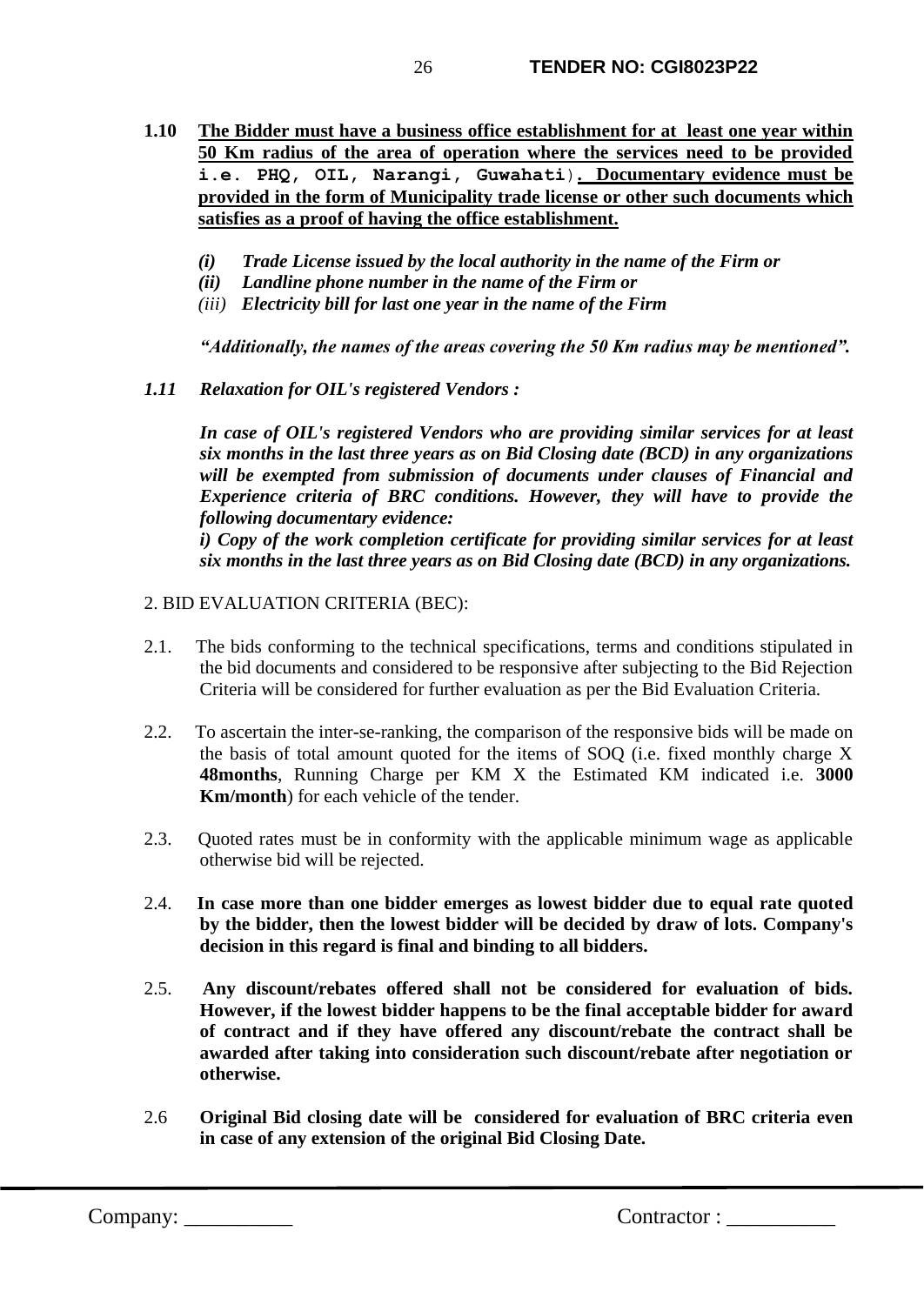\*\*\*\*\*\*\*\*\*\*\*

# **SECTION-I**

#### **GENERAL TERMS AND CONDITIONS**

#### **1.0 DEFINITIONS**

In this contract, unless the context otherwise requires:

- 1.1 "AGREEMENT" means this service agreement.
- 1.2 "AREA OF OPERATIONS" means the Company's oilfield operations in the State of **Assam.**
- 1.3 "BASE STATION" means the station where the vehicle(s) shall be permanently based, which may be changed at the discretion of the Company.
- 1.4 "BID OPENING DATE" means the date on which the Tender was opened by the Company against the finalisation of this agreement.
- 1.5 "BREACH OF CONTRACTUAL OBLIGATION" means amongst others also the following:
	- i) Carriage of unauthorised passengers by the Transport Supplier while under this agreement with the Company:
	- ii) Unauthorised use of the vehicle(s)/equipment when released to the Transport Supplier for undertaking its deployment for any other business purpose;
	- iii) Withdrawal of vehicle(s) from the service before expiry of the term of this Agreement for any reason whatsoever without the consent/instruction of the Company's authorized representative;
	- iv) Failure of the Transport Supplier to place the vehicle(s) for periodic inspection as per schedule as directed by Company's Authorized representative./Engineer.
	- v) Failure to park the vehicle(s) after release on close of working hours at place designated by Company's authorized representative/Engineers.
	- vi) The vehicle must be owned and registered in the name of the contractor during the entire tenure of the contractual period including extension period, if any.
- 1.6 "COMPANY" means Oil India Limited.
- 1.7 "COMMENCEMENT OF SERVICE" means the actual date of placement of the first Vehicle(s) under this Agreement.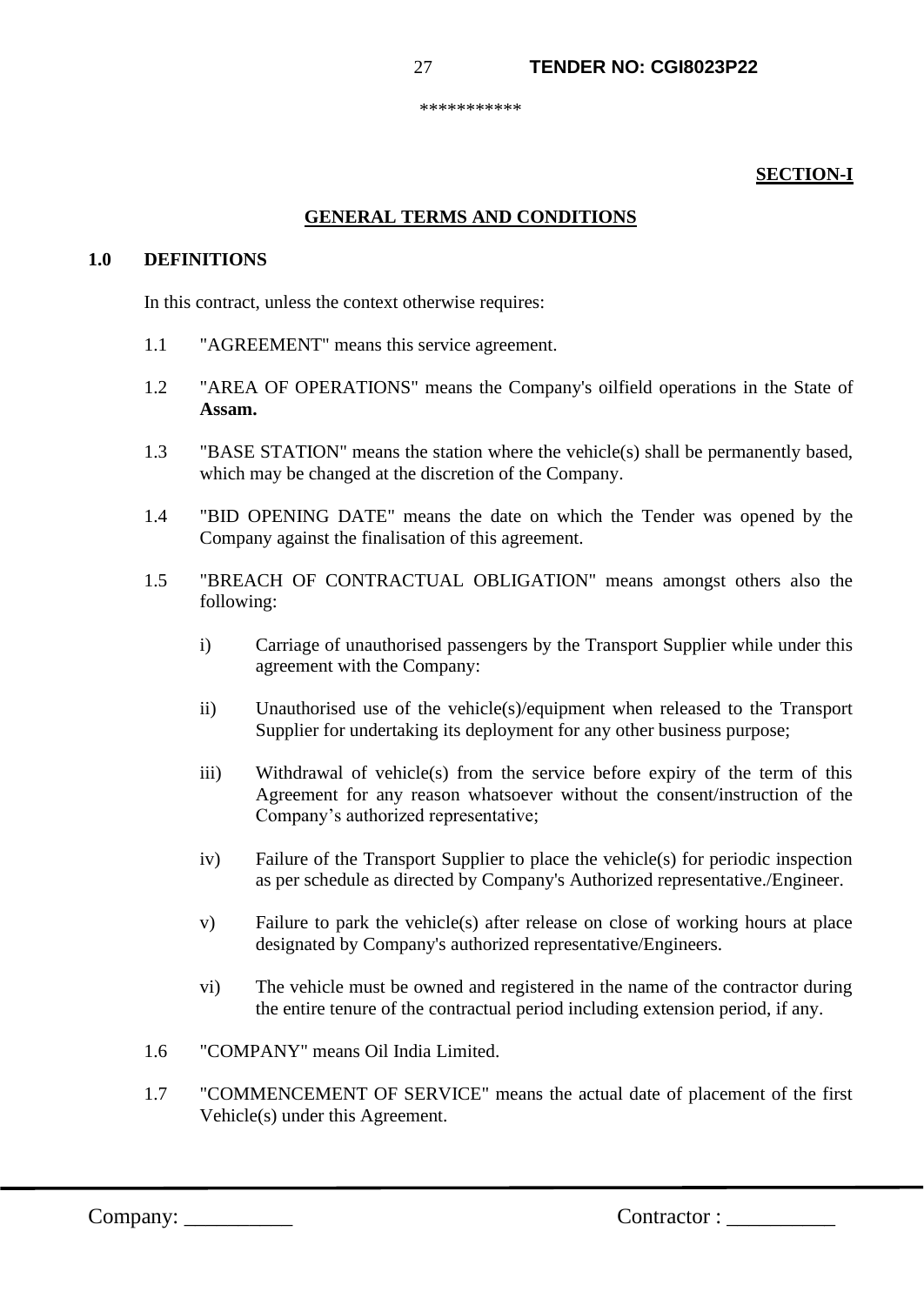- 1.8 "COMPANY's Authorised Representative / Engineer" means General Manager (PLS) or his nominee
- 1.9 CREW: Means Supervisors, operators, Drives, Handymen/ Helper(s)/Jugalees attached to the vehicle(s).
- 1.10 "DUE DATE OF PLACEMENT" means the date stipulated in the contract for placement of the vehicle(s).
- 1.11 "DETERIORATED CONDITION OF VEHICLE(S) means any vehicle(s) found not acceptable to Company's Authorised Representative/Engineer after mechanical inspection and/or vehicle(s) found to be unworthy of undertaking the services envisaged under the provisions of this Agreement and /or vehicle(s) which is/are facing repeated breakdown due to inadequate, improper and timely repairs and maintenance and / or vehicle(s)/equipment refused by the Company's Engineer/user department as being unfit.
- 1.12 "DAILY LOG BOOK" means the format for recording the duty details on a day-today basis during the tenure of this Agreement.
- 1.13 "DRIVER / OPERATOR" means an individual possessing sound mental and physical health who must be in possession of an appropriate professional Driving License and P.S.V. Badge issued by the Regional Transport Authority/competent authority.
- 1.14 "DEFAULT" means any of the following commissions or omissions by the Transport Supplier or his/her crew which will lead to shut down of vehicle(s) and/or breach of contractual obligations :
	- a) Delay in initial placement of vehicle(s) beyond the stipulated date;
	- b) Unsuitability of the Driver or assigned/Attendant and/or working crew;
	- c) Drunkenness and intoxication of the driver and/or the Attendant/crew;
	- d) Non-availability of vehicle(s) due to any reason, whatsoever, including but not limited to the following conditions:
		- i) Deteriorated mechanical condition of the vehicle(s) and/or breakdown;
		- ii) Due to inadequate routine maintenance
		- iii) Time taken for routine servicing / maintenance in any particular month in excess of time allowed for such maintenance in any month
	- e) Non-possession of valid permits and licenses for the crew and vehicle(s)
	- f) Non-supply of fuel;
	- g) Delay in placement of vehicle(s) on any day as per the instruction of the Company's Authorized Representative/ Engineer and or unauthorized and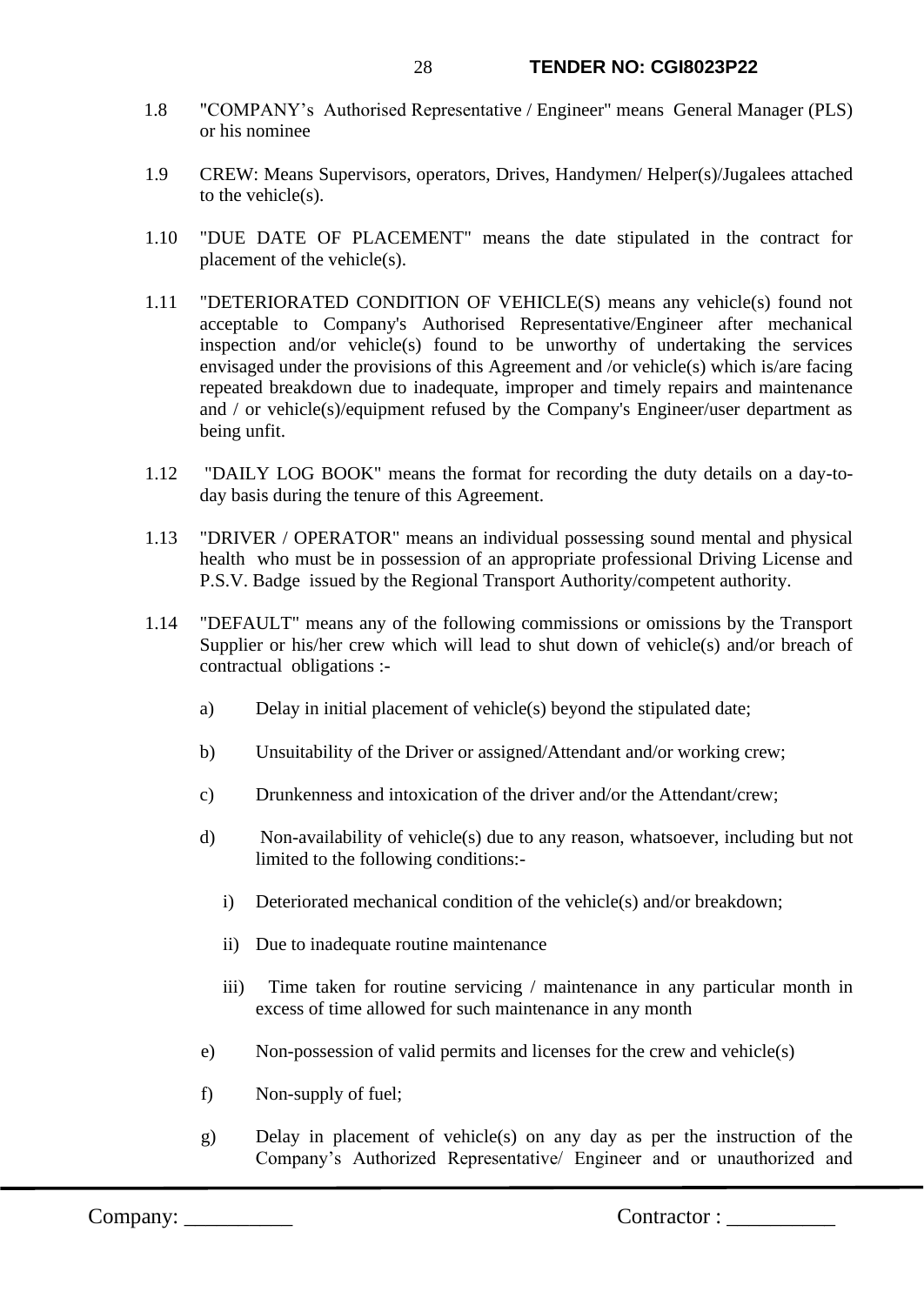untimely release of vehicle(s)/equipment on any day without prior permission and authorization from the Company Engineer during the tenure of this Agreement;

- h) If the Transport Supplier bases the vehicle(s) at a station other than the stipulated Base Station without the authorisation of the Company's Authorised Representative/ Engineer;
- i) Non-availability of vehicle(s)t due to defects detected upon periodic inspection/tests by the Company;
- j) Non-rectification of defects expeditiously upon detection on inspection/test undertaken by the Company;
- $k$ ) Non-availability of the vehicle(s) or crew when required;
- l) Failure on part of the Transport Supplier to discharge his/her obligations as set out set out in the agreement.
- m) Any other acts or omissions by the Transport Supplier or his/her crew whether specified or not hereof which disrupt the continuity of the service envisaged under this Agreement.
- n) Non-availability of services due to unauthorized / lightening strike by Transport Supplier or his/her crew for any reason whatsoever. The period of nonavailability of services will be treated as shutdown.
- 1.15 "FIXED CHARGE PER MONTH" means the fixed charge per month payable by company which is inclusive of depreciation, parking fee if applicable, all applicable taxes & duties including VAT, insurances, wages and other emoluments of Operator/Driver(s) / Helper(s) /Jugalees and other operation staff/crew excluding GST.
- 1.16 "HOLIDAY" means the National Holiday defined under the Motor Transport Workers Act, 1961 as may be in force from time to time, which the Transport Supplier would be required to give to his/her Crew as per the aforesaid Act.
- 1.17 "NORMAL HOURS/TIMINGS OF DUTY" means the duty hours, which may be stipulated or instructed by the Company's Authorised Representative/Engineer.
- 1.18 "INSPECTION" means initial/periodic inspection carried out by the Company's Authorised Representative/Engineer to ascertain road worthiness of the vehicle(s)t along with necessary Permits, Insurance etc. for the vehicle(s) as well as all the Crew engaged against this contract. The Company's decision in this regard shall be final.
- 1.19 "INSURANCE" means comprehensive insurance of the vehicle(s) and shall include insurance of the crew and passenger(s).
- 1.20 "LICENCE AND PERMITS" means any and all of the following which must be valid and updated periodically by the Transport Supplier to the satisfaction of the Company:-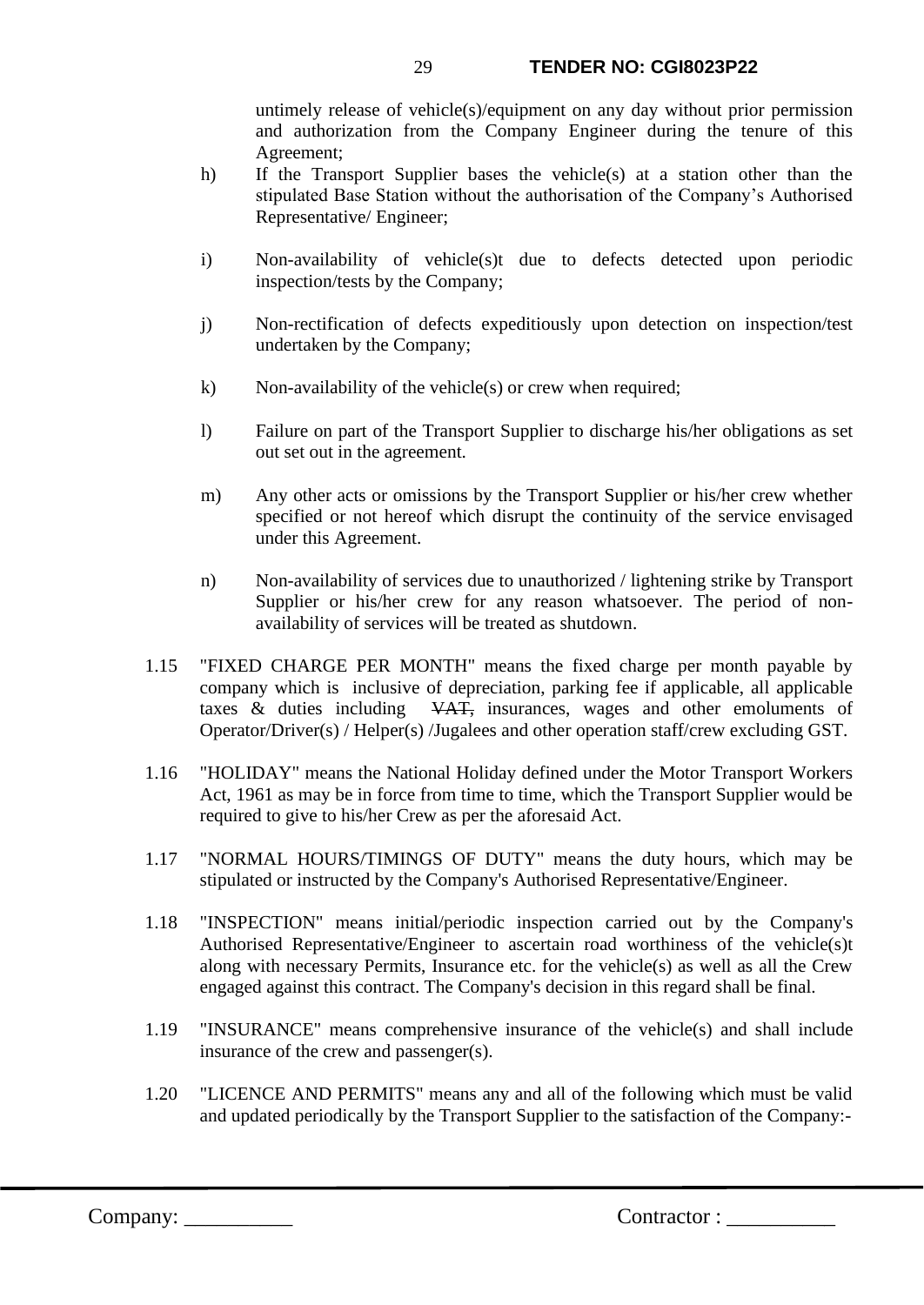- a) Professional driving license(s) and P.S.V. badge(s) for the driver(s) / operator(s).
- b) Registration Book(s) with endorsement of Road Tax.
- c) Permits for plying the vehicle(s) for commercial purpose as may be required.
- d) Road permits
- e) Fitness Certificate
- f) Inner line permit(s) where ever applicable.
- g) Comprehensive insurance certificate(s) both for vehicle(s) as well as Crew and passenger(s).
- h) Any other as required under law in force;
- i) Pollution
- 1.21 (a) "LIQUIDATED DAMAGES" means pro-rata fixed charge per hour rate payable by the Transport Supplier in case of Default as mentioned herein above which shall be levied for the shutdown period on the basis of 0.5(Zero Point Five) times the monthly fixed rate subject to maximum of 12(Twelve) hours in a month arrived at, on a cumulative basis. In case of continuing default beyond 12(Twelve) cumulative hours in a month, it would be treated, as breach of Contract and penalty as per clause No.1.27 will only be applicable.
	- (b) "SPECIAL LIQUIDATED DAMAGES" means the amount payable by the Transport Supplier in case of default as mentioned in **para 1.14 sub clause (n) of Section-III** which shall levied at the rate of twice the pro-rata fixed charge per day. Special L.D. shall be levied irrespective of whether such default resulted in a shutdown for the whole day or part thereof.
- 1.22 "LEAVE" means Annual Leave to be granted to the Crew who is an employee of the Transport Supplier as per the stipulations of The Motor Transport Workers Act, 1961 as may be in force from time to time.
- 1.23 "MONTHLY KILOMETREAGE STATEMENT CUM BILL" means the format specified by the Company, inter-alia showing the KM run statements.
- 1.24 (a) "PRO-RATA FIXED CHARGE PER DAY" means the Fixed Charge per month divided by 30(Thirty) days.
	- (b) "PRO-RATA FIXED CHARGE PER HOUR" means the amount of fixed charge per day) divided by 24 (Twenty Four) hours.
- 1.25 "PENALTY" means the amount payable by the Transport Supplier in the event of breach of contract as stated in **clause 1.14, (Section-III)** which shall be at a rate of the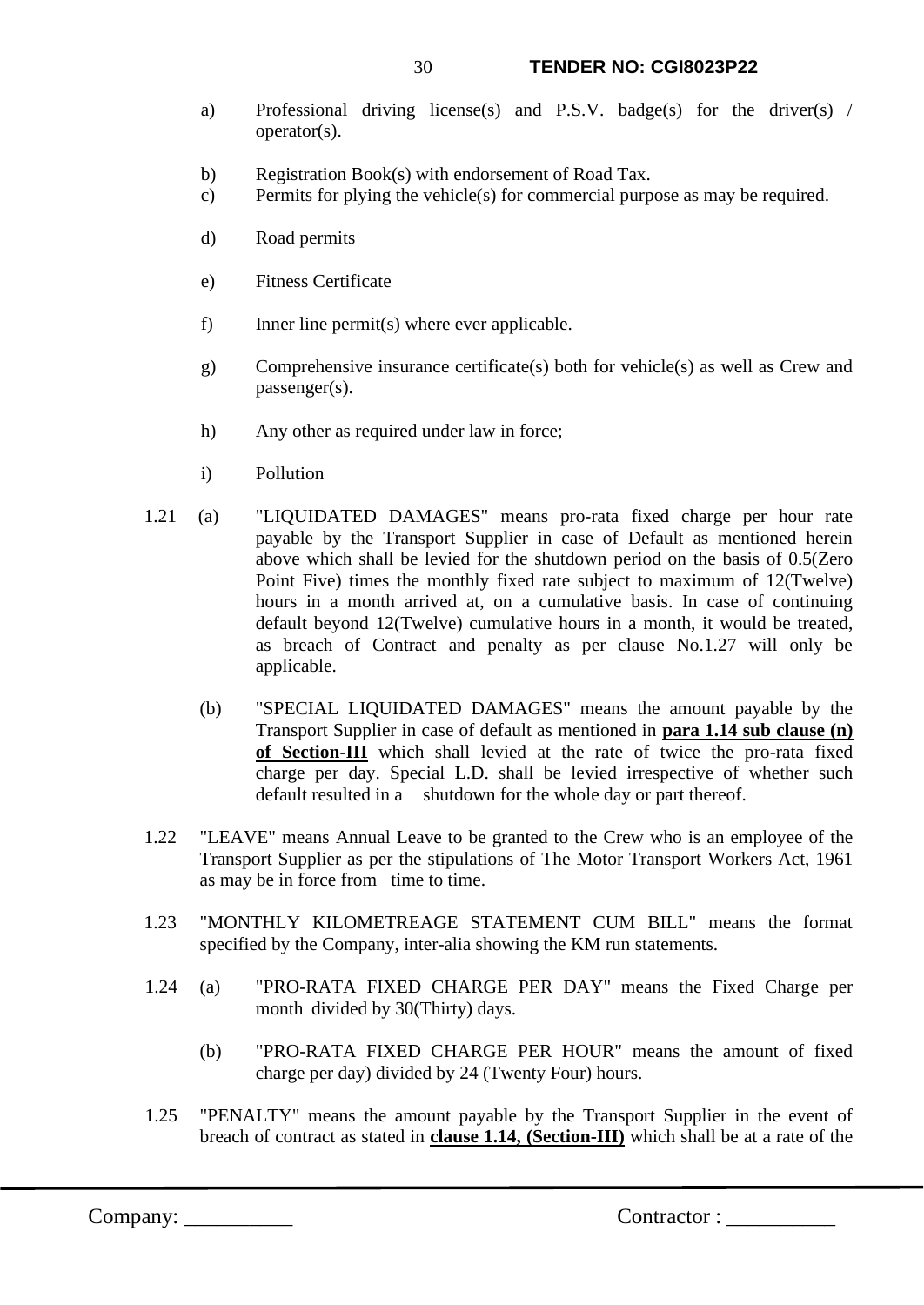pro-rata fixed charge per day. Penalty shall be levied irrespective of whether such breach resulted in a shut down or otherwise.

- 1.26 "REGISTRATION" means the vehicle(s) having registration in the name of the Supplier(s)/Firm with the R.T.O./D.T.O. having jurisdiction in the area of operations of the Company.
- 1.27 "RUNNING CHARGE PER KILOMETER" means the rates payable against each KM run. and shall be deemed to include all the expenditures of the Transport Supplier viz., cost of fuel, tyre/tube, battery & consumables like lubricants etc. and other maintenance expenditures including accessories involved including GST element as applicable towards movement of the vehicle(s)/equipment.
- 1.28 "STIPULATED HOURS OF SERVICE PER DAY" means hours of duty per day, normal Hours / timings of duty whereof shall be determined by the Company's Authorised Representative/Engineer for which fixed charge shall be payable.
- 1.29 "STATUTORY ACTS" means all the State and Central Government statutes and regulations effecting the operation of the services under this Agreement as may be in force from time to time and shall particularly include but not be limited to the following;
- a) The Motor Vehicle Act, 1988,
- b) The Motor Transport Worker's Act, 1961,
- c) The Contract Labour (Regulations & Abolition) Act, 1970,
- d) The Minimum Wages Act, 1948,
- e) The Employees Provident Fund & Miscellaneous Act, 1952,
- f) **The Factories Act, 1948**,
- g) The Workmen Compensation Act, 1923 & Industrial Disputes Act, 1947
- h) Industrial Employment (Standing Order Act, 1946)
- i) Inter-state Migrant Workmen (Regulation of Employment and Condition of Service) Act, 1979
- j) Payment of Wages Act, 1936
- k) Any other Act as applicable from time to time.

The Transport Supplier shall be solely responsible for compliance with all statutory acts at all time during the tenure of the service Agreement.

1.30 (a) "SHUT DOWN" means disruption/non-availability of the Transport Service due to any of the defaults in **Clause 1.14, of Section-III** as stated above.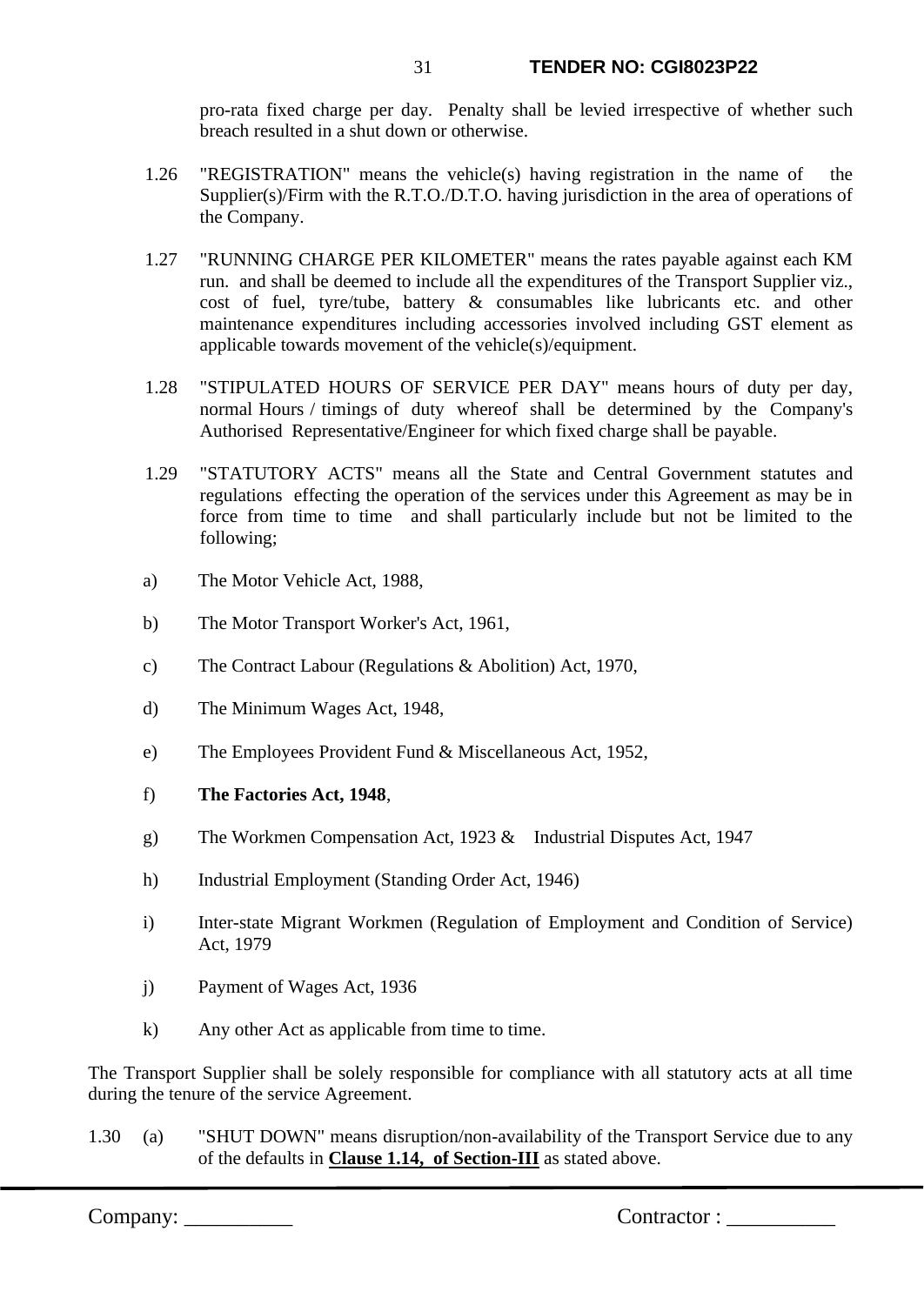- 1 (b) "SHUT DOWN" shall also mean the non-availability of the Transport service due to an accident.
- 1.31 "STAND BY" means any of the following "-

Payable fixed charge although the services are not available due to the following:-

- i) For maintenance up to 48(Forty Eight) hours, cumulative per month, counted from the beginning of the month (7.00 A.M. onwards). This facility will be limited to maximum of 4(Four) instances in calendar month. Any excess shut down over 48 hours for maintenance shall be treated as default. Accumulation may be allowed up to a maximum of 4(Four) days i.e., 96 (Ninety Six) hrs in a space of 3(Three) months which the Transport supplier will notify in writing at least 5(Five) days in advance. In case it is not availed in a space of 3(Three) months the facility will stand lapsed for that period. Shut down due to minor breakdown of the vehicle(s (i.e., punctured tyre, minor mechanical adjustment etc.,) involving downtime up to a maximum of 1(One) hour shall not be included in the 48 (Forty Eight) hours time or counted towards shutdown which shall be allowed not more than 3(Three) instances in a calendar month.
- ii) Re-fuelling time for the vehicle(s) which shall normally not be more than 30(Thirty) minutes.
- 1.32 "STATUTORY OFF" means the off day per week or the compensatory off day in lieu thereof which the Transport Supplier is required to give to his/her operating crew as per the Motor Transport Workers Act, 1961 in respect of which adequate relief driver/crew shall be provided at no extra cost.
- 1.33 (a) "TAXES AND DUTIES" means Road Tax, Fitness Fee, Road Permit Fee, Registration Fee, GST, Inter-State Permit Fee, GST for vehicle(s) and crew, etc as may be due and payable by the Transport Supplier entirely at his / her own cost towards operation of the services envisaged under this agreement.
	- (b) Taxes and duties shall also mean deduction of Tax at source from the payments made to the Transport Supplier towards operation of the services envisaged under this Agreement at the rates as may be in force from time to time under the Income Tax Act, 1961 & GST or any other Act where requires deduction of tax at source which may be in force from time to time.

1.34 CLAUSE - I: Transport Supplier's rates specified in Part - II of the service Agreement deemed to have been based on the following conditions (and the Transport Supplier shall not be entitled to any additional payment of any account save and except for circumstances specifically stated vide Clause IV hereunder).

1. The service to be rendered shall be on hire basis on the rates specified in **Item No. 1,2 in Part - II**. The period of hire of the vehicle under this Agreement will be **for a period of 4 (four) years**.

Notwithstanding the Kilometer done on completion date of the contract by the vehicle. Agreement shall stand terminated on the date i.e. on completion date of the contract unless extended vide **Clause 12 of Part-I of the service Agreement**.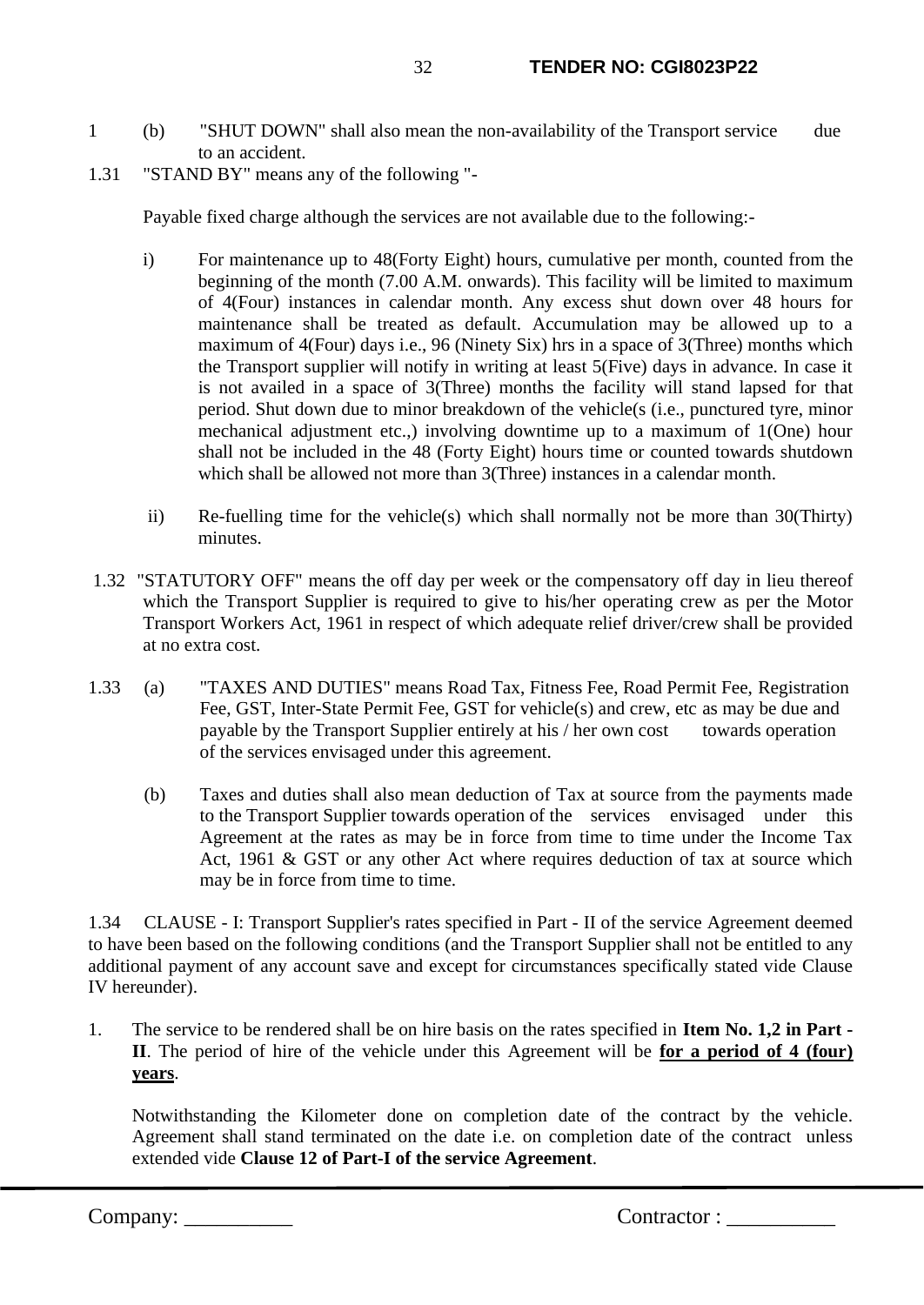2. The vehicle to be offered for the service shall comprise of:-

**SERVICE OF A ONE (01) MAHINDRA BOLERO B6 OPT OR EQUIVALENT WITH STANDARD FITTINGS FOR ROW / ROU VISIT AND OTHER LAND RELATED JOBS AROUND GUWAHATI AND OTHER DISTRICTS IN ASSSAM FOR A PERIOD OF 4 (FOUR) YEARS.** (ii) An acceptable replacement will have to be provided in case of regular car withdrawn from duty.

- 3. The vehicle described under (2) above shall be new ones in the first instance and equipped with all standard fittings, instruments etc. and conform to the provisions of M.V.Act
- 4. The vehicle shall at all times be owned by an duly registered ( at Transport Supplier's cost) in the name of Transport Supplier by appropriate Govt. authority.
- 5. The vehicle shall at all times be licensed (at Transport Supplier's cost) by appropriate Govt. authority to ply on service agreement basis in all areas of Company's activities particularly in Assam to carry 6/7 passengers excluding driver (necessary subsequent renewal of the license on due date to be made by the Transport Supplier).
- 6. The Vehicle shall at all times be INSURED by the Transport Supplier against all risks at his cost.
- 7. The right of the Transport Supplier to place the vehicle in the service of the Company shall be free from all financial and legal complications and encumbrances and should there by any interruption on Company's service due to such complications, the Transport Supplier shall on deemed fully compensate the Company the loss incurred by the later.
- 8. The Transport Supplier shall bear all other expenditure in way of fulfilling the statutory obligations of the Central and State Govt. during the period of validity of the service Agreement subject only, to entitlement for reimbursement under Clause IV hereunder.
- 9. (a) The Transport Supplier shall provide all fuel, lubricant, spare parts etc. that may be necessary to run the vehicle on Company's work.
	- (b) The vehicle has to be maintained in tip top running condition during the period of contract. For this purpose, contractor has to obtain once in two months a vehicle suitability certificate from the Company's Engineer (Transport Engineer).
	- (c) With advance notice given to Company, the Transport Supplier will be allowed one day in a month as paid day (Fixed charge) only for servicing and running repairs to vehicle.
- 10. The Transport Supplier shall provide at his cost all labour (including necessary facilities thereof) for operating the service, i.e. Drivers/Helpers, Mechanic, Supervisor, Clerk, Chowkiders etc. and also such supervisory staff as needed for efficient services.

# 2.0 **DURATION OF THE CONTRACT**:

The duration of the contract will be for a period of **4 (four) years.**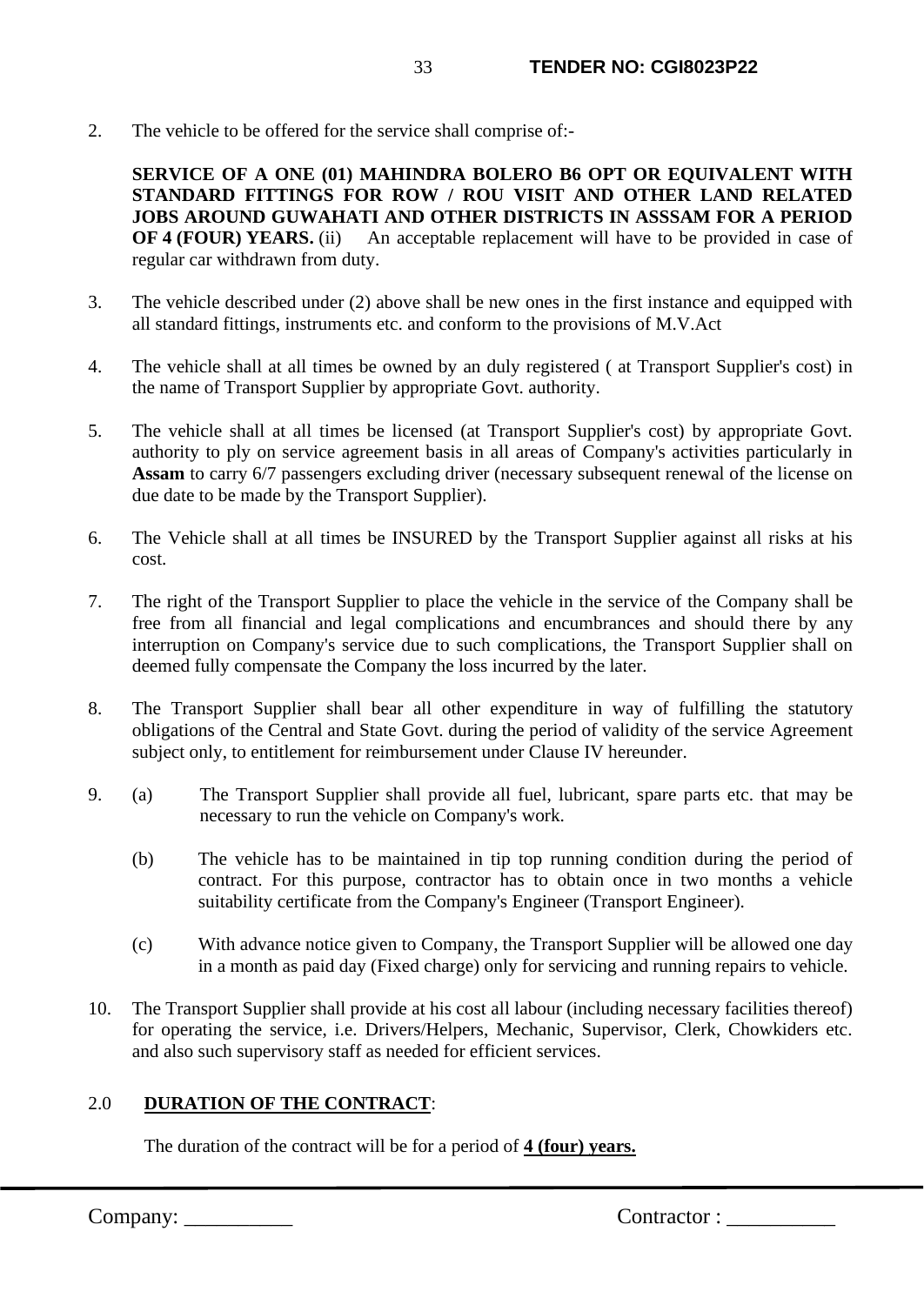# 3.0 **PERFORMANCE SECURITY DEPOSIT** :

- **3.1** The contractor will furnish an amount equivalent to  $3\%$  of the annualized contract value as Performance Security Deposit. Within two weeks of issue of Letter of acceptance and before signing of the formal contract. The Performance Security Deposit may be in the form of a Bank Guarantee (in the prescribed format enclosed in **Proforma-D**) issued by a Nationalized Bank, and shall remain valid for **Three(3)** more months beyond validity of the contract. In case the contract is extended the Performance Bank Guarantee will accordingly be extended suitably.
	- (c) A Bank Guarantee in the prescribed format vide **Proforma-D** issued by any of the following Banks **is acceptable**:
		- iii) Any schedule Indian Bank or Any Branch of an International bank situated in India and registered with Reserve Bank of India as scheduled foreign bank in case of domestic bidder **OR**

ii) Any foreign Bank which is not a Scheduled Bank in India, provided the Bank Guarantee issued by such Bank is counter-guaranteed by any Branch situated in India of any Scheduled Bank incorporated in India.

(b)**Bank Guarantee issued by a scheduled Bank in India at the request of some other Non-Scheduled Bank of India shall not be acceptable**

*Bank Guarantees issued by Banks in India should be on non-judicial stamp paper of requisite value, as per Indian Stamp Act, purchased in the name of the Banker.*

*The bank guarantee issued by the bank must be routed through SFMS platform as per the following details:*

*a. (i) "MT760/ MT760 COV for issuance of bank guarantee" (ii) "MT767/ MT767 COV for issuance of bank guarantee"*

*The above message/ intimation shall be sent through SFMS by the BG issuing bank branch to Axis Bank, Guwahati Branch, IFS Code- UTIB0000140, Branch Address – Axis Bank Ltd, Guwahati Branch, chibber House , G S Road, dispur,Assam , PIN-781005."*

*b)The vendor shall submit to OIL the copy of SFMS message as sent by the issuing bank branch along with the original bank guarantee*

3.2 The Bank Guarantee will be discharged after successful completion of the contract and subsequent extensions if any. In the event of default in the execution of the contract by the contractor as per the terms and conditions of the contract the Bank Guarantee will be invoked either in part or in full.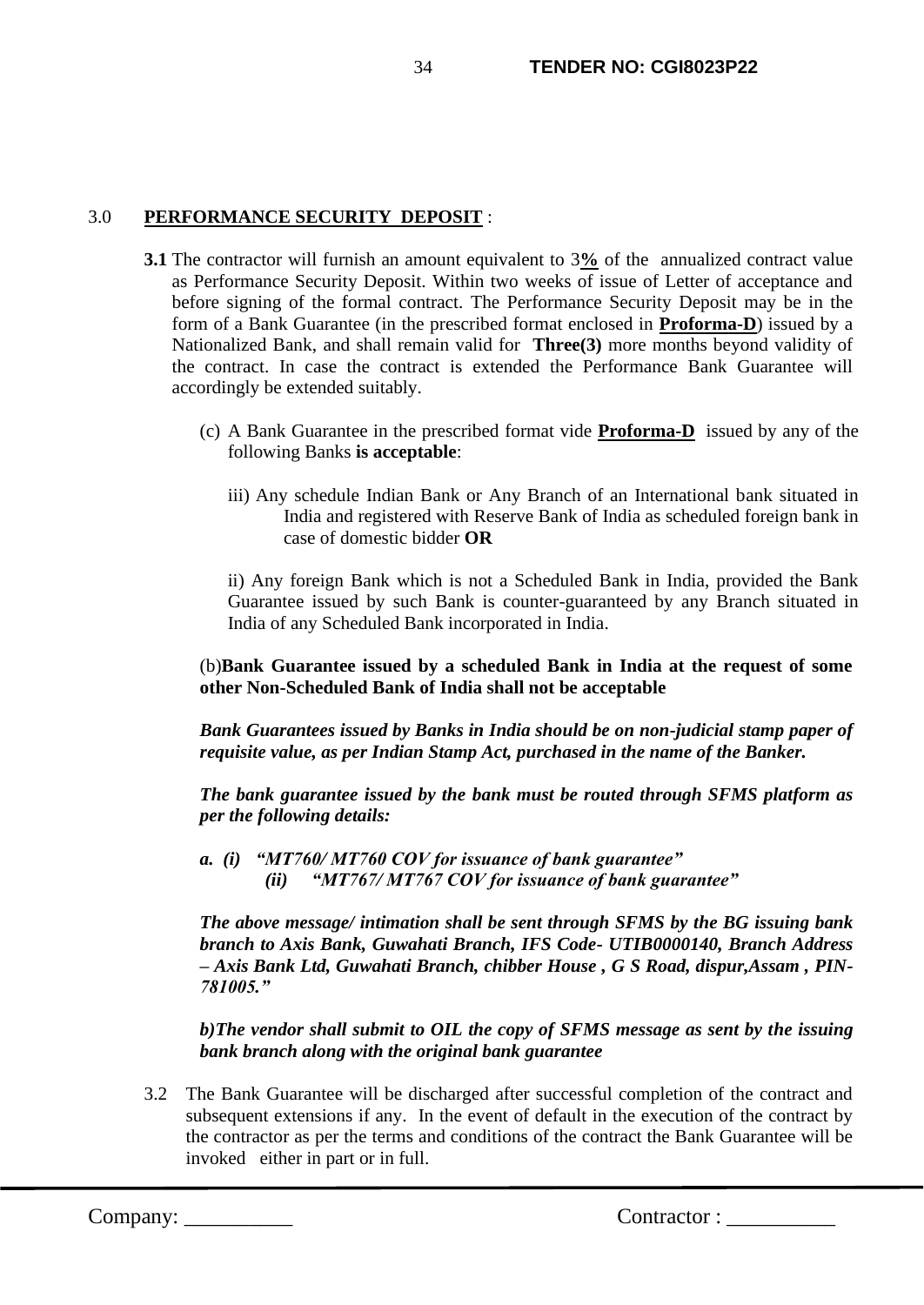- 3.3 The proceeds of the Performance security shall be payable to Oil India Limited as compensation for any loss resulting from the contractors failure to complete his obligations under the contract.
- 3.4 The Performance Security will not accrue any interest.

## 4.0 **TERMINATION**:

#### 4.1 **TERMINATION ON EXPIRY OF THE TERMS (DURATION):**

The contract shall be deemed to have been automatically terminated on the expiry of duration of the Contract or extension, if any, thereof.

#### 4.2 **TERMINATION ON ACCOUNT OF FORCE MAJEURE:**

Either party shall have the right to terminate the Contract on account of Force Majeure as set forth in clause 22.0 above.

#### 4.3 **TERMINATION ON ACCOUNT OF INSOLVENCY:**

In the event that the Contractor at any time during the term of the Contract, becomes insolvent or makes a voluntary assignment of its assets for the benefit of creditors or is adjudged bankrupt, then the Company shall, by a notice in writing have the right to terminate the Contract and all the Contractor's rights and privileges hereunder, shall stand terminated forthwith.

#### 4.4 **TERMINATION FOR UNSATISFACTORY PERFORMANCE:**

If the Company considers that, the performance of the Contractor is unsatisfactory, or not upto the expected standard, the Company shall notify the Contractor in writing and specify in details the cause of the dissatisfaction. The Company shall have the option to terminate the Contract by giving 15 days notice in writing to the Contractor, if Contractor fails to comply with the requisitions contained in the said written notice issued by the Company,

#### 4.5 **TERMINATION DUE TO CHANGE OF OWNERSHIP & ASSIGNMENT:**

In case the Contractor's rights and / or obligations under the Contract and/or the Contractor's rights, title and interest to the equipment/material, are transferred or assigned without the Company's consent, the Company may at its absolute discretion, terminate the Contract.

4.6 If at any time during the term of the Contract, breakdown of Contractor's equipment results in Contractor being unable to perform their obligations hereunder for a period of 15 successive days, Company at its option may terminate this Contract in its entirely without any further right or obligation on the part of the Company except for the payment of money then due. No notice shall be served by the Company under the condition stated above.

Company: \_\_\_\_\_\_\_\_\_\_ Contractor : \_\_\_\_\_\_\_\_\_\_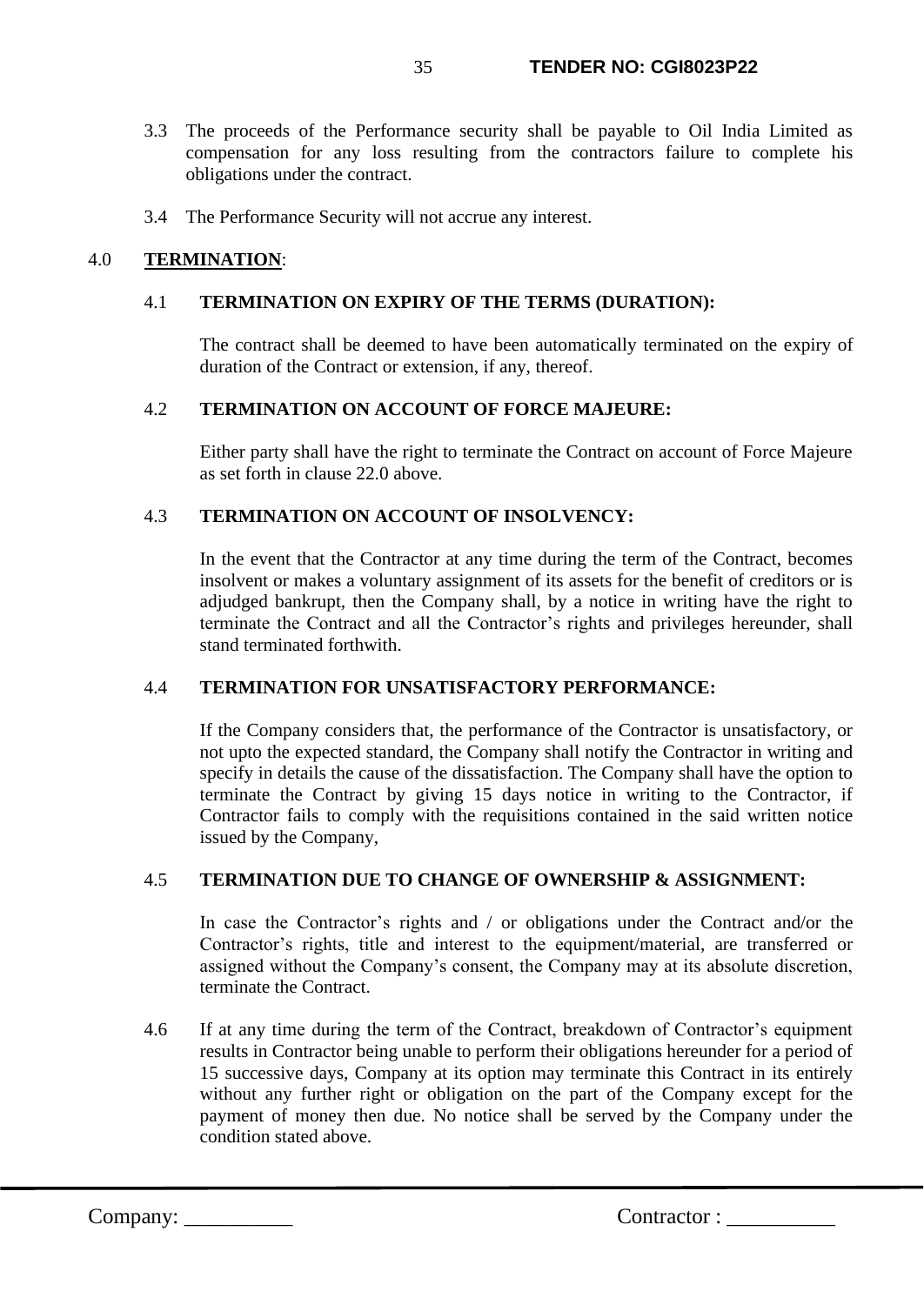4.7 Notwithstanding any provisions herein to the contrary, the Contract may be terminated at any time by the company on giving 30 (thirty) days written notice to the Contractor due to any other reason not covered under the above clause from **4.1 to 4.6** and in the event of such termination the Company shall not be liable to pay any cost or damage to the Contractor except for payment for services as per the Contract upto the date of termination.

# 4.8 **CONSEQUENCES OF TERMINATION:**

In all cases of termination herein set forth, the obligation of the Company to pay for Services as per the Contract shall be limited to the period upto the date of termination. Notwithstanding the termination of the Contract, the parties shall continue to be bound by the provisions of the Contract that reasonably require some action or forbearance after such termination.

- 4.8.1 Upon termination of the Contract, Contractor shall return to Company all of Company's items, which are at the time in Contractor's possession.
- 4.8.2 In the event of termination of contract, Company will issue Notice of termination of the contract with date or event after which the contract will be terminated. The contract shall then stand terminated and the Contractor shall demobilize their personnel & materials.

# 5.0 **LIQUIDATED DAMAGE(LD)**:

.

- 5.1 "LIQUIDATED DAMAGES" in case of default shall be levied for the period of unscheduled shutdown period on the basis of 0.5 (Zero Point Five) times the monthly fixed rate subject to maximum of 12 (Twelve) hours in a month arrived at on a cumulative basis. In case of continuing default beyond 12(Twelve) cumulative hours in a month, it would be treated, as breach of Contract and penalty as per **clause No.5.3** herein below will only be applicable.
- 5.2 "SPECIAL LIQUIDATED DAMAGES" means the amount payable by the Transport Supplier in case of default arising out of Non-availability of vehicle(s)/crew when the Company's operations are normal and also Non-availability of services due to unauthorized / lightening strike by Transport Supplier or his/her crew for any reason whatsoever. The period of non-availability of services will be treated as shutdown and shall attract Special Liquidated damage at the rate of **twice the pro- rata** fixed charge per day. Special L.D. shall be levied irrespective of whether such default resulted in a shutdown for the whole day or part thereof.
- 5.3 "PENALTY" means the amount payable by the Transport Supplier in the event of breach of contract as stated in **clause 1.14 of Annexure-A** which shall be at a rate of the pro-rata fixed charge per day. Penalty shall be levied irrespective of whether such breach resulted in a shut down or otherwise.

#### 6.0 **PAYMENT TERMS**:

6.1 Payment will be made on monthly basis within 30-days from the date of receipt of undisputed bill duly certified by OIL's authorized representatives. The bills to be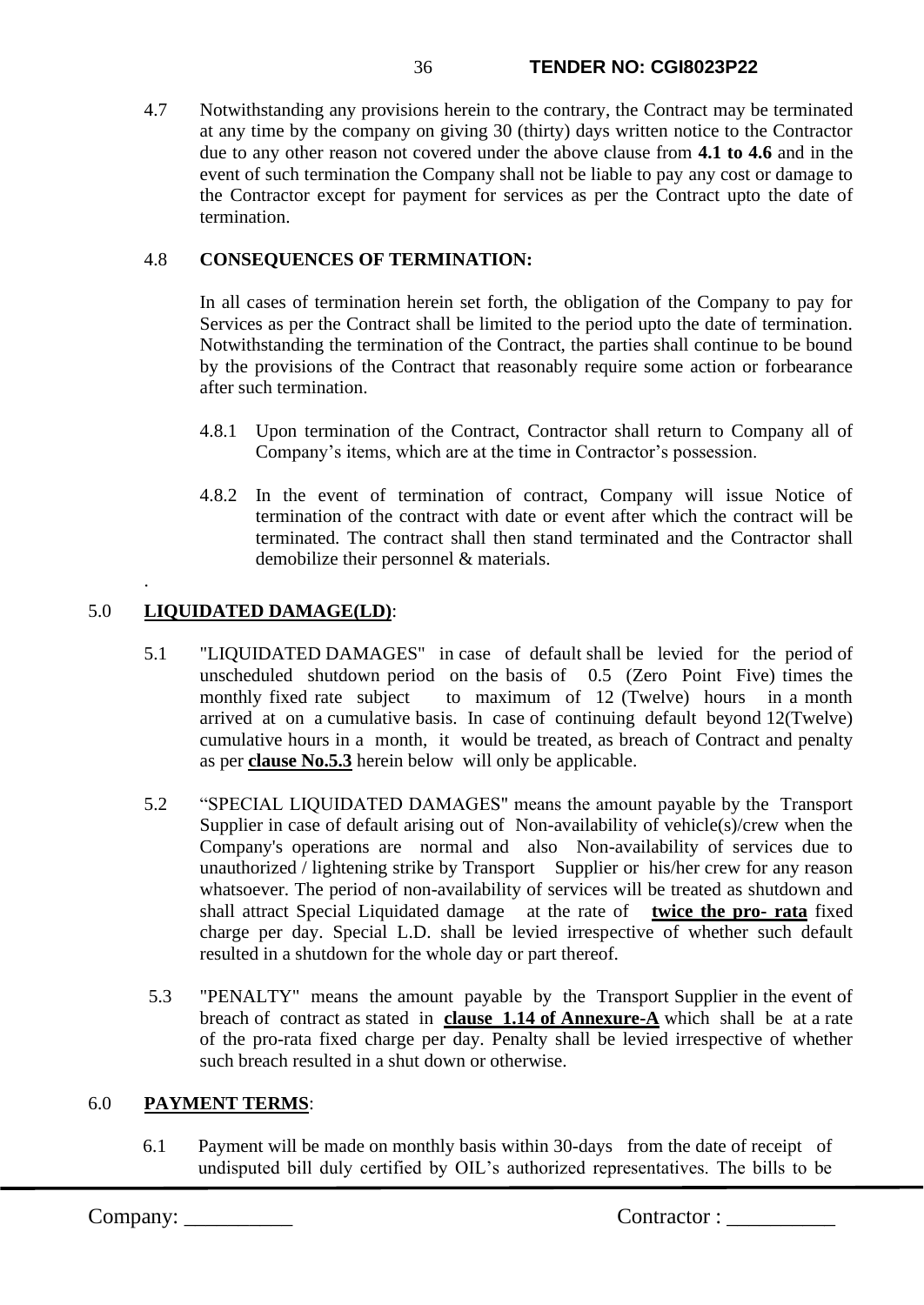submitted by the Transport supplier positively by  $4<sup>th</sup>$  day of the subsequent month. For purpose of payment for the services rendered, the Transport supplier shall (a) accept as final the Log Sheets/Statements maintained by the Company (by Company's authorized representative) for day to day running of the vehicle and shall submit information and bills in such a manner as prescribed by the authorized representative of the company from time to time (b) exclude from his monthly bills such Kilometerage are involved on their own account such as garage, service etc.

6.2 In addition to above, contractor has to submit the documentary evidences in regards to payment make to driver and helper (if any) as per clause *3 & 4 of Section -II.*

# 7.0 **OBLIGATION OF THE CONTRACTOR**

Contractor shall, in accordance with and subject to the terms and conditions of the contract

- 7.1 Perform the work of providing the services described in the Scope of Work in a most economic and efficient manner.
- 7.2 The Contractor shall ensure that all men engaged by him are provided with appropriate protective clothing and safety wear in accordance with appropriate Governmental regulations and as per the terms of the contract. The Company's representative shall not allow / accept those men who are not provided with safety gears as applicable.
- 7.3 In order to promote, safeguard and facilitate the general, operational economic interest of the Company, during the continuance of this agreement the contractor hereby agrees and under takes not to take any direct or indirect interest and/or support, assist maintain or help any person or persons engaged in antisocial activities, demonstrations, riots, or in any agitation prejudicial to the Company's interest and any such event taking shape or form at any place of the Company's work and its neighborhood.
- 7.4 The Contractor and his workmen are to strictly observe the safety rules as per relevant Govt. Acts / Rules while executing the work.
- 7.5 In case of any doubt or dispute as to the interpretation of any Clause herein contained the decision of the Company's Engineer/authorized representative shall be final and binding on the Contractor.
- 7.6 The Transport Supplier shall have to ensure full compliance with Motor Vehicles Act 1988 and Motor Transport Workers Act 1961 and the Rules framed there under all other applicable statutory acts as may be in force from time to time governing the engagement of staff, their conditions of service which must include minimum wages as per the aforesaid Acts, Statutory/weekly offs, holiday, overtime, annual leave, uniforms etc. No other separate charges on such accounts will be payable by the Company at any point of time during the tenure of the Contract and same, if any, shall have to be borne entirely by the Transport Supplier. The Fixed Charges payable under this Agreement shall be deemed to be inclusive of all payments to be borne by the Transport Supplier on all such accounts. Any increase in the wages of the crew or any further benefits and perquisites accruing or arising to the crew subsequent to the date of this agreement due to revision in the minimum wages an applicable shall be borne solely by the contractor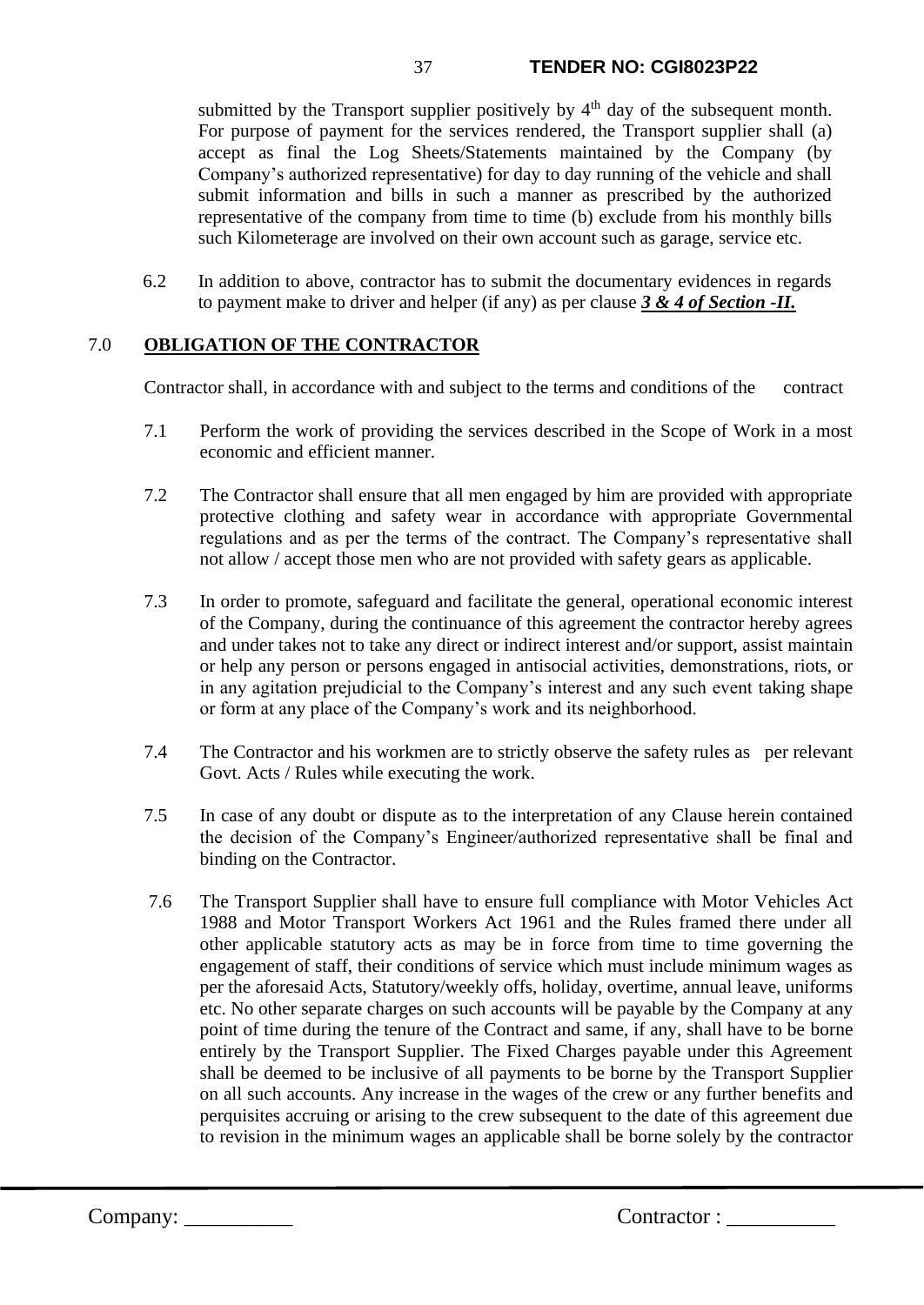and deemed to be included in the fixed charge per month. Fixed charge also includes the cost of consumables as may be required for stipulated normal hours of duty.

- 7.7 Allow the vehicle for periodic inspection as and when required by the Company's authorized representative/engineer
- 7.8 In the event of the vehicle for regular operation being out of order or otherwise not available, a suitable relief vehicle with sound mechanical and physical condition shall be place in service immediately as substitute.
- 7.9 The driver of the vehicle must be in possession of a valid Driving License issued by the competent authority authorizing to drive the type of vehicle under the contract agreement.
- 7.10 Details of the driver, like name, address and police verification report shall be submitted to the authorized representative/engineer of the company. The same is applicable for relief drivers also.
- 7.11 The Transport Supplier will not withdraw the contracted vehicle from services for any reason, not ply the vehicle for private purpose without the prior consent of the Company's authorized representative/engineer.
- 7.12 Contractor shall have office or shall open an office in an around **PHQ, NOONMATI, GUWAHATI** for day today communication and operation. This office shall be fully functional and operating condition for the entire duration of the contract.

## 8.0 **GENERAL OBLIGATION OF THE COMPANY:**

Company shall, in accordance with and subject to the terms and conditions of this contract pay the contractor for the actual service rendered at the rates specified and/or amended /modified rates as applicable.

8.1 Allow the Transport Supplier 48 hours (cumulative) in a month as paid period (fixed Charge only) for servicing and running repair. However, the Transport supplier shall notify the same well in advance.

# 9.0 **AUTHORITY / POWER OF THE COMPANY'S AUTHORIZED REPRESENTATIVES:**

The authorized representative of the company shall have powers amongst others to:

- 9.1 Order the Transport supplier to remove immediately any cause of unsatisfactory performance of the vehicle and of the service
- 9.2 Order the Transport Supplier to remove /replace by more suitable hands and persons / drivers/ helpers /mechanic or any person if found unsuitable.
- 9.3 Advice the Transport Supplier from time to time such further instructions as felt necessary for the purpose providing proper and smooth/hassle free service as deemed necessary by the Company.
- 9.4 Release of the vehicle for monthly maintenance.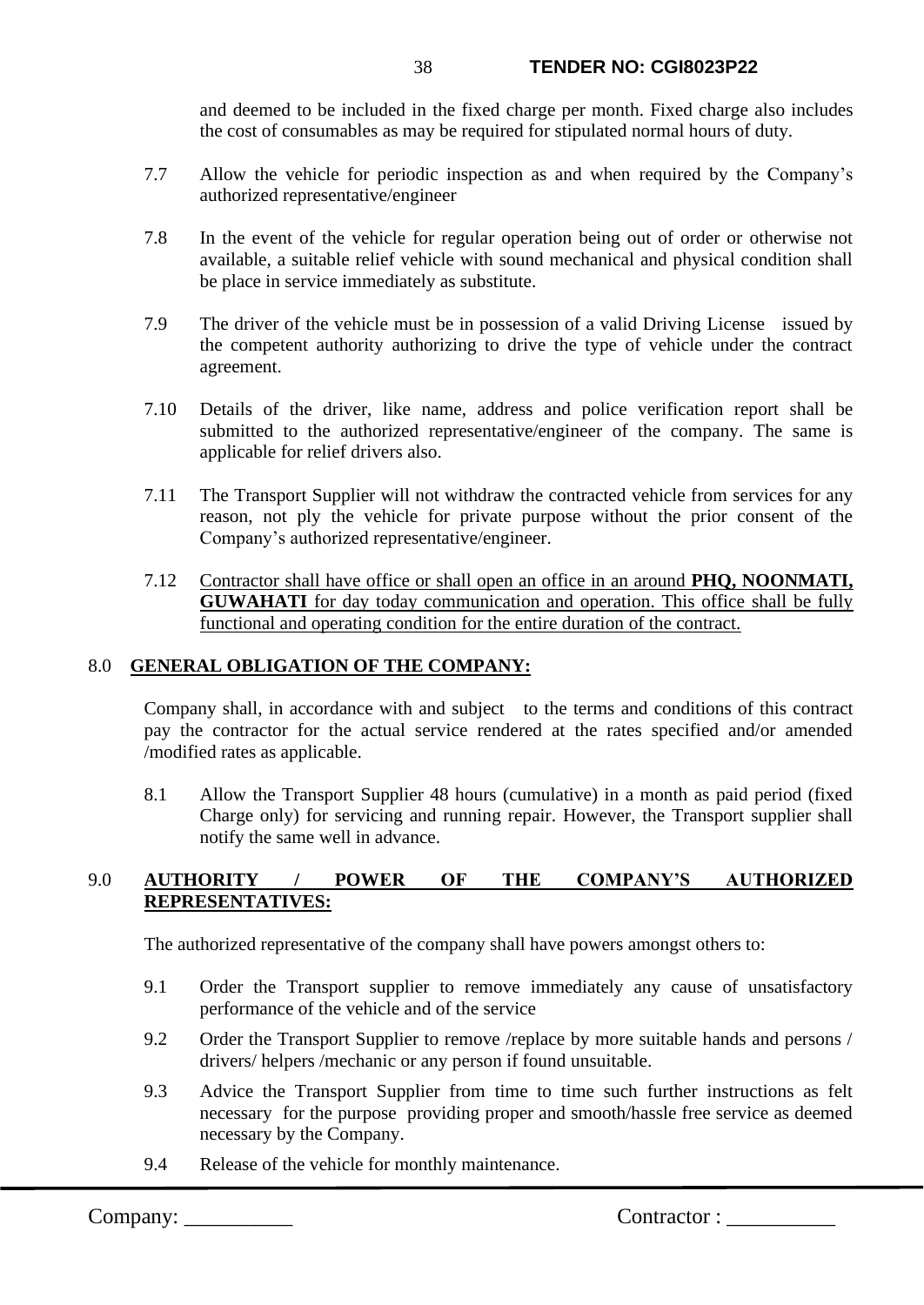- 9.5 Certification of daily Log sheets
- 9.6 Authentication of monthly kilometerage statement cum bill
- 9.7 Determination of undisputed instances of shutdown or standby, Liquidated damage and penalties for default on breach of Contract.

# 8.0 **FORCE MAJUERE:**

- 8.1 In the event of either party being rendered unable by `Force Majeure' to perform any obligation required to be performed by them under the contract, the relative obligation of the party affected by such `Force Majeure' will stand suspended as provided herein. The word `Force Majeure' as employed herein shall mean acts of God, war, revolt, agitation, strikes, riot, fire, flood, sabotage, civil commotion, road barricade (but not due to interference of employment problem of the Contractor) and any other cause, whether of kind herein enumerated or otherwise which are not within the control of the party to the contract and which renders performance of the contract by the said party impossible.
- 8.2 Upon occurrence of such cause and upon its termination, the party alleging that it has been rendered unable as aforesaid thereby, shall notify the other party in writing within Seventy Two (72) hours of the alleged beginning and ending thereof, giving full particulars and satisfactory evidence in support of its claim.
- 8.3 Should `force majeure' condition as stated above occurs and should the same be notified within seventy two (72) hours after its occurrence the `force majeure' rate shall apply for a maximum cumulative period of fifteen days. Either party will have the right to terminate the Contract if such `force majeure' condition continues beyond fifteen (15) days with prior written notice. Should either party decide not to terminate the Contract even under such condition, no payment would apply after expiry of fifteen (15) days force majeure period unless otherwise agreed to.

# 9.0 **SETTLEMENT OF DISPUTES :**

# 9.1Arbitration (Applicable for Suppliers/Contractors other than PSU) :

Except as otherwise provided elsewhere in the contract, if any dispute, difference, question or disagreement arises between the parties hereto or their respective representatives or assignees, in connection with construction, meaning, operation, effect, interpretation of the contract or breach thereof which parties are unable to settle mutually, the same shall be referred to Arbitration as provided hereunder :

a. A party wishing to commence arbitration proceeding shall invoke Arbitration Clause by giving 30 day's notice to the other party. The notice invoking arbitration shall specify all the points of dispute with details of the amount claimed to be referred to arbitration at the time of invocation of arbitration and not thereafter. If the claim is in foreign currency, the claimant shall indicate its value in Indian Rupee for the purpose of constitution of the arbitral tribunal.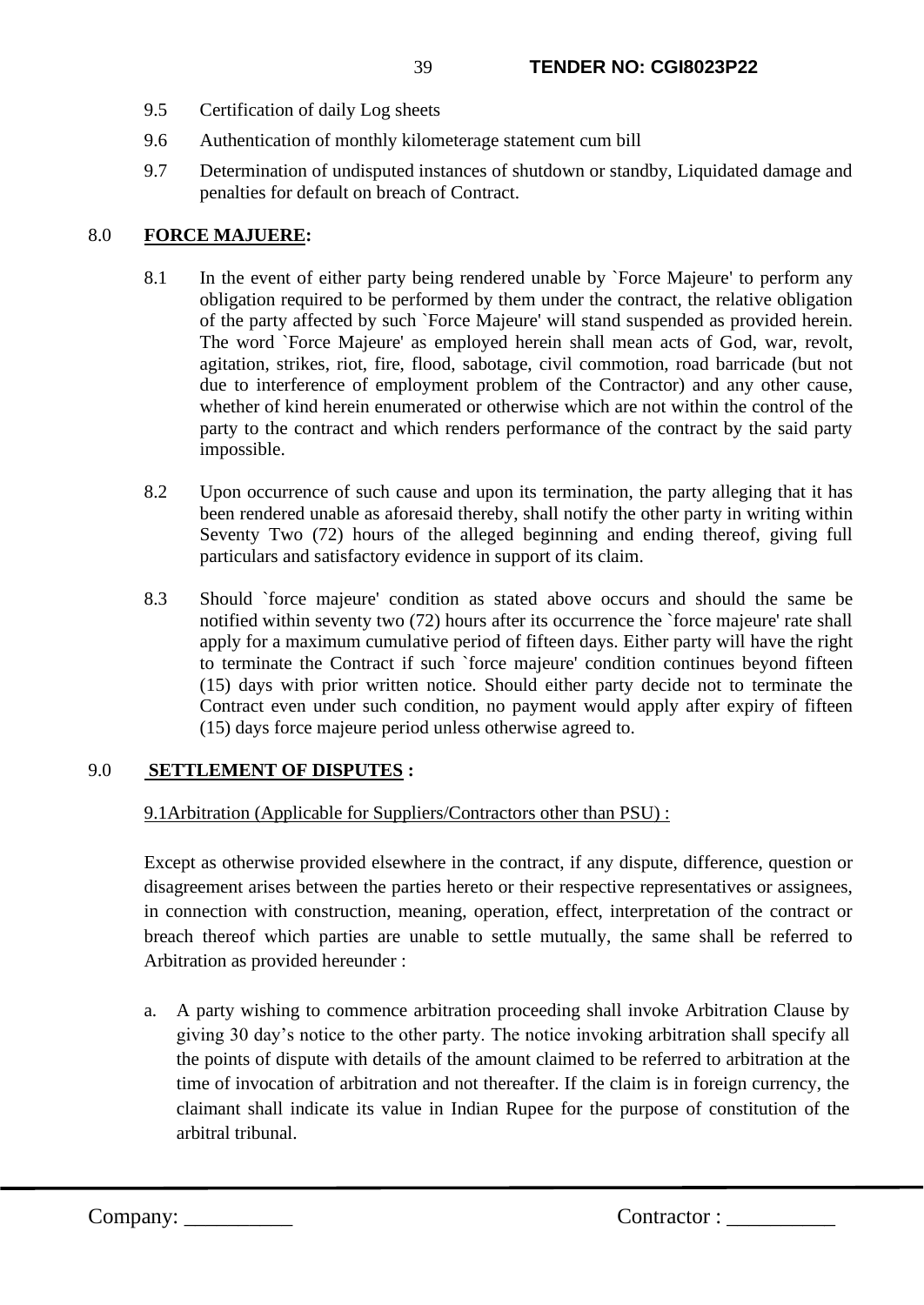| Claim amount (excluding)<br>claim for interest and<br>counter claim, if any) | Number of<br>Arbitrator  | <b>Appointing Authority</b>                                                                                                 |
|------------------------------------------------------------------------------|--------------------------|-----------------------------------------------------------------------------------------------------------------------------|
| UptoRs. 5 Crore                                                              | Sole<br>Arbitrator       | OIL                                                                                                                         |
| Above Rs. 5 Crore                                                            | 3 (Three)<br>Arbitrators | One Arbitrator by each party and the<br>$3rd$ Arbitrator, who shall be the presiding<br>Arbitrator, by the two Arbitrators. |

b. The number of arbitrators and the appointing authority will be as under:

- c. The parties agree that they shall appoint only those persons as arbitrators who accept the conditions of the arbitration clause. No person shall be appointed as Arbitrator or Presiding Arbitrator who does not accept the conditions of the arbitration clause.
- d. Parties agree that there will be no objection if the Arbitrator appointed holds equity shares of OIL and/or is a retired officer of OIL/any PSU. However, neither party shall appoint its serving employees as arbitrator.
- e. If any of the Arbitrators so appointed dies, resigns, becomes incapacitated or withdraws for any reason from the proceedings, it shall be lawful for the concerned party/arbitrators to appoint another person in his place in the same manner as aforesaid. Such person shall proceed with the reference from the stage where his predecessor had left if both parties consent for the same; otherwise, he shall proceed de novo.
- f. Parties agree that neither shall be entitled for any pre-reference or pendente-lite interest on its claims. Parties agree that any claim for such interest made by any party shall be void.
- g. The arbitral tribunal shall make and publish the award within time stipulated as under :

| Amount of Claims and counter claims<br>(excluding interest) | Period for making and publishing of the<br>award (counted from the date of first<br>meeting of the Arbitrators) |  |
|-------------------------------------------------------------|-----------------------------------------------------------------------------------------------------------------|--|
| Upto Rs. 5 Crore                                            | Within 8 months                                                                                                 |  |
| Above Rs. 5 Crore                                           | Within 12 months                                                                                                |  |

The above time limit can be extended by Arbitrator, for reasons to be recorded in writing, with the consent of the other parties.

h. If after commencement of the arbitration proceedings, the parties agree to settle the dispute mutually or refer the dispute to conciliation, the arbitrators shall put the proceedings in abeyance until such period as requested by the parties.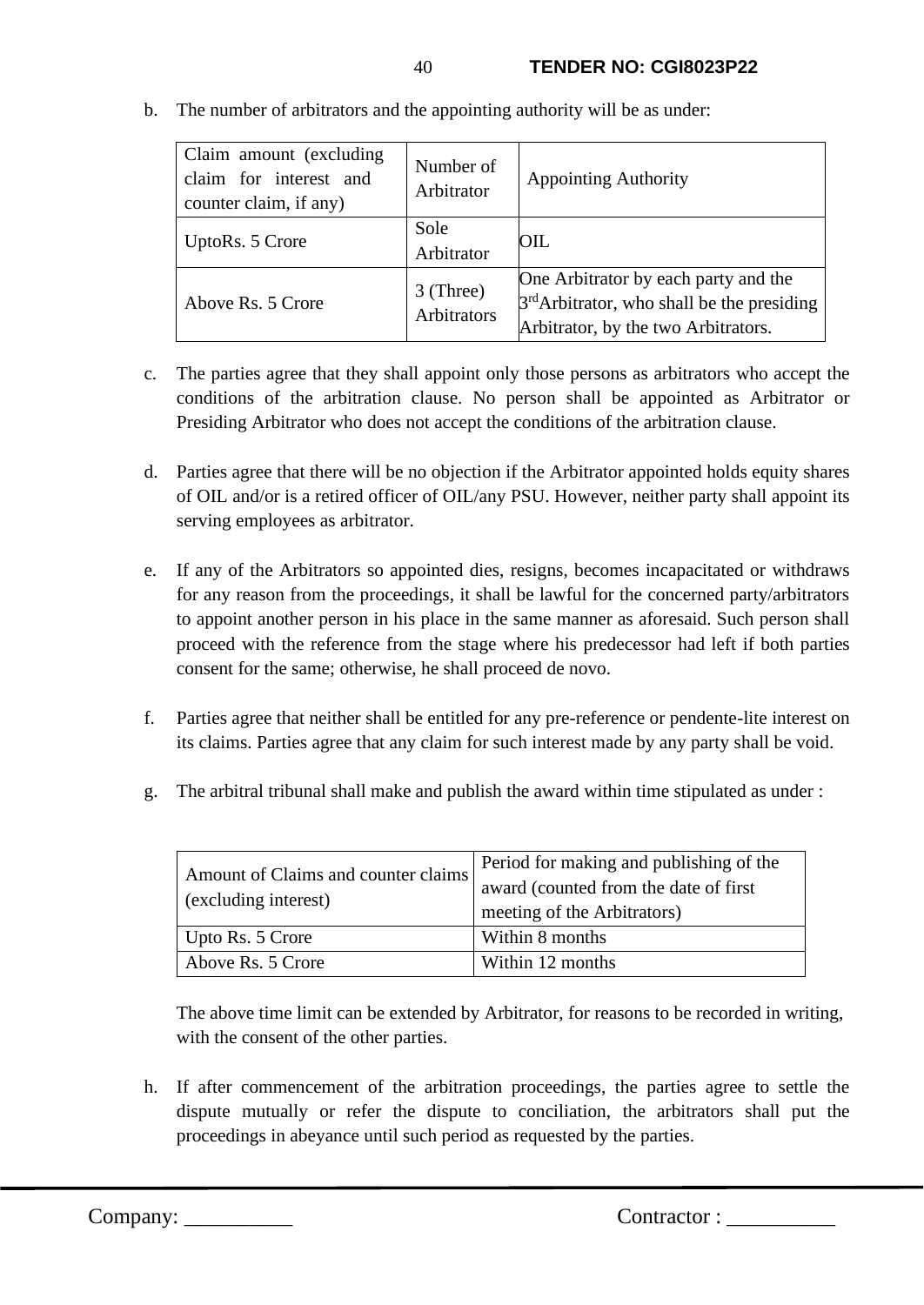- i. Each party shall be responsible to make arrangements for the travel and stay etc. of the arbitrator pointed by it. Claimant shall also be responsible for making arrangements for travel/stay arrangements of the Presiding Arbitrator and the expenses incurred shall be shared equally by the parties.
- j. In case of sole arbitrator, OIL shall make all necessary arrangements for his travel, stay and the expenses incurred shall be shared equally by the parties.
- k. The Arbitration shall be held at the place from where the contract has been awarded. However, parties to the contract can agree for a different place for the convenience of all concerned.
- l. The Arbitrator(s) shall give reasoned and speaking award and it shall be final and binding on the parties.
- m. Subject to aforesaid, provisions of the Arbitration and Conciliation Act, 1996 and any statutory modifications or re-enactment thereof shall apply to the arbitration proceedings under this clause.

# 9.2 Arbitration (applicable in case of Contract awarded on Public Sector Enterprise):

In the event of any dispute or difference relating to, arising from or connected with the Contract, such dispute or difference shall be referred by either party to the arbitration of one of the Arbitrators in the Department of Public Enterprises, to be nominated by the Secretary to the Government of India, In-Charge of the Bureau of Public Enterprises. The Arbitration and Conciliation Act 1996 shall not be applicable to the Arbitration under this clause. The award of the Arbitrator shall be binding upon the parties to the dispute, provided however; any party aggrieved by such award may make a further reference for setting aside or revision of the award to the Law Secretary, Department of Legal Affairs, Ministry of Law and Justice, Government of India. Upon such reference, the dispute shall be decided by the Law Secretary or the Special Secretary/Additional Secretary, whose decision shall bind the parties finally and conclusively. The parties in the dispute will share equally the cost of the arbitration as intimated by the Arbitrator.

The venue of all arbitrations under both **9.1 & 9.2** will be **Guwahati, Assam**. The award made in pursuance thereof shall be binding on the parties.

# 10.0 **AMENDMENTS :**

Amendments to any terms and conditions of this agreement, if any, can be carried out only through an "Amendment to Agreement" duly signed by authorized representative of the company and contractor.

# 11.0 **OTHER CONDITIONS**

Company: \_

| Contractor: |  |
|-------------|--|
|             |  |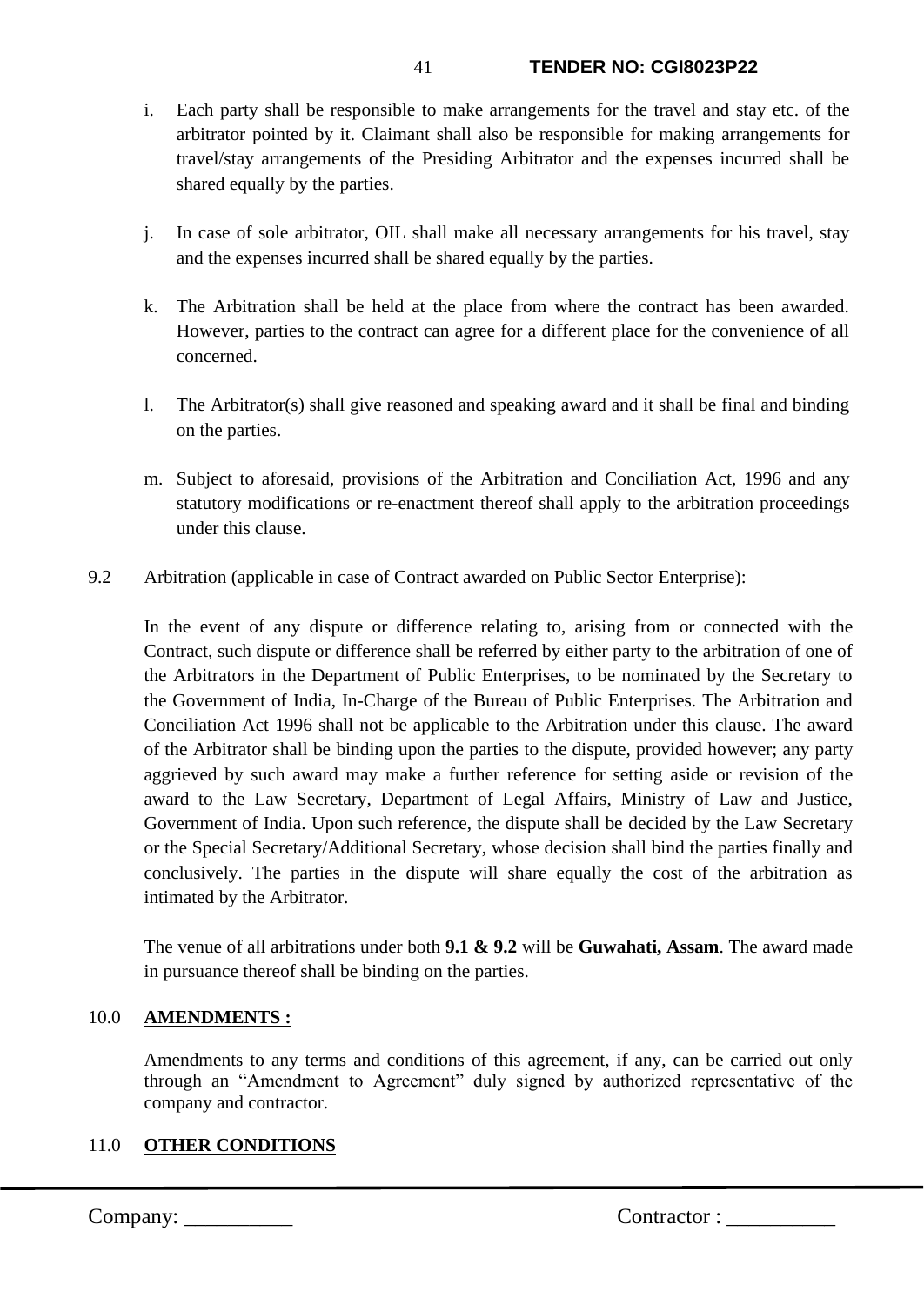- 11.1 All statutory taxes/levies by the Central, State Government or any other competent authority from time to time will be borne by the Transport supplier and the amount specified in the contract is inclusive of all tax liabilities. In case of any doubt or dispute as to the interpretation of any clause herein contained the decision of the Company shall be final and binding on you.
- 11.2 The vehicle shall at all times be owned and registered in the name of the Transport supplier by the appropriate authority.
- 11.3 The vehicles shall at all times be licensed by appropriate authority to ply on service agreement basis in all areas of Company's areas of operation in.
- 11.4 The vehicle shall at all times be insured against all risks.
- 11.5 The Transport supplier shall ensure that the vehicle provided shall be free from all financial and legal complications and encumbrance.
- 11.6 The vehicle has to be maintained in tip top running conditions during the entire contractual period. For this purpose, contractor shall obtain vehicle suitability certificate once in two months from Company's authorized representative.
- 11.7 With advance notice given to Company the contractor will be allowed 48 hours (cumulative) one day in a month as paid day (fixed charge) only for servicing and running repairs of the vehicle.
- 11.8 The speedometer and Kilometer record must be maintained at a very high standard of accuracy.
- 11.9 Terms and conditions of the contract shall include but not limited to the following:
- I) Vehicle should have a valid commercial all **Assam** road permit throughout the contract period. The documents shall be produced to the engineer in charge at the time of placement.
- II) Vehicle shall be equipped with all the standard fittings, instruments etc, including portable fire extinguisher, Fog light, First Aid box with updated list of medicines, Seat cover, Floor mats, front guard, charging unit for charging of mobile phones, spark arrestor with fittings, Back gear with beeping sound, Outside Rear view mirrors on both sides of the vehicle.
- III) The Contractor has to arrange, without any extra cost to Company, the entry pass for personnel and vehicle engaged to Oil operational area (including Industrial area at Guwahati). Any cost regarding completing of formalities for entry pass shall have to be borne by the Contractor).
- IV) All Statutory taxes & levies (Valid Commercial Tax, permit, registration, fitness, pollution, insurance of the vehicle etc.) shall be borne by the contractor. The documents shall be produced to the engineer in charge at the time of placement of the vehicle.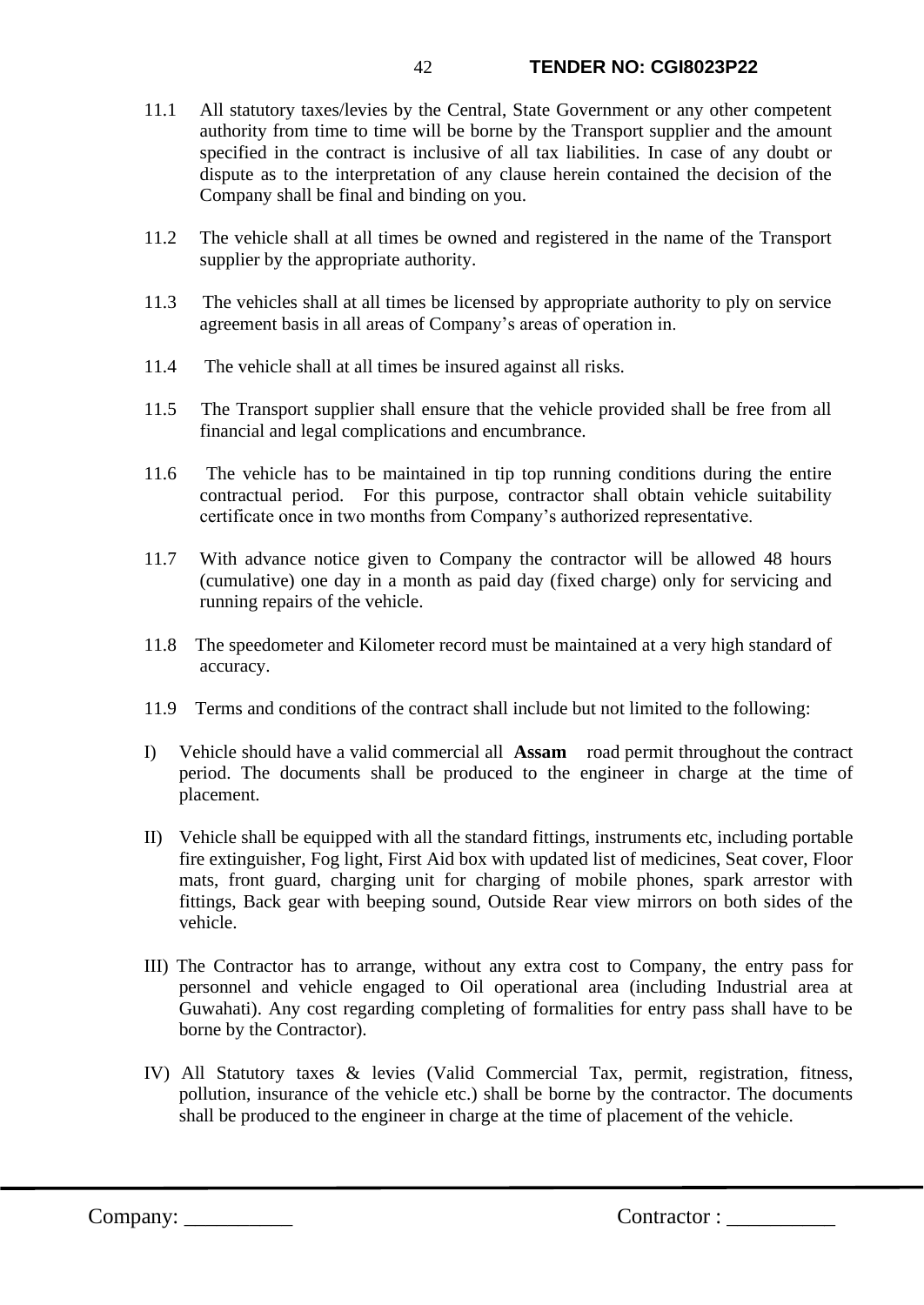- V) Driver of the vehicle should have a valid driving license and possess good mental and physical health condition and shall submit a medical fitness certificate in this regard. The documents shall be produced to the engineer in charge at the time of placement of the vehicle.
- VI) Contractor shall provide a suitable replacement of the vehicle in case of unavailability of the regular vehicle due to breakdown or for any other reason.
- VII) Terms and conditions of the MOS dated 24.01.2014 shall be adhered to wherever applicable.
- VIII) Contractor is responsible for payment of monthly wages to driver as per MOS dated 24.01.2014 with annual increase of daily rate of wages **at Rs30 per day** w.e.f 01st of January every year. This shall be included in bidders quoted monthly fixed rate. Monthly wages for 2020 -**Rs 756.17 /Day** x **26 days**.
- IX) Driver is entitled for a weekly day of rest, 23 leaves and 5 holidays in a year, contractor shall ensure reliever driver to run the services of hired vehicle during these days on instructions of the engineer in charge. The daily rate of wage to the reliever driver shall be same as the regular driver as mentioned above. This amount shall be reimbursed monthly by the company on actual basis in subsequent bills.
- X) Contractor shall pay SOT , DOT, HOT and Night Halt allowance as applicable to the vehicle driver on actual basis and the amount shall be reimbursed monthly in subsequent bills.
- XI) Contractor shall provide uniform which includes 2 Nos of Sky blue color shirts and 2 Nos navy blue pants and one pair of shoes to the driver once in a year. The amount shall be reimbursed on actual basis on submission of the original receipts/bills.
- XII) The vehicle has to be maintained in good running condition during the period of contract. All lubricants, spare parts and maintenance which may be necessary shall be provided by the contractor.
- XIII) OIL Logo and Bilingual company name with glow sign reflectors to be imprinted on the vehicle body at the time of placement of vehicle.
- XIV) Contractor is responsible for deposition of PF, EPF of the driver with the PF authorities and shall produce the deposit receipt for reimbursement from the company.
- XV) Contractor is responsible for insuring the driver for an amount of Rs 3 (Three) lakhs under Group Personal Accident Policy (GAP) and shall be renewed every year. The documents shall be produced to the engineer in charge at the time of placement of the vehicle.
- XVI) Any compensation arising out of the job carried out by the Contractor whether related to pollution, Safety or Health will be paid by the Contractor only.

# **12.0 GOODS AND SERVICES TAX**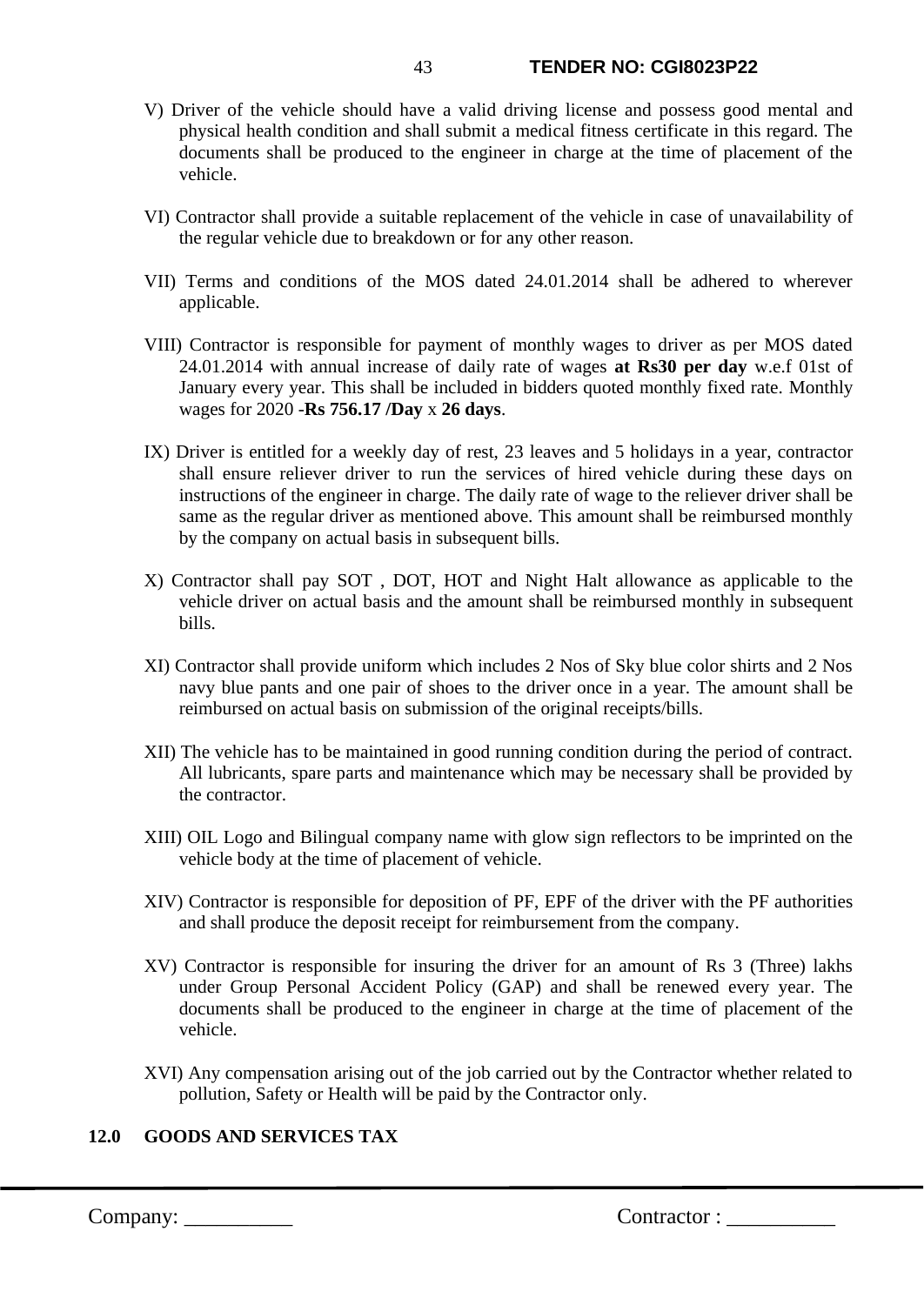# **12.1 GENERAL REMARKS ON TAXES & DUTIES:**

In view of **GST** Implementation from 1st July 2017, all taxes and duties including Excise Duty, CST/VAT, Service tax, Entry Tax and other indirect taxes and duties have been submerged in **GST**. **Accordingly reference of Excise Duty, Service Tax, VAT, Sales Tax, Entry Tax or any other form of indirect tax except of GST mentioned in the bidding document shall be ignored.** 

# **12.2 Bidders are required to submit copy of the GST Registration Certificate while submitting the bids wherever GST (CGST & SGST/UTGST or IGST) is applicable.**

**12.3** "**GST**" shall mean Goods and Services Tax charged on the supply of material(s) and services. The term "**GST**" shall be construed to include the Integrated Goods and Services Tax (hereinafter referred to as "IGST") or Central Goods and Services Tax (hereinafter referred to as "CGST") or State Goods and Services Tax (hereinafter referred to as "SGST") or Union Territory Goods and Services Tax (hereinafter referred to as "UTGST") depending upon the import / interstate or intrastate supplies, as the case may be. It shall also mean GST compensation Cess, if applicable.

**12.4** Quoted price/rate(s) should be inclusive of all taxes and duties, except **GST(i.e. IGST or CGST and SGST/UTGST applicable in case of interstate supply or intra state supply respectively and cess on GST if applicable) on the final service**. However, GST rate (including cess) to be provided in the respective places in the Price Bid. Please note that the responsibility of payment of GST (CGST & SGST or IGST or UTGST) lies with the Supplier of Goods /Services (Service Provider) only. Supplier of Goods / Services (Service Provider) providing taxable service shall issue an Invoice/ Bill, as the case may be as per rules/ regulation of **GST**. Further, returns and details required to be filled under GST laws & rules should be timely filed by Supplier of Goods / Services (Service Provider) with requisite details.

**12.4.1** Bidder should also mention the **Harmonised System of Nomenclature** (HSN) and **Service Accounting Codes (SAC)** at the designated place in **SOR.**

## **12.5 Where the OIL is entitled to avail the input tax credit of GST**:

**12.5.1** OIL will reimburse the **GST** to the Supplier of Goods / Services (Service Provider) at actuals against submission of Invoices as per format specified in rules/ regulation of GST to enable OIL to claim input tax credit of **GST** paid. In case of any variation in the executed quantities, the amount on which the **GST** is applicable shall be modified in same proportion. Returns and details required to be filled under GST laws & rules should be timely filed by supplier with requisite details.

**12.5.2** The input tax credit of **GST** quoted shall be considered for evaluation of bids, as per evaluation criteria of tender document.

## **12.6 Where the OIL is not entitled to avail/take the full input tax credit of GST**:

**12.6.1** OIL will reimburse **GST** to the Supplier of Goods / Services (Service Provider) at actuals against submission of Invoices as per format specified in rules/ regulation of **GST** subject to the ceiling amount of **GST** as quoted by the bidder. In case of any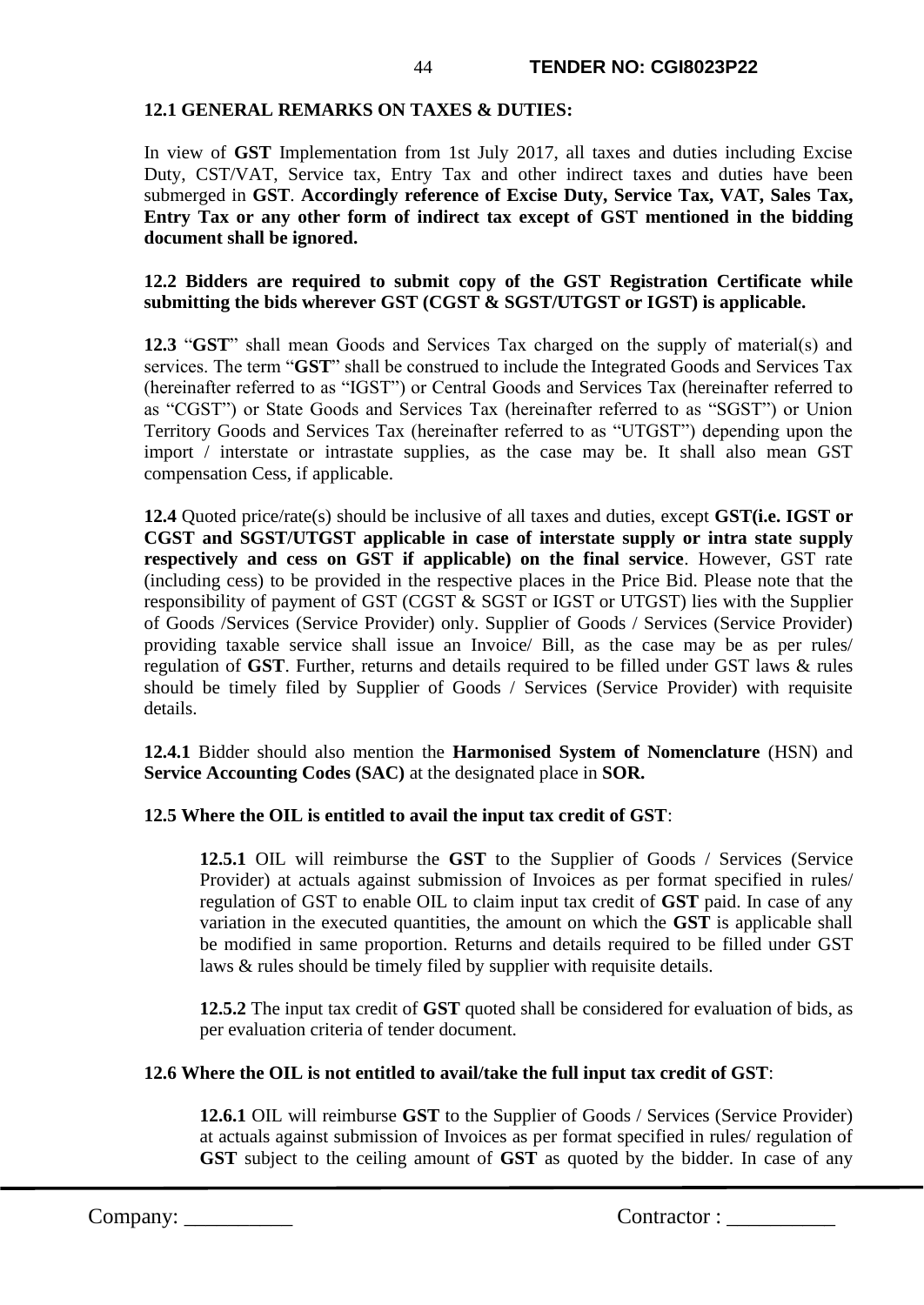variation in the executed quantities (If directed and/or certified by the In-Charge) the ceiling amount on which **GST** is applicable will be modified on pro-rata basis.

**12.6.2** The bids will be evaluated based on total price including **GST**.

**12.7** Payments to Service Provider for claiming **GST** amount will be made provided the above formalities are fulfilled. Further, OIL may seek copies of challan and certificate from Chartered Accountant for deposit of **GST** collected from OIL.

**12.8 Contractor/vendor shall be required to issue tax invoice in accordance with GST Act and/or Rules so that input credit can be availed by OIL.** In the event that the contractor / vendor fails to provide the invoice in the form and manner prescribed under the **GST Act read** with GST Invoicing Rules thereunder, OIL shall not be liable to make any payment on account of **GST** against such invoice.

**12.9 GST** shall be paid against receipt of tax invoice and proof of payment of **GST** to government. In case of non-receipt of tax invoice or non-payment of **GST** by the contractor/vendor, OIL shall withhold the payment of **GST**.

# **12.10 GST payable under reverse charge mechanism for specified services or goods under GST act or rules, if any, shall not be paid to the contractor/vendor but will be directly deposited to the government by OIL.**

**12.11** Where OIL has the obligation to discharge **GST** liability under reverse charge mechanism and OIL has paid or is /liable to pay **GST** to the Government on which interest or penalties becomes payable as per GST laws for any reason which is not attributable to OIL or ITC with respect to such payments is not available to OIL for any reason which is not attributable to OIL, then OIL shall be entitled to deduct/ setoff / recover such amounts against any amounts paid or payable by OIL to Contractor / Supplier.

**12.12** Notwithstanding anything contained anywhere in the Agreement, in the event that the input tax credit of the **GST** charged by the Contractor / Vendor is denied by the tax authorities to OIL for reasons attributable to Contractor / Vendor, OIL shall be entitled to recover such amount from the Contractor / Vendor by way of adjustment from the next invoice. In addition to the amount of **GST**, OIL shall also be entitled to recover interest at the rate prescribed under GST Act and penalty, in case any penalty is imposed by the tax authorities on OIL.

**12.13** TDS under GST, if applicable, shall be deducted from contractor's/vendor's bill at applicable rate and a certificate as per rules for tax so deducted shall be provided to the contractor/vendor.

**12.14 The Contractor will be under obligation for charging correct rate of tax as prescribed under the respective tax laws**. **Further the Contractor shall avail and pass on benefits of all exemptions/concessions available under tax laws. Any error of interpretation of applicability of taxes/ duties by the contractor shall be to contractor's account.**

**12.15 It is the responsibility of the bidder to quote the correct GST rate. The classification of goods/services as per GST (Goods & Service Tax) Act should be**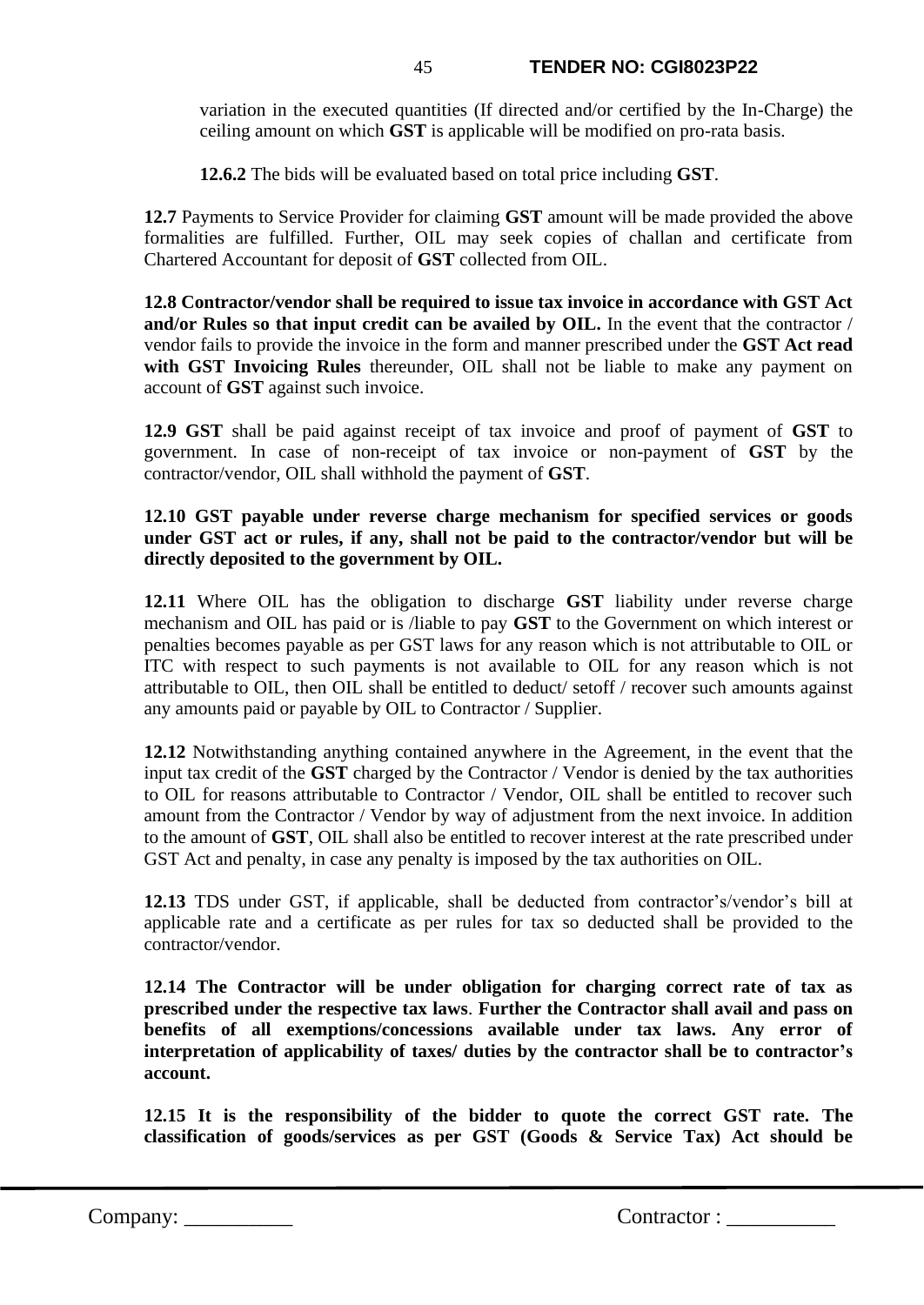# **correctly done by the contractor to ensure that input tax credit on GST (Goods & Service Tax) is not lost to the OIL on account of any error on the part of the contractor.**

**12.16** In case, the quoted information related to various taxes, duties & levies subsequently proves wrong, incorrect or misleading, OIL will have no liability to reimburse the difference in the duty/ tax, if the finally assessed amount is on the higher side and OIL will have to right to recover the difference and in case the rate of duty/ taxes finally assessed is on the lower side.

**12.17** Notwithstanding anything mentioned elsewhere in the Bidding Document the aggregate liability of OIL towards Payment of GST shall be limited to the volume of GST declared by the bidder in its bid & nothing shall be payable extra except for the statutory variation in GST.

**12.18** Further, it is the responsibility of the bidders to make all possible efforts to make their accounting / IT system GST compliant in order to ensure availability of Input Tax Credit (ITC) to Oil India Ltd

**12.19** GST liability, if any on account of supply of free samples against any tender shall be to bidder's account.

**12.20** In case of statutory variation in **GST,** other than due to change in turnover, payable on the contract value during contract period, the Supplier of Goods / Services (Service Provider) shall submit a copy of the 'Government Notification' to substantiate the rate as applicable on the Bid due date and on the date of revision.

Beyond the contract period, in case OIL is not entitled for input tax credit of **GST**, then any increase in the rate of **GST** beyond the contractual delivery period shall be to Service provider's account whereas any decrease in the rate **GST** shall be passed on to the OIL. Beyond the contract period, in case OIL is entitled for input tax credit of **GST**, then statutory variation in applicable **GST** on supply and on incidental services, shall be to OIL's account.

Claim for payment of **GST**/ Statutory variation, should be raised within two [02] months from the date of issue of 'Government Notification' for payment of differential (in %) **GST**, otherwise claim in respect of above shall not be entertained for payment of arrears. **The base date for the purpose of applying statutory variation shall be the Bid Opening Date.**

**12.21** The contractor will be liable to ensure to have registered with the respective tax authorities, wherever applicable and to submit self-attested copy of such registration certificate(s) and the Contractor will be responsible for procurement of material in its own registration (GSTIN) and also to issue its own Road Permit/ E-way Bill, if applicable etc.

**12.22 In case the bidder is covered under Composition Scheme under GST laws, then bidder should quote the price inclusive of the GST (CGST & SGST/UTGST or IGST). Further, such bidder should mention "Cover under composition system" in column for GST (CGST & SGST/UTGST or IGST) of price schedule.** 

**12.23 OIL will prefer to deal with registered supplier of goods/ services under GST. Therefore, bidders are requested to get themselves registered under GST, if not registered yet. However, in case any unregistered bidder is submitting their bid, their prices will be loaded with applicable GST while evaluation of bid. Where OIL is entitled**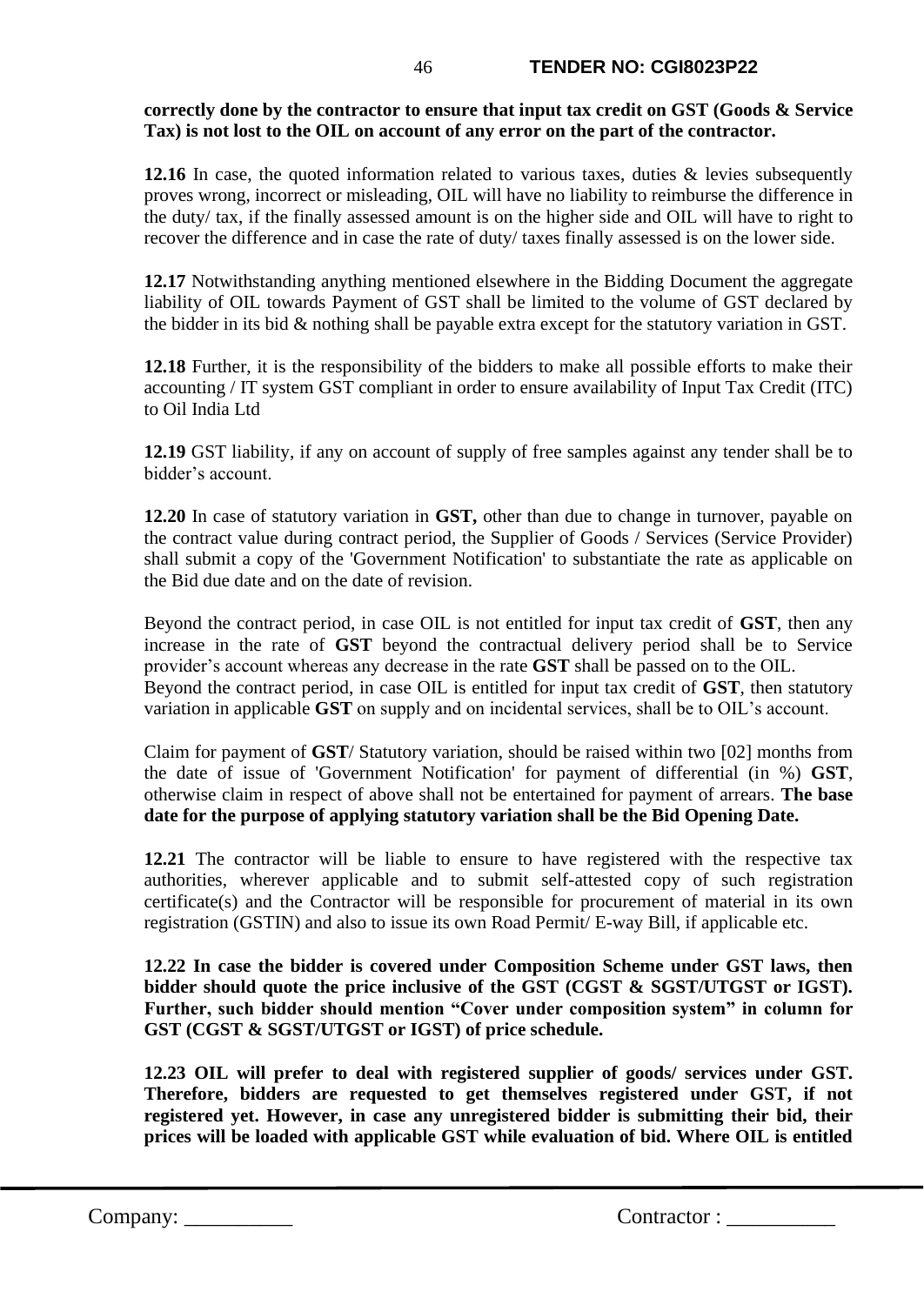# **for input credit of GST, the same will be considered for evaluation of bid as per evaluation methodology of tender document.**

**12.24** Procurement of Specific Goods: Earlier, there is no tax incidence in case of import of specified goods (i.e. the goods covered under List-34 of Customs Notification no. 12/2012-Cus dated. 17.03.2012 as amended). Customs duty is not payable as per the policy. However, under GST regime, IGST Plus GST compensation cess (if applicable) would be leyiable on such imports. Bidders should quote GST as inclusive considering IGST component for the imported Materials portion while quoting their prices on destination basis. However, GST rate to be specified in the price bid format.

# **12.25 Documentation requirement for GST**

**The vendor will be under the obligation for invoicing correct tax rate of tax/duties as prescribed under the GST law to OIL, and pass on the benefits, if any, after availing input tax credit.** 

Any invoice issued shall contain the following particulars :

a) Name, address and GSTIN of the supplier;

b) Serial number of the invoice;

c) Date of issue;

d) Name, address and GSTIN or UIN, if registered of the recipient;

e) Name and address of the recipient and the address of the delivery, along with the State and its code,

f) HSN code of goods or **Accounting Code of services[SAC];**

g) Description of goods or services;

h) Quantity in case of goods and unit or Unique Quantity Code thereof;

i) Total value of supply of goods or services or both;

j) Taxable value of supply of goods or services or both taking into discount or abatement if any;

k) Rate of tax (IGST,CGST, SGST/ UTGST, cess);

l) Amount of tax charged in respect of taxable goods or services (IGST,CGST, SGST/UTGST, cess);

m) Place of supply along with the name of State, in case of supply in the course of interstate trade or commerce;

n) Address of the delivery where the same is different from the place of supply and

o) Signature or digital signature of the supplier or his authorised representative.

GST invoice shall be prepared in triplicate, in case of supply of goods, in the following manner

a) The original copy being marked as ORIGINAL FOR RECIPIENT;

b) The duplicate copy being marked as DUPLICATE FOR TRANSPORTER and

c) The triplicate copy being marked as TRIPLICATE FOR SUPPLIER.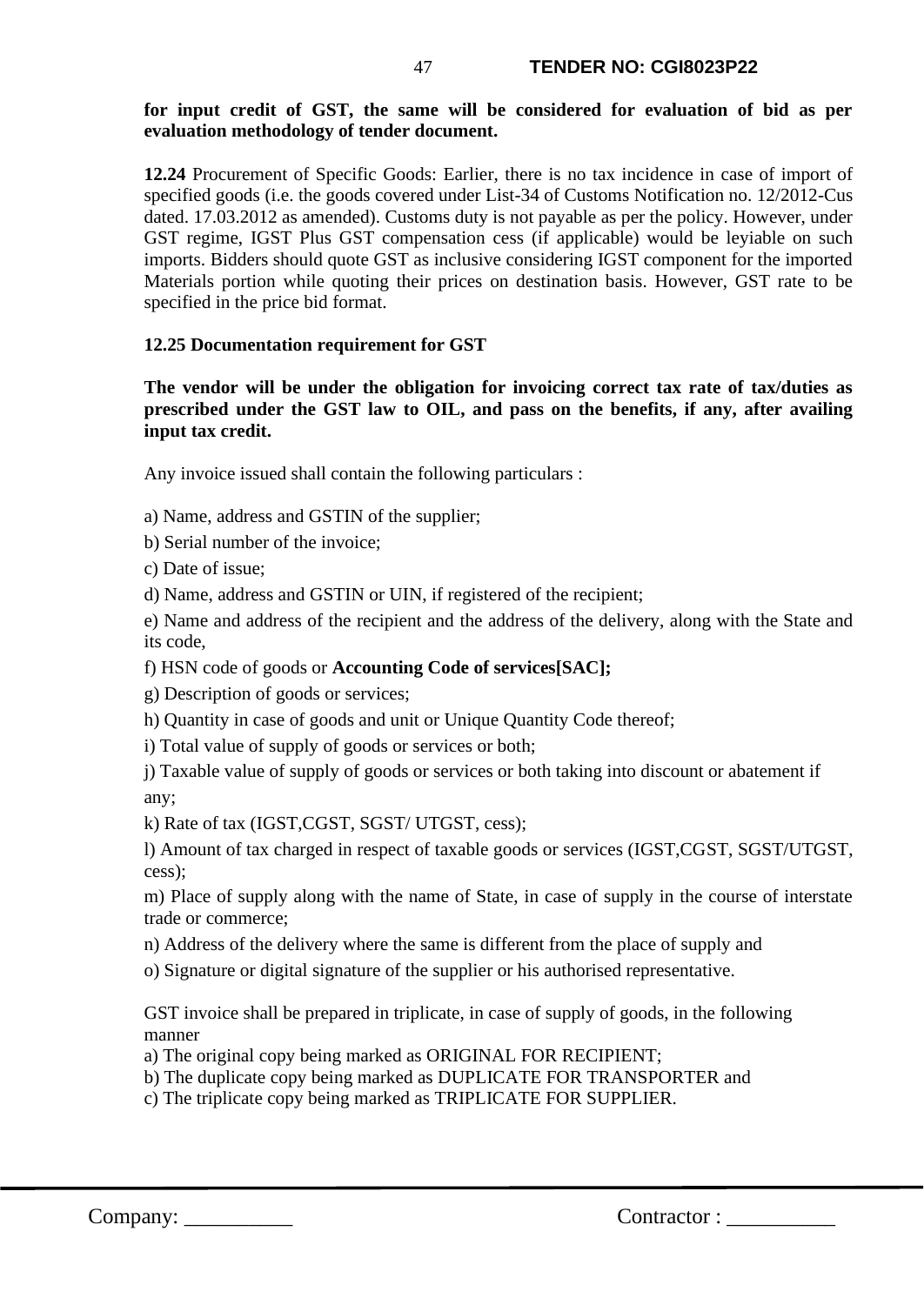In case of any advance given against any supplies contract, the supplier of the goods shall issue Receipt Voucher containing the details of details of advance taken along with particulars as mentioned in clause no. (a), (b), (c), (d), (g), (k), (l), (m) & (o) above.

# **12.26 Anti-profiteering clause**

As per Clause 171 of GST Act it is mandatory to pass on the benefit due to reduction in rate of tax or from input tax credit to the consumer by way of commensurate reduction in prices. The Supplier of Goods / Services may note the above and quote their prices accordingly.

**12.26.1 In case the GST rating of vendor on the GST portal / Govt. official website is negative / black listed, then the bids may be rejected by OIL.** Further, in case rating of bidder is negative / black listed after award of work for supply of goods / services, then OIL shall not be obligated or liable to pay or reimburse GST to such vendor and shall also be entitled to deduct / recover such GST along with all penalties / interest, if any, incurred by OIL.

**\*\*\*\*\*\*\*\*\*\*\*\***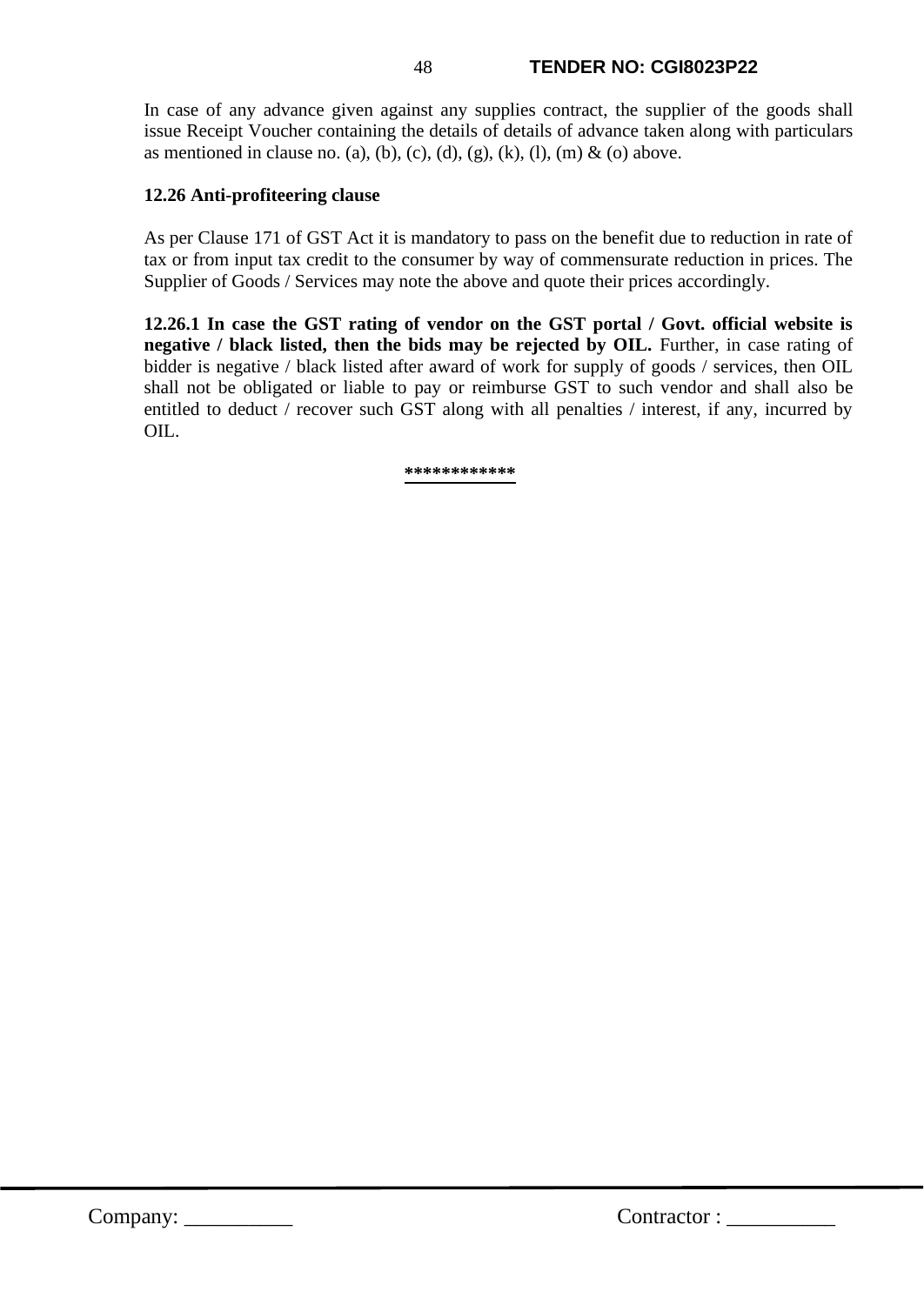# **SCHEDULE OF SERVICES AND RATES TENDER NO : CGI8023P22**

**DESCRIPTION OF SERVICES** 

# 1.0 **SERVICE OF A ONE (01) MAHINDRA BOLERO B6 OPT OR EQUIVALENT WITH STANDARD FITTINGS FOR ROW / ROU VISIT AND OTHER LAND RELATED JOBS AROUND GUWAHATI AND OTHER DISTRICTS IN ASSSAM FOR A PERIOD OF 4 (FOUR) YEARS.**

2.0 For the services rendered the Transport supplier is entitled for payment at the following rates,

| Company's Unit Rate (Rs)<br>Amount (Rs) |
|-----------------------------------------|
| (AXB)                                   |
|                                         |
| 22, 23, 780. 48                         |
|                                         |
|                                         |
| hundred and                             |
|                                         |
|                                         |
|                                         |
| 11,07,360.00                            |
|                                         |
|                                         |
|                                         |
|                                         |
|                                         |
|                                         |
|                                         |
| <b>GST</b><br><b>AMOUNT OF</b>          |
|                                         |
|                                         |
| Words                                   |
|                                         |
|                                         |
|                                         |
|                                         |

**NOTES:**

- (i) The bidders must quote the profit, establishment and handling element in percentage terms on total value of Fixed and Running values only as indicated, where the lower ceiling of the same will be fixed a **-10% (Minus Ten percent) and the upper ceiling**  will be fixed as  $+10\%$  (Plus Ten Percent). The percentage value up to two decimal point will be considered. The bidder quoting below **-10% and above 10%** will be summarily rejected.
- **(ii)** Bidders are requested to quote for all the items mentioned above. Bids will be evaluated considering the entire requirement as above. **The Rates/amounts should be quoted by the Bidders inclusive of all applicable taxes and duties, however, GST payable to be shown separately.**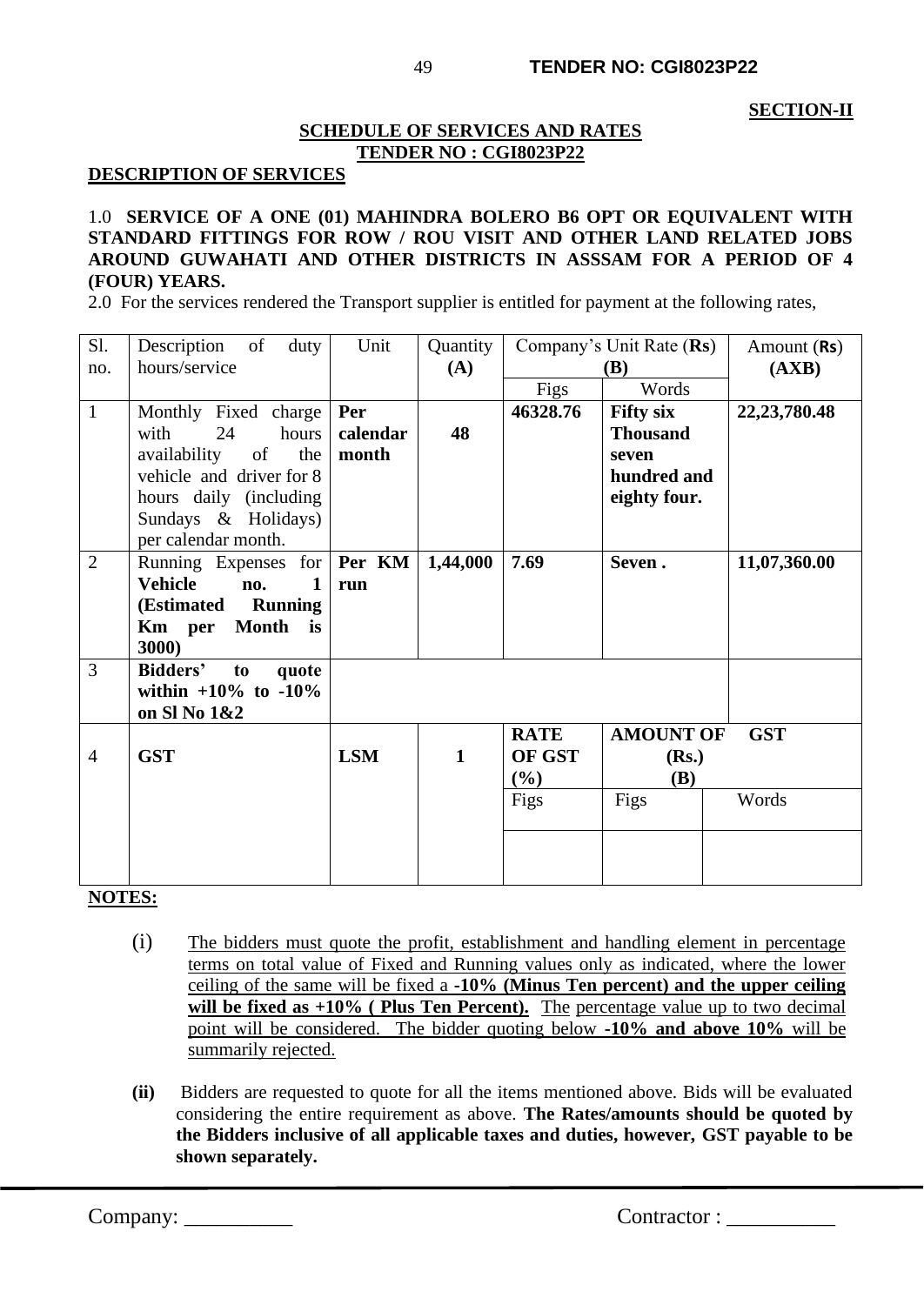- (iii) Bidders are also requested to refer the Taxes and Duties clause during GST regime attached vide **Annexure-A** for compliance.
- (i) The above rates to be quoted by the bidders are inclusive of all operating /running expenses, daily minimum **wages. of driver @ Rs.756.17 which will be enhanced on each calendar year @ Rs. 30.00** engaged in connection with operation of the services. The stated rates are inclusive of applicable Bonus, but exclusive of PF, ESI (as applicable as per guidelines of the Company). Bidders to quote their fixed rate inclusive of the wages of Driver considering the guidelines cited above and will remain firm through out the tenure of the contract. The enhanced amount of wages in all the successive years of the contract to be borne by the contractor and no reimbursement will be applicable in case of wage enhancement..
- (ii) In case OIL needs to engage the driver and helper beyond 8 hours per day duty, contractor has to pay the driver and helper applicable OT against each additional hours of duty beyond 8 hours duty as overtime. However, total monthly overtime expenses to driver and helper will be reimbursed to the contractor by OIL.
- (iii) The rates are inclusive of all Taxes (VAT etc) and duties as applicable but **excluding GST**.
- (iv) The rates are inclusive of all liabilities including statutory liabilities.
- (v) **The fuel price on the date of tender opening to be considered with 10 Km consumption rate per litre of oil.**
- *(vi) The price bid should be properly signed & sealed by the Authorized signatory of the Firm.*

\*\*\*\*\*\*\*\*\*\*\*\*\*\*

**\_\_\_\_\_\_\_\_\_\_\_\_\_\_\_\_\_\_\_\_\_\_\_\_\_\_\_\_\_\_\_\_\_\_\_\_\_\_\_\_\_\_\_\_\_\_\_\_\_\_\_\_\_\_\_\_\_\_\_\_\_\_\_\_\_\_\_\_\_\_\_\_\_\_\_\_\_\_\_\_\_**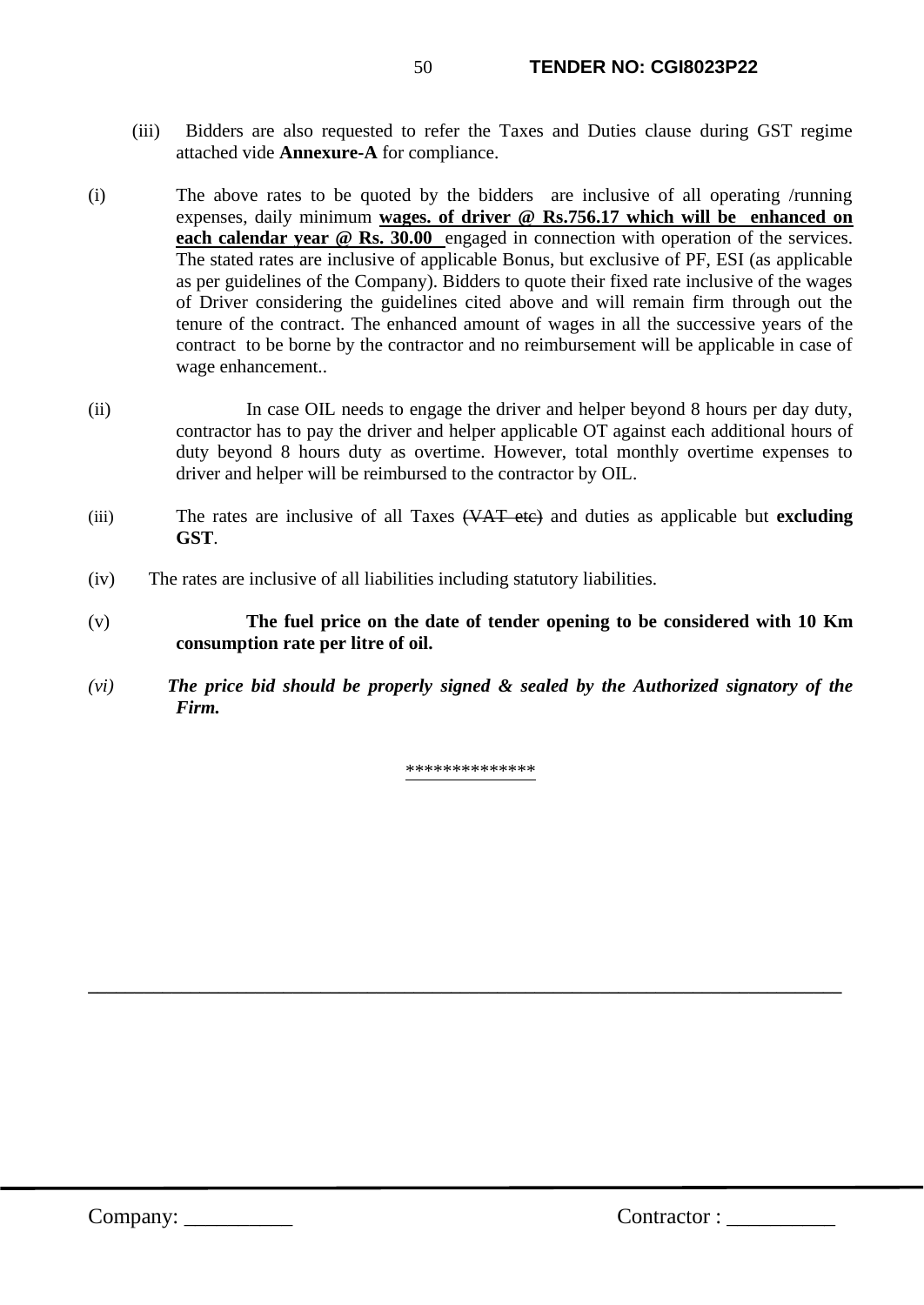### **Annexure –A**

# **TAXES AND DUTIES CLAUSE - FOR VENDOR/SUPPLIER/CONTRACTOR (For Supplies/ Services during GST Regime i.e., New Tender)**

## **INDIRECT TAXES/ GST**

- 1. For the purposes of levy and imposition of GST, the expressions shall have the following meanings:
	- (a) GST means any tax imposed on the supply of goods and/or services under GST Law.
	- (b) Cess means any applicable cess, existing or future on the supply of Goods and Services as per Goods and Services Tax (Compensation to States) Act, 2017.
	- (c) GST Law means IGST Act 2017, CGST Act 2017, UTGST Act, 2017 and SGST Act, 2017and all related ancillary Rules and Notifications issued in this regard from time to time.
- 2. The rates quoted by the bidders shall be inclusive of all taxes, duties and levies. However, bidders are required to provide separately the rate and amount of all types of taxes, duties and levies. In case, the quoted information related to various taxes, duties & levies subsequently proves wrong, incorrect or misleading, OIL will have no liability to reimburse the difference in the duty/ tax, if the finally assessed amount is on the higher side and OIL will have to right to recover the difference in case the rate of duty/ taxes finally assessed is on the lower side. Further, for the purpose of this contract, it is agreed between the parties that if Goods and Services Tax introduced during the tenure of this contract/agreement then the bidders have to clearly show the amount of GST separately in the Tax Invoices. Further, it is the responsibility of the bidders to make all possible efforts to make their accounting / IT system GST compliant in order to ensure availability of Input Tax Credit (ITC) to Oil India Ltd.
- 3. Offers without giving any of the details of the taxes (Including rates and amounts) as specified above will be considered as inclusive of all taxes including GST. When a bidder mentions taxes as extra without specifying the rates &amount, the offer will be loaded with maximum value towards taxes received against the tender for comparison purposes. If the bidder emerges as lowest bidder after such loading, in the event of order on that bidder, taxes mentioned by OIL on the Purchase Order/ Contracts will be binding on the bidder.
- 4. Bidders are required to pass on the benefit arising out of introduction of GST, including seamless flow of Input Tax Credit, reduction in Tax Rate on inputs as well as final goods by way of reduction of price as contemplated in the provision relating to Anti-Profiteering Measure vide Section 171 of the CGST Act, 2017. Accordingly, for supplies made under GST, the bidders should confirm that benefit of lower costs has been passed on to OIL by way of lower prices/taxes and also provide details of the same as applicable. OIL reserves the right to examine such details about costs of inputs/input services of the bidders to ensure that the intended benefits of GST have been passed on to OIL.
- 5. Oil India Ltd. shall declare the value of free issue of materials and services, if any, involved in the execution of the contract. The Contractor should consider the same while working out the GST liability, if any. Further in cases where GST is leviable on any facilities provided by OIL and used by bidders and the consideration for which is recovered by OIL in the form of reduction in the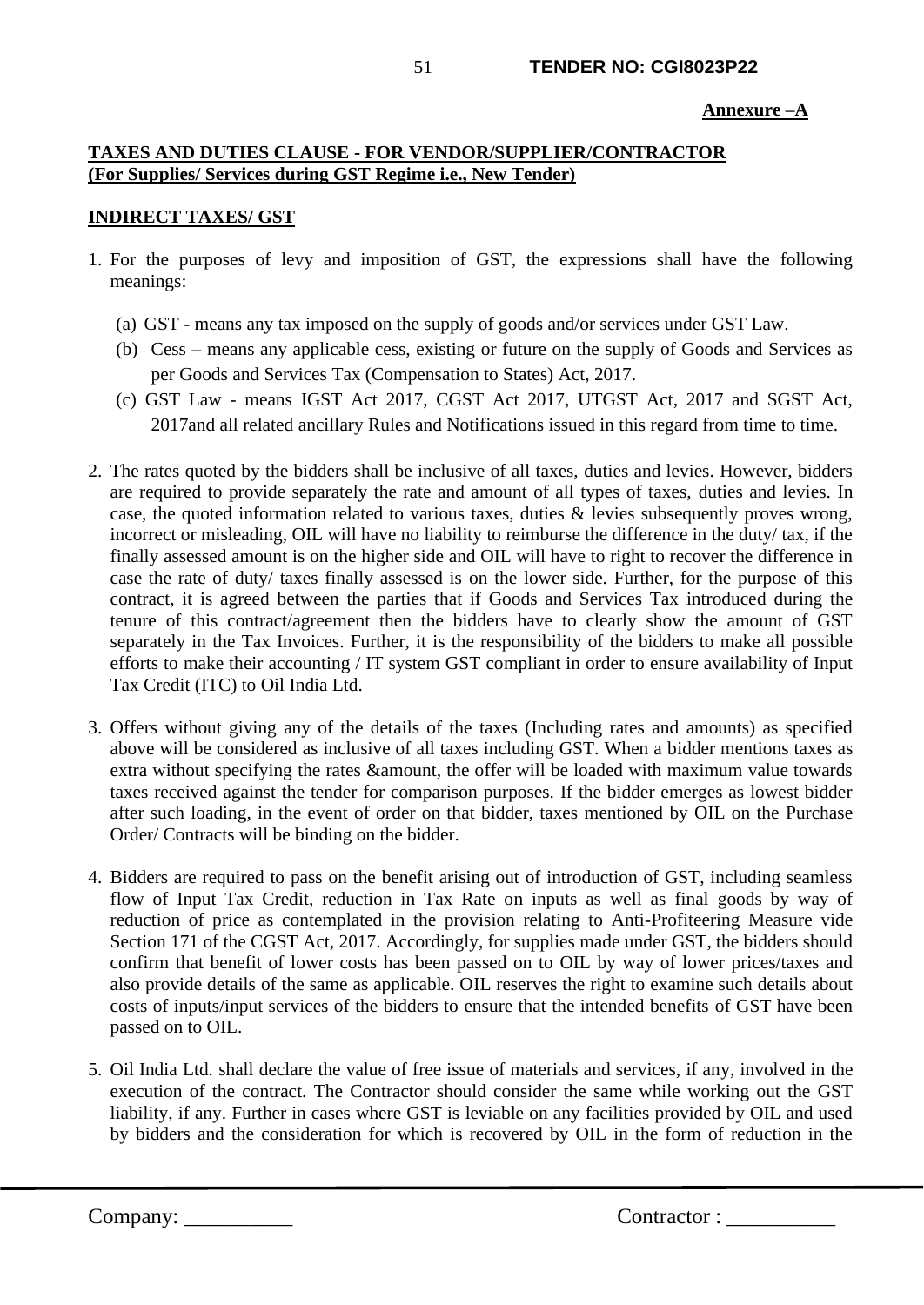invoice raised by bidders then OIL will raise GST invoices on such transactions and the same will be reimbursed by bidders.

**6. When Input tax credit is available for Set Off as per the end use certification given by User Department at the time of raising Purchase Requisition (P.R.)**

Evaluation of L-1 prices shall be done based on Quoted price after deduction of Input Tax Credit (ITC) of GST, if available to OIL.OIL shall evaluate the offers on the basis of the quoted rates only and any claim subsequently by the bidders for additional payment/liability shall not be admitted and has to be borne by the bidders

# **When Input tax credit is NOT available for Set Off**

Evaluation of L-1 prices shall be done based on Quoted price only.OIL shall evaluate the offers on the basis of the quoted rates only and any claim subsequently by the bidders for additional payment/liability shall not be admitted and has to be borne by the bidders

- 7. In a situation where Purchase Orders (POs)/ Contracts have been placed prior to GST Regime and supplies are effected during GST Regime, it is made clear that any statutory variation (increase/decrease) due to introduction of GST, as the case may be, but within the contractual delivery/completion period will be to the account of OIL subject to documentary evidence. However, any increase in statutory levy after the expiry of the scheduled date of delivery shall be to the supplier's account.
- 8. Bidders agree to do all things not limited to providing GST compliant Tax Invoices or other documentation as per GST law relating to the supply of goods and/or services covered in the instant contract like raising of and /or acceptance or rejection of credit notes / debit notes as the case may be, payment of taxes, timely filing of valid statutory Returns for the tax period on the Goods and Service Tax Network (GSTN), submission of general information as and when called for by OIL in the customized format shared by OIL in order to enable OIL to update its database etc. that may be necessary to match the invoices on GSTN common portal and enable OIL to claim input tax credit in relation to any GST payable under this Contract or in respect of any supply under this Contract.
- 9. In case Input Tax Credit of GST is denied or demand is recovered from OIL by the Central / State Authorities on account of any non-compliance by bidders, including non-payment of GST charged and recovered, the Vendor/Supplier/Contractor shall indemnify OIL in respect of all claims of tax, penalty and/or interest, loss, damages, costs, expenses and liability that may arise due to such noncompliance. OIL, at its discretion, may also withhold/recover such disputed amount from the pending payments of the bidders.
- 10.GST liability, if any on account of supply of free samples against any tender shall be to bidder's account.
- 3.0 The above rates to be quoted by the bidders are inclusive of all operating /running expenses, daily minimum **wages. of driver @ Rs.756.17 which will be enhanced on each calendar year @ Rs. 30.00 per day** engaged in connection with operation of the services. The stated rates are inclusive of applicable Bonus, but exclusive of PF, ESI (as applicable as per guidelines of the Company).

\_\_\_\_\_\_\_\_\_\_\_\_\_\_\_\_\_\_\_\_\_\_\_\_\_\_\_\_\_\_\_\_\_\_\_\_\_\_\_\_\_\_\_\_\_\_\_\_\_\_\_\_\_\_\_\_\_\_\_\_\_\_\_\_\_\_\_\_\_\_\_\_\_\_\_\_\_\_\_\_\_\_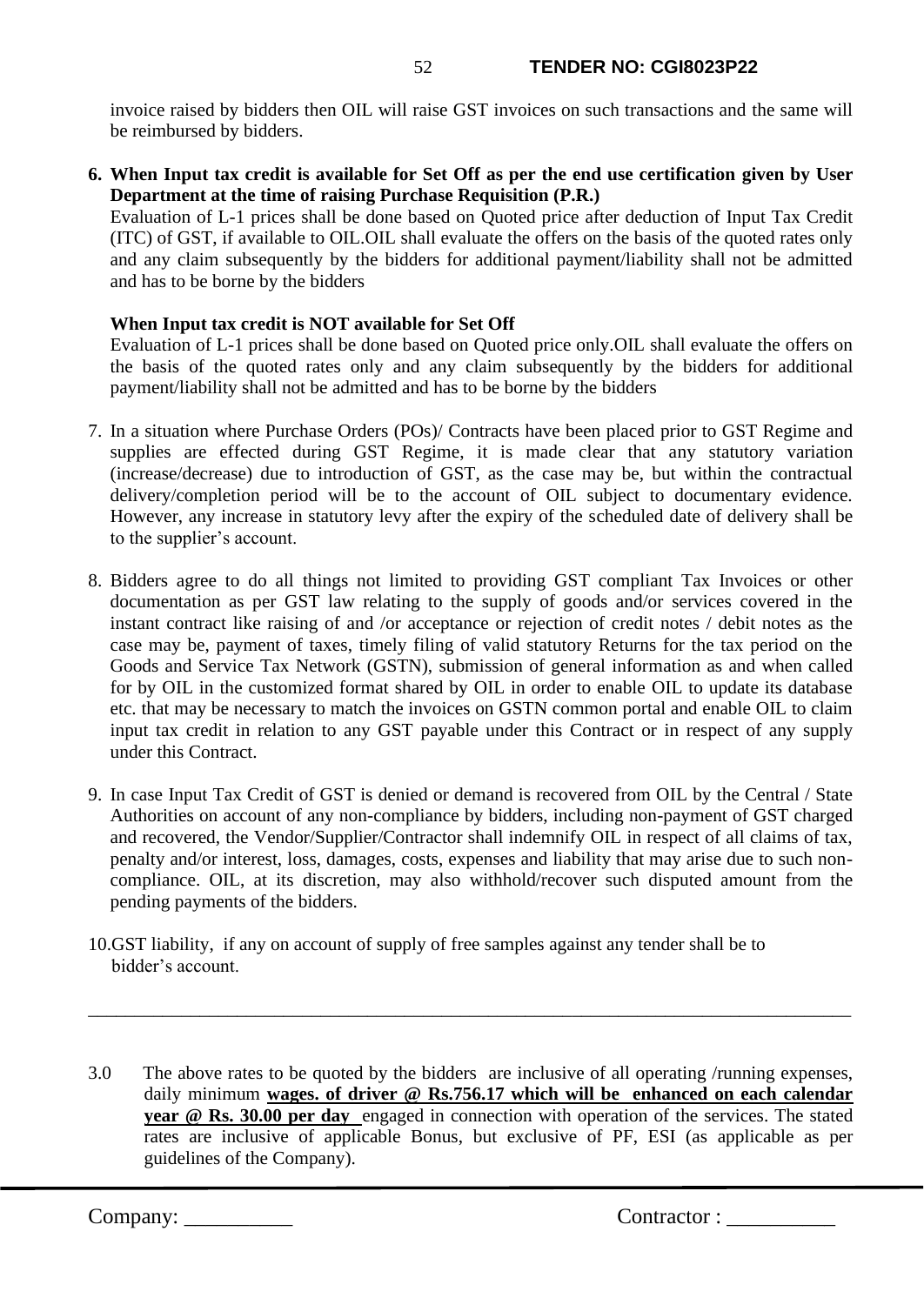- 4.0 In case OIL needs to engage the driver and helper beyond 8 hours per day duty, contractor has to pay the driver and helper applicable OT against each additional hours of duty beyond 8 hours duty as overtime. However, total monthly overtime expenses to driver and helper will be reimbursed to the contractor by OIL.
- 5.0 The rates are inclusive of all Taxes (VAT etc) and duties as applicable but **excluding GST**.
- 6.0 The rates are inclusive of all liabilities including statutory liabilities.
- 7.0 The above rate shall remain firm through out the tenure of the contract. However, the following exceptions will be applicable :
	- (a) In case of any statutory increase/decrease in GST/ Govt Taxes & Duties over the rate prevailing on the date of tender opening will be reimbursed upon claim and production of documentary evidence issued by competent authority in this regard. Correspondingly in the event of any decrease, such amount will be deducted from out standing dues of the Transport supplier.
	- (b) The running cost ( per KM Run) will Increase/decrease whenever there is an increase / decrease in the cost of fuel (Diesel/Petrol) over the rates as on the **Original Tender Opening Date**. The adjustment of increase/ decrease in rate will be applicable only when the variation of the cost of fuel exceeds 5 % plus or minus on either side. For assessing increase / decrease in rates on account of fuel price increase/decrease, the consumption rate will be taken **as 10 KM per Ltr.**
- 8.0 In case the vehicle send outside **PHQ, NOONMATI, GUWAHATI** for Company's duty and has to halt overnight there, Company will pay halting charge @ **Rs.75/-** per over night stay at outstation station.
- 9.0 Expenses related to parking of vehicle in Municipality area, airport, railway/bus station etc. and toll taxes, while in Company duty, will be reimbursed by company on submission of documentary evidence

## 10. A) **Wages to be paid as per Memorandum of Settlement dated 24-01-2014**:

Following are the rates vide Approval No. **PL/ADMIN/2/3-17/048 of 25-01-2020** and applicable for the calendar year **2020**, which will be revised in the succeeding years during the tenure of the contract.

# *a) For Driver (Skilled) Category (For Light & Medium Vehicles/ Buses / Bowers / Truck)(PS-2)*

- **1.** Rs**. 756.17** per day to Driver skilled Category
- **2. Rs. 72.38** per hour SOT for Driver skilled Category
- **3. Rs. 184.25** per hour DOT for Driver skilled Category
- **4. Rs. 92.13** per hour HOT for Driver skilled Category

The applicable daily rate of wages will be for 08 hours of work for 06 working days a week which will be inclusive of rest day wages.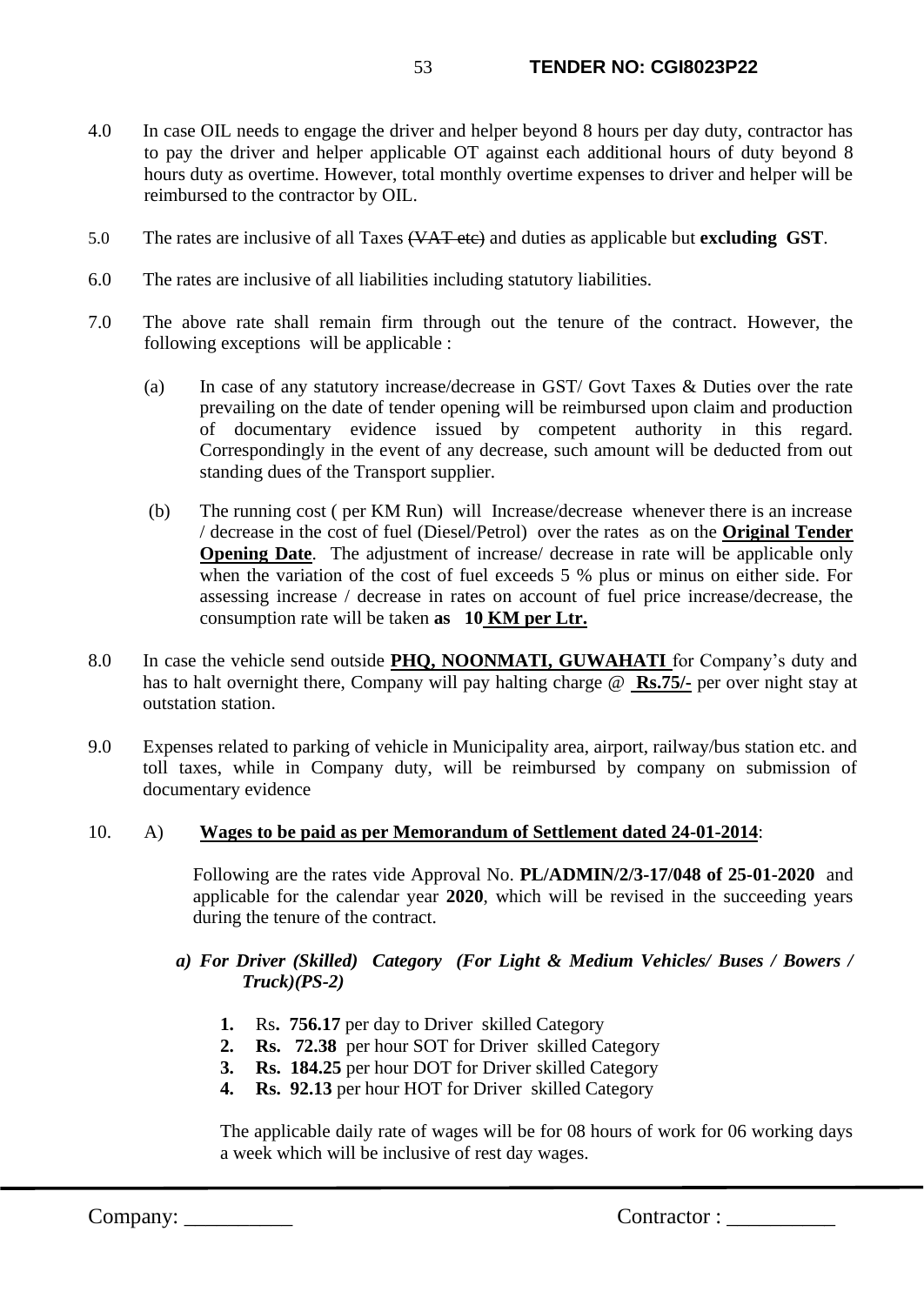**An annual increase in the daily rate of wages will be made from the 1st of January every year for Driver and Helper category @ of Rs. 30.00 & Rs. 20 respectively.**

# **B) Benefits to be provided as per Memorandum of Settlement dated 24-01-2014 are as under:**

# **a) National / Festival Holidays :**

The Helpers and Drivers will be extended 03 national holidays and 02 festival holidays in a calendar year by the respective contractors.

# **b) Annual Leave with wages :**

The Helpers and Drivers will be granted 18 (Eighteen) days annual leave with wages by the respective contractors which will be non-cumulative and nonencashable. The annual leave with wages can be availed 03 times in a calendar year and it will not exceed 18 days in a year.

# **c) Casual Leave with wages:**

- (i) The Helpers and Drivers will be extended 05 (Five) days of casual leave by the respective contractors in a calendar year which is non-cumulative and non-encashable. The casual leave cannot be combined with annual leave and cannot be availed for more than 03 (Three) days at a time.
- (ii) The concerned contractors will provide reliever Helpers, Drivers to run the services of hired vehicles and in all transport service contracts on account of the above mentioned holidays, casual leave and annual leave. The reliever Helpers, Drivers and Operators engaged by the contractors during holidays and leaves will be entitled to the applicable daily rate of wages.

## d) **Overtime :**

The services beyond 08 hours of work required for operational purpose, the Helpers, Drivers will be paid applicable overtime wages (OT wages). The duty hours of drivers /helpers at Pipeline Department be considered for 8 hours in a day though the vehicle contracts are for 12 hours. The normal duty hours will be from 7am to 3.30pm (inclusive of break). Deployment beyond 8 hours upto  $9<sup>th</sup>$ hour will be subject to single OT and beyond  $9<sup>th</sup>$  hour will be subject to double OT . However, total monthly overtime expenses to driver and helper (if any) will be reimbursed to the contractor by OIL

## **e) Bonus :**

The Helpers and Drivers will be entitled for bonus @ 8.33% of the daily wages subject to the wages ceiling under the Payment of Bonus Act, 1965 which will be disbursed along with the monthly wages as per provisions of payment of Bonus Act.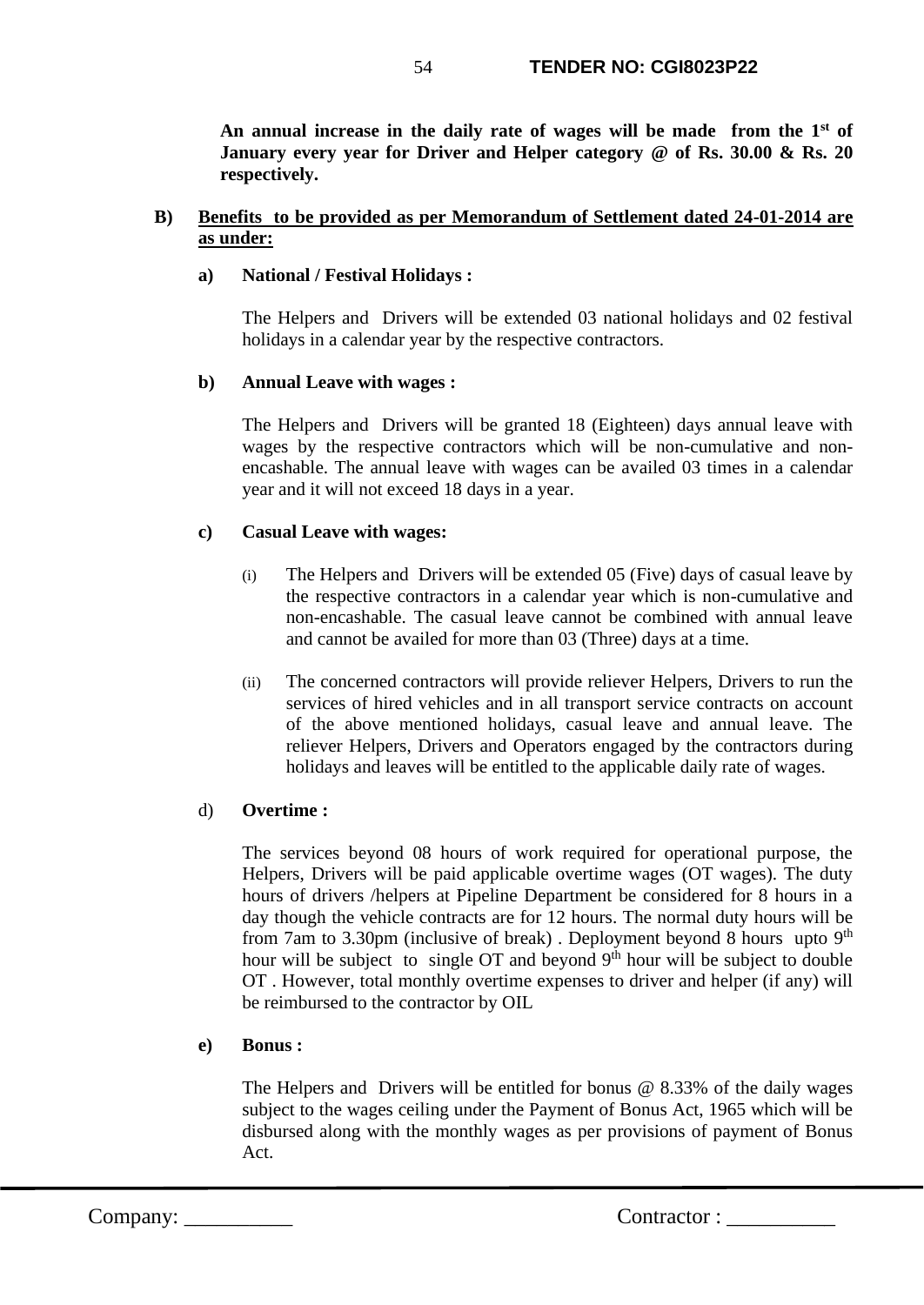# f) **Employees' Provident Fund (EPF) :**

All concerned contractors shall deposit the PF and EPF with the PF authorities positively on or before the  $15<sup>th</sup>$  day of the subsequent month and will submit the PF and EPF deposit challan to the company. On production of the challan, the amount will be reimbursed to the contractors. For compliance to the provisions of the EPF & MP Act, the contractors will approach the concerned PF authorities.

# **g) Insurance Coverage:**

The Helpers and Drivers will be insured for an amount of Rupees Two Lakhs, Rupees Three Lakhs respectively, under Group Personal Accident Policy (GPAP) by the concerned contractors for coverage under Employees Compensation Act, 1923. The annual premium will be reimbursed to the contractors by the Company on production of documentary evidence.

# **h) Pay Slip** :

**The monthly disbursement of wages to the Helpers and Drivers by the contractors will be made latest by the 10th day of the subsequent month. The mode of disbursing the monthly wages to the Helpers, Drivers by the concerned contractors will be through account payee cheques or bank transfer / e-remittance as may be agreed upon mutually amongst themselves. The contractors will have to issue proper wages slip to the Helpers, Drivers containing therein all the requisite details such as income and deductions, if any.**

## **i) Uniform**:

Uniforms for drivers and helpers per year to be provided as per followings by the Contractor (service provider) and the cost will be reimbursed on submission of documentary evidence.

- **1) 02 sets of Uniform per year @ Rs. 1500x 2= Rs.3000.00**
- **2) 01 pair of shoes per year @ Rs.500.00 = Rs. 500.00**
- **j)** In case the vehicle send outside the base station, **Pumping station no. 5 (NOONMATI), Guwahati for** Company's duty and has to halt overnight there, Company will pay halting charge **@ Rs 75/-** per over night halt to the operator, including overtime, parking fees if any Entry Tax and Company will be reimburse on actual to the contractor.

# **C) Special Terms and Conditions :**

## **a) Working Hours :**

The duty hours of drivers /helpers at Pipeline Department be considered for 8 hours in a day though the vehicle contracts are for 12 hours. The normal duty hours will be from 7am to 3.30pm (inclusive of break) .

b) The Helpers & Drivers will not be engaged by the concerned contractors on the following grounds: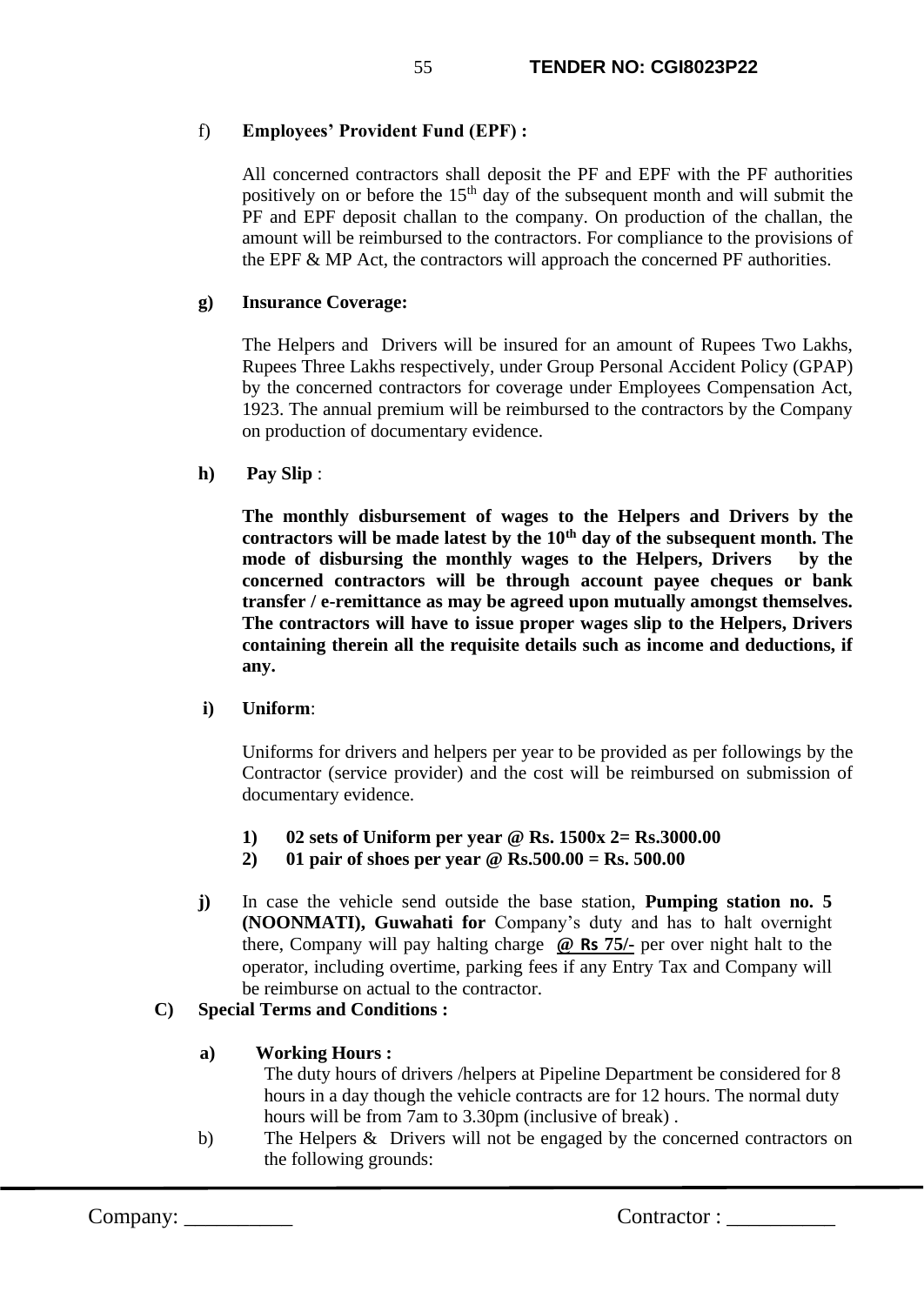- (a) On attaining the age of 60 years.
- (b) The person is found medically unfit (\*)
- (c) For any riotous behaviour and indiscipline.
- (d) Any person with adverse records.
	- (\*) the contractors would submit a medical fitness certificate every two years in respect of the helpers / drivers engaged by them.
- c) The reliever helpers, drivers engaged by the concerned contractors on national/festival holidays, casual leave and annual leave with wages in all transport service contracts will only be entitled to the daily rate of wages and the increased wages per day.
- d) The Helpers and Drivers will avail a weekly day of rest after working for 06 consecutive days. The contractors engaging them shall have to provide reliever driver / helper to run the services of the hired vehicles during the rest day.

### **e) Uniform :**

The Helpers and Drivers will be provided uniform and shoes by the concerned contractors and the expenditure towards the same will be reimbursed to them by the company on submission of documents / proof of receipt as given hereunder:

- 1. 02 sets of uniform per year (@ Rs. 1500 x 2) : Rs. 3000.00
- 2. 01 pair of shoe per year  $(\textcircled{e}$  Rs. 500 $)$  : Rs. 500.00
- f) The rates are inclusive of all Taxes  $(\overline{VAT} \text{ etc.})$  and duties as applicable but **excluding GST.**
- g) **Valid Driving Licence of Driver :**

*Contractor shall ensure that the person engaged as driver shall have valid driving licence.*

#### **\*\*\*\*\*\*\*\*\*\*\*\***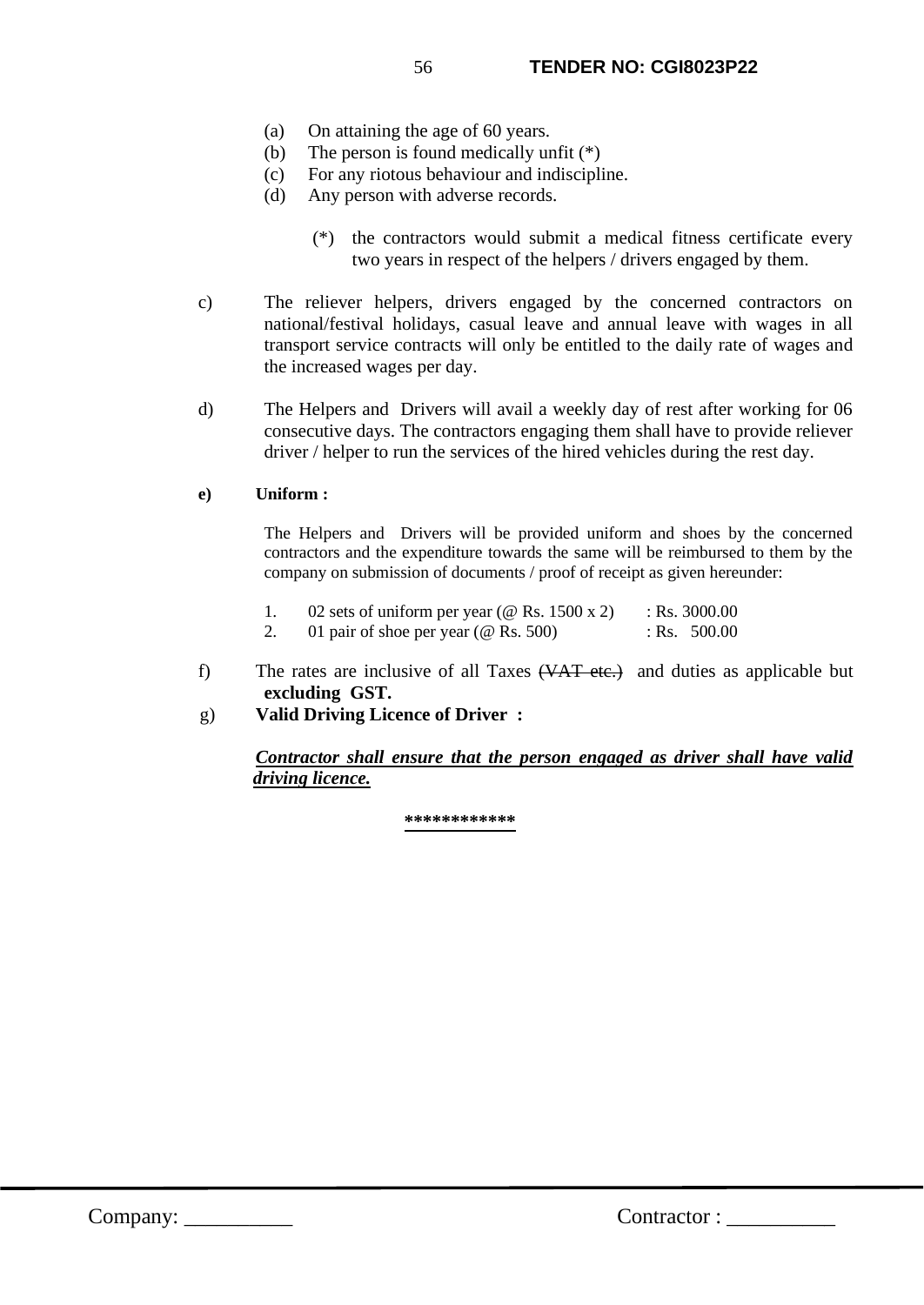### **SECTION-III**

# **SPECIAL TERMS AND CONDITIONS**

Scope of works:

 Hiring the services of brand new Bolero B6 OPT Diesel Driven, with standard fittings purchased after the issuance of LOI, to be stationed at Land Section, PHQ, Narangi, Guwahati and to visit any place of OIL's operational areas in ASSAM for a period of 4 (four) years subject to satisfactory condition of the vehicle, compliance of statutory requirements of Govt. regulatory agencies and satisfactory performance & services by the bidder as well as Driver engaged.

Terms and conditions of the contract shall include but not limited to the following:

1) Vehicle should have a valid commercial all ASSAM road permit throughout the contract period. The documents shall be produced to the officer in charge of OIL at the time of placement.

2) Vehicle shall be equipped with all the standard fittings, instruments etc, including portable fire extinguisher, Fog light, First Aid box with updated list of medicines , Seat cover, Floor mats, front guard, charging unit for charging of mobile phones, Back gear with beeping sound, Outside Rear view mirrors on both sides of the vehicle.

3)The Contractor has to arrange, without any extra cost to Company, the entry pass for personnel and vehicle engaged to Oil operational areas (including PHQ, Narangi, Pump Stations, Terminals, Industrial area at Duliajan etc.) Any cost regarding completing of formalities for entry pass shall have to be borne by the Contractor).

4) All Statutory taxes & levies (Valid Commercial Tax, permit, registration, fitness, pollution, insurance of the vehicle etc.) shall be borne by the contractor. The documents shall be produced to the engineer in charge at the time of placement of the vehicle.

5) Driver of the vehicle should have a valid driving licence and possess good mental and physical health condition and shall submit a medical fitness certificate in this regard. The documents shall be produced to the officer in charge at the time of placement of the vehicle.

6) Contractor shall provide a suitable replacement of the vehicle incase of unavailability of the regular vehicle due to breakdown or for any other reason.

7) Terms and conditions of the MOS dated 24.01.2014 shall be adhered to wherever applicable.

8) Driver is entitled for a weekly day of rest, 23 leaves and 5 holidays in a year, contractor shall ensure reliever driver to run the services of hired vehicle during these days on instructions of the engineer in charge.

10) Contractor shall pay SOT , DOT, HOT and Night Halt allowance as applicable to the vehicle driver on actual basis and the amount shall be reimbursed monthly in subsequent bills.

11) Contractor shall provide uniform which includes 2 Nos of Sky blue color shirts and 2 Nos navy blue pants and one pair of shoes to the driver once in a year. The amount shall be reimbursed on actual basis on submission of the original receipts/bills.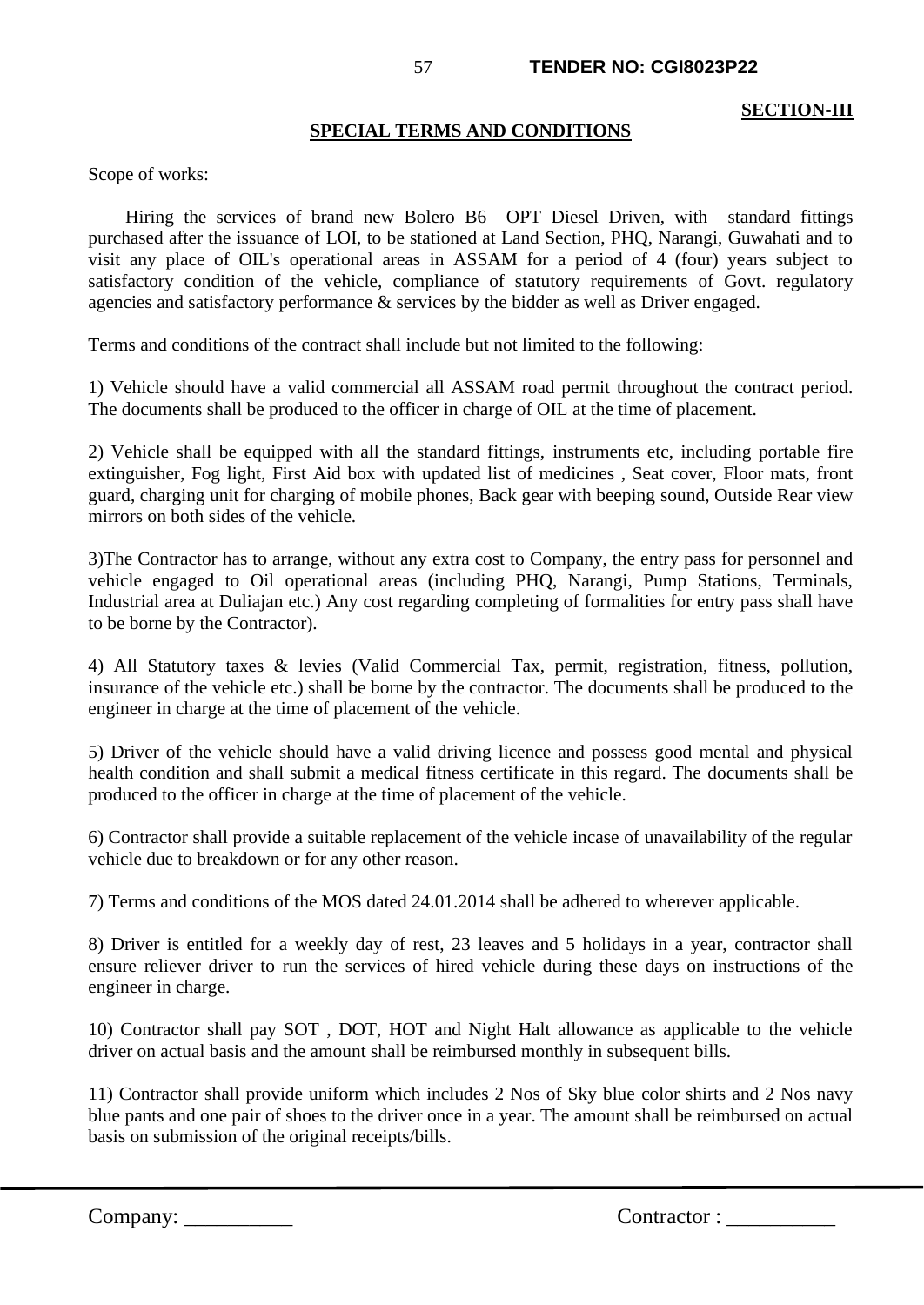12) The vehicle has to be maintained in good running condition during the period of contract. All lubricants, spare parts and maintenance which may be necessary shall be provided by the contractor.

13) OIL Logo and Bilingual company name with glow sign reflectors to be imprinted on the vehicle body at the time of placement of vehicle.

14) Contractor is responsible for insuring the driver for an amount of Rs 3 (Three) lakhs under Group Personal Accident Policy (GAP) and shall be renewed every year. The documents shall be produced to the officer in charge at the time of placement of the vehicle.

16) Any compensation arising out of the job carried out by the Contractor whether related to pollution, Safety or Health will be paid by the Contractor only.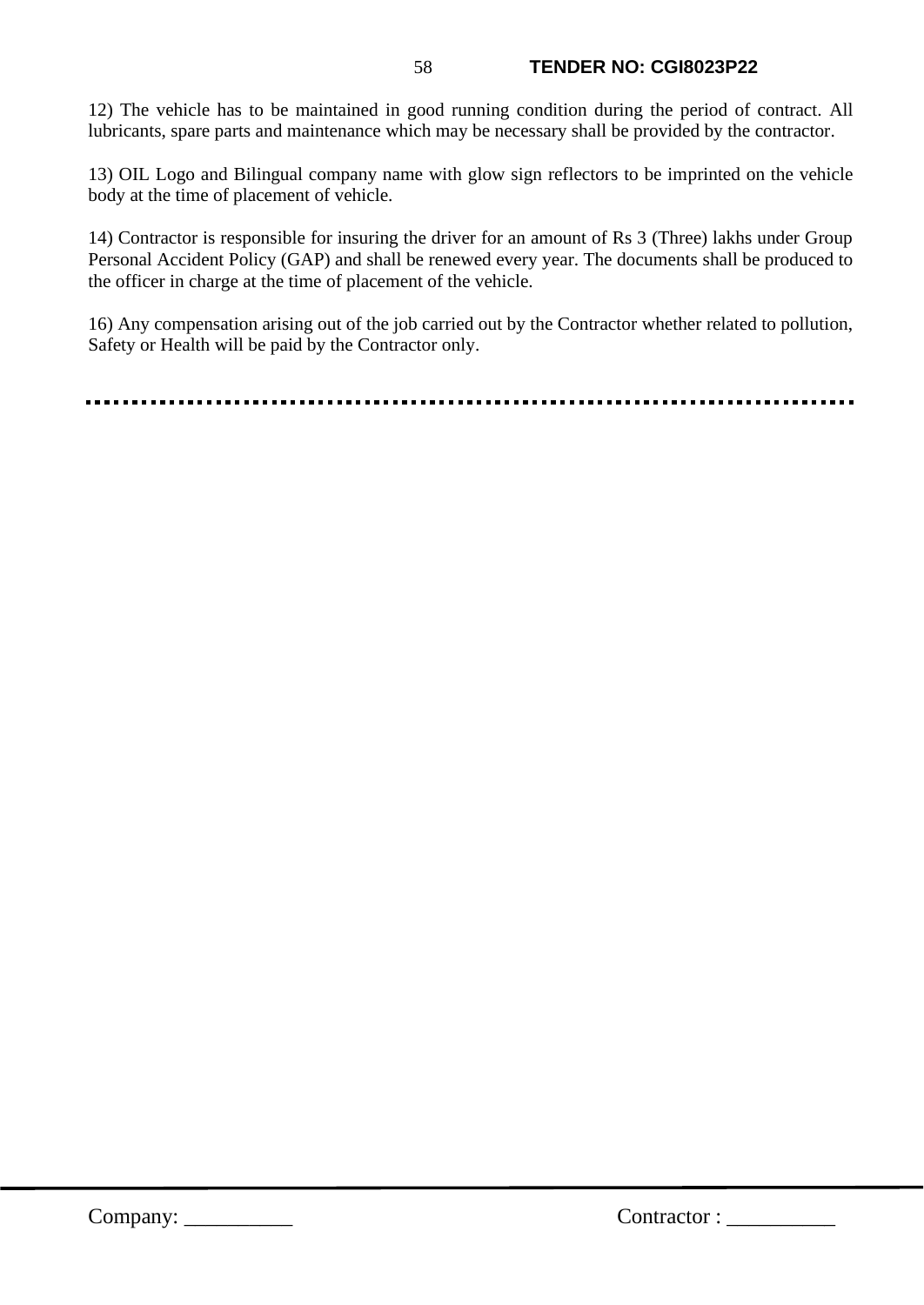# **SAFETY MEASURES & COMPLIANCE FORMAT SECTION –IV**

To GENERAL MANAGER (CONTRACTS) OIL INDIA LIMITED **GUWAHATI** 

**SUB: SAFETY MEASURES (Tender No : CGI8023P22)**

# **Subject : SERVICE OF A ONE (01) MAHINDRA BOLERO B6 OPT OR EQUIVALENT WITH STANDARD FITTINGS FOR ROW / ROU VISIT AND OTHER LAND RELATED JOBS AROUND GUWAHATI AND OTHER DISTRICTS IN ASSSAM FOR A PERIOD OF 4 (FOUR) YEARS. with all standard fittings including first aid box, fire extinguisher etc. with commercial registration and all other necessary permit for use on Company's duty in Assam.**

We hereby confirm that we have fully understood the safety measures to be adopted during execution of the above contract and that the same have been explained to us by the concerned authorities. We also give the following assurances.

- a) Only experienced and competent persons shall be engaged by us for carrying out work under the said contract.
- b) The names of the authorised persons who would be supervising the jobs on day to day basis from our end are the following
	- i) \_\_\_\_\_\_\_\_\_\_\_\_\_\_\_\_\_\_\_\_\_\_\_\_\_\_\_\_\_\_\_\_
	- ii) \_\_\_\_\_\_\_\_\_\_\_\_\_\_\_\_\_\_\_\_\_\_\_\_\_\_\_\_\_\_\_\_
	- iii) \_\_\_\_\_\_\_\_\_\_\_\_\_\_\_\_\_\_\_\_\_\_\_\_\_\_\_\_\_\_\_\_

The above personnel are fully familiar with the nature of jobs assigned and safety precautions required.

- c) Due notice would be given for any change of personnel under item(b) above.
- d) We hereby accept the responsibility for the safety of all the personnel engaged by us and for the safety of the Company's person and property involved during the course of our working under this contract. We would ensure that all the provisions under the Factory Act,1948 and other safety rules related to execution of our work would be strictly followed by our personnel. Any violation pointed out by the Company's Engineers would be rectified forthwith or the work suspended till such time the rectification is completed by us and all expenditure towards this would be on our account.
- e) We confirm that all persons engaged by us would be provided with the necessary Safety Gears at our cost.
- f) All losses caused due to inadequate safety measures or lack of supervision on our part would be fully compensated by us and the Company will not be responsible for any lapses on our part in this regard.

(Seal)

Yours Faithfully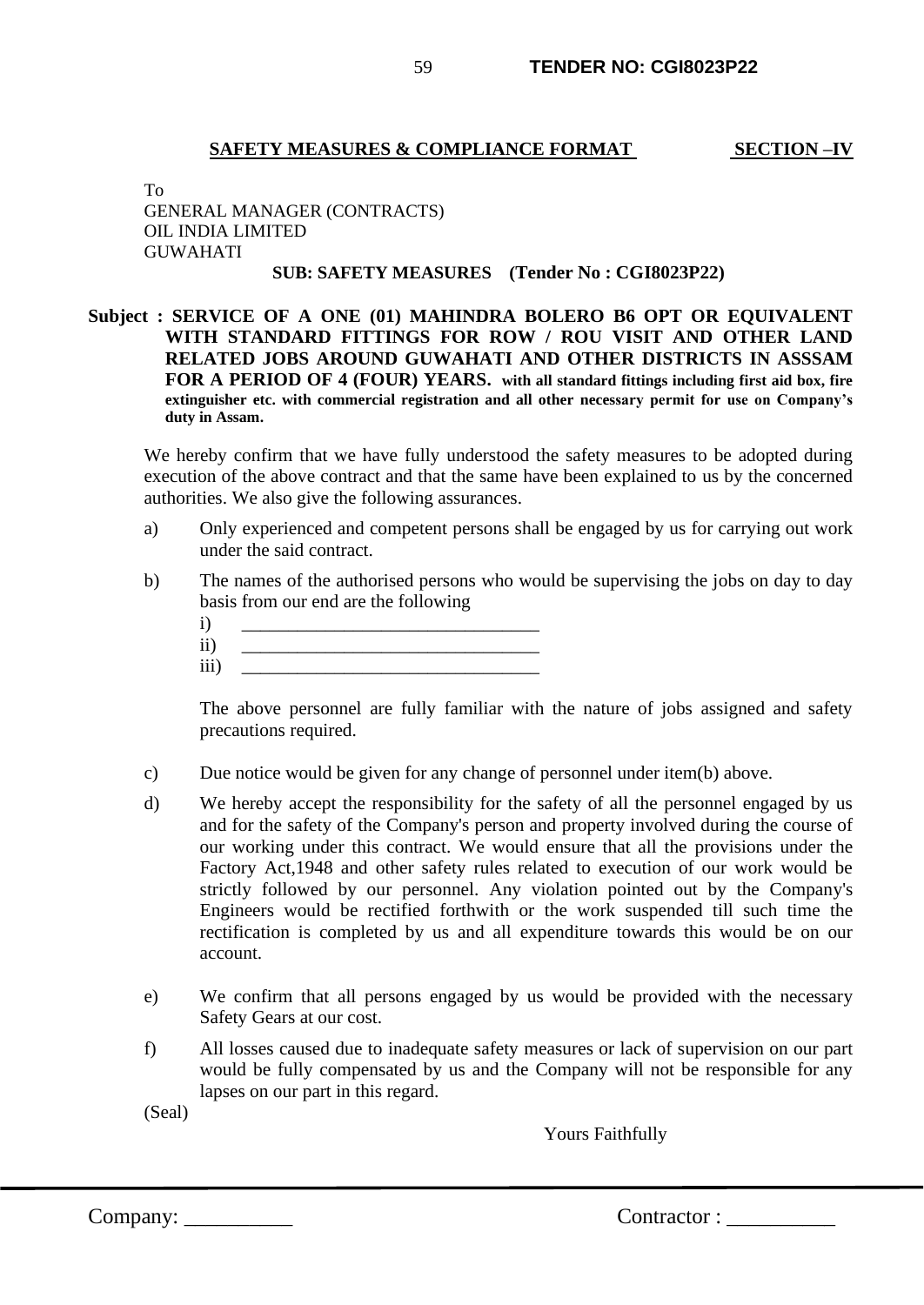$M/s$ 

Dated **Example 2.1** For & On Behalf Of Contractor **SECTION-V**

# **INTEGRITY PACT**

# **(NOT APPLICABLE FOR THIS TENDER)**

Between

Oil India Limited (OIL) hereinafter referred to as "The Principal"

And

(Name of the bidder)......................................................hereinafter referred to as "The Bidder/Contractor"

**Preamble**:

The Principal intends to award, under laid down organizational procedures, contract/s for **…………………………………** The Principal values full compliance with all relevant laws and regulations, and the principles of economic use of resources, and of fairness and transparency in its relations with its Bidder/s and Contractor/s.

In order to achieve these goals, the Principal cooperates with the renowned international Non-Governmental Organization "Transparency International" (TI). Following TI's national and international experience, the Principal will appoint an external independent Monitor who will monitor the tender process and the execution of the contract for compliance with the principles mentioned above.

# **Section: 1 -Commitments of the Principal**

**(1)** The Principal commits itself to take all measures necessary to prevent corruption and to observe the following principles:

1. No employee of the Principal, personally or through family members, will in connection with the tender for, or the execution of a contract, demand, take a promise for or accept, for him/herself or third person, any material or immaterial benefit which he/she is not legally entitled to.

2. The Principal will, during the tender process treat all Bidders with equity and reason. The Principal will in particular, before and during the tender process, provide to all Bidders the same information and will not provide to any Bidder confidential/additional information through which the Bidder could obtain an advantage in relation to the tender process or the contract execution.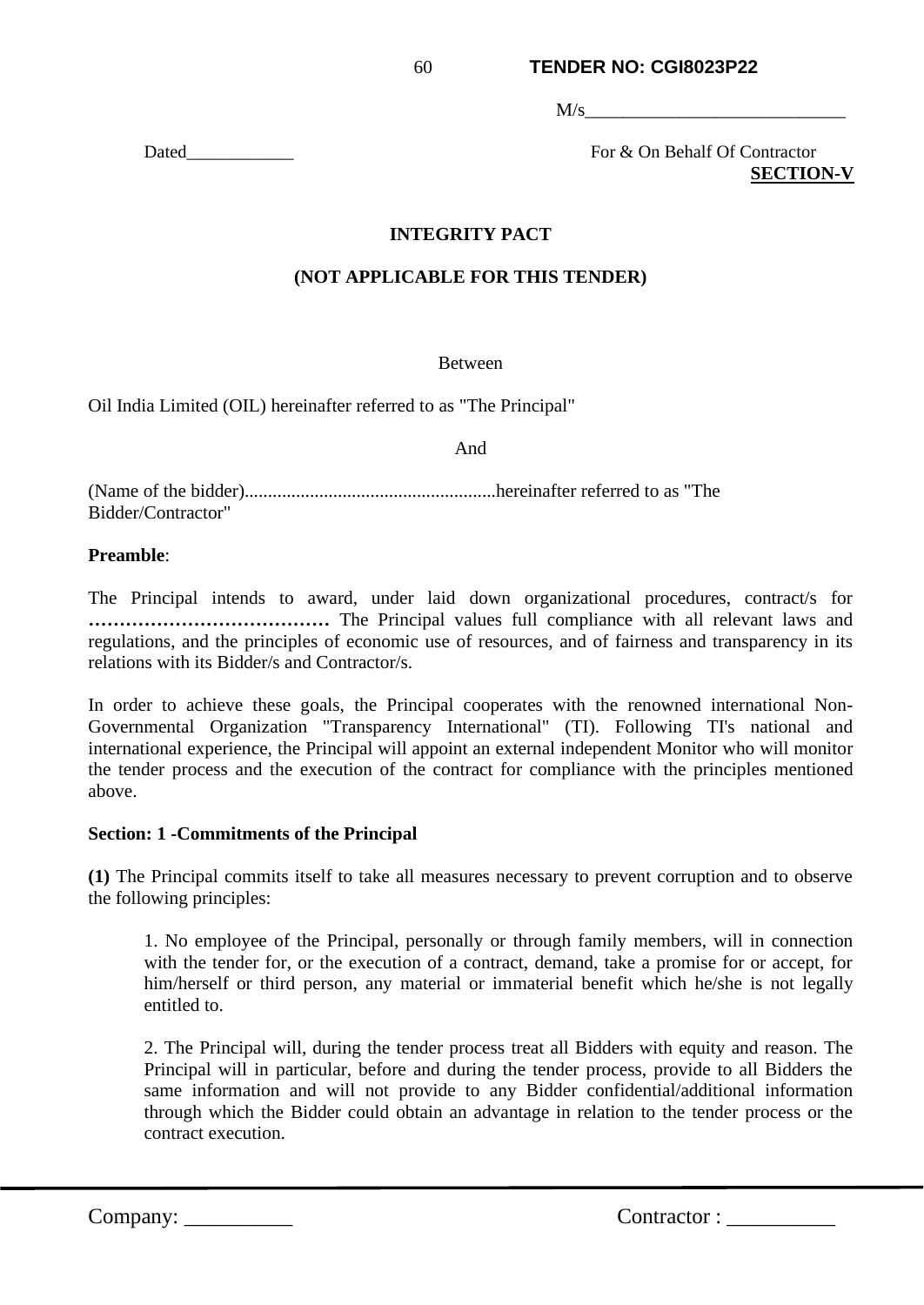3. The Principal will exclude from the process all known prejudiced persons.

**(2)** If the Principal obtains information on the conduct of any of its employees which is a criminal offence under the relevant Anti-Corruption Laws of India, or if there be a Page 2 of 6 substantive suspicion in this regard, the Principal will inform its Vigilance Office and in addition can initiate disciplinary actions.

# **Section: 2 -Commitments of the Bidder/Contractor**

**(1)** The Bidder/Contractor commits itself to take all measures necessary to prevent corruption. He commits himself to observe the following principles during his participation in the tender process and during the contract execution.

1. The Bidder/Contractor will not, directly or through any other person or firm, offer, promise or give to any of the Principal's employees involved in the tender process or the execution of the contract or to any third person any material or immaterial benefit which h e/she is not legally entitled to, in order to obtain in exchange any advantage of any kind whatsoever during the tender process or during the execution of the contract.

2. The Bidder/Contractor will not enter with other Bidders into any undisclosed agreement or understanding, whether formal or informal. This applies in particular to prices, specifications, certifications, Subsidiary contracts, submission or non-submission of bids or any other actions to restrict competitiveness or to introduce cartelization in the bidding process.

3. The Bidder/Contractor will not commit any offence under the relevant Anticorruption Laws of India; further the Bidder/Contractor will not use improperly, for purposes of competition or personal gain, or pass on to others, any information or document provided by the Principal as part of the business relationship, regarding plans, technical proposals and business details, including information contained or transmitted electronically.

4. The Bidder/Contractor will, when presenting his bid, disclose any and all payments he has made, is committed to or intends to make to agents, brokers or any other intermediaries in connection with the award of the contract.

**(2)** The Bidder/Contractor will not instigate third persons to commit offences outlined above or be an accessory to such offences.

(3) The Bidder/Contractor signing Integrity Pact shall not approach the Courts while representing the matters to IEMs and he/she will await their decision in the matter.

## **Section 3 -Disqualification from tender process and exclusion from future Contracts**

If the Bidder, before contract award has committed a transgression through a violation of Section 2 or in any other form such as to put his reliability or risibility as Bidder into question, the Principal is entitled to disqualify the Bidder from the tender process or to terminate the contract, if already signed, for such reason.

1. If the Bidder/Contractor has committed a transgression through a violation of Section 2 such as to put his reliability or credibility into question, the Principal is entitled also to exclude the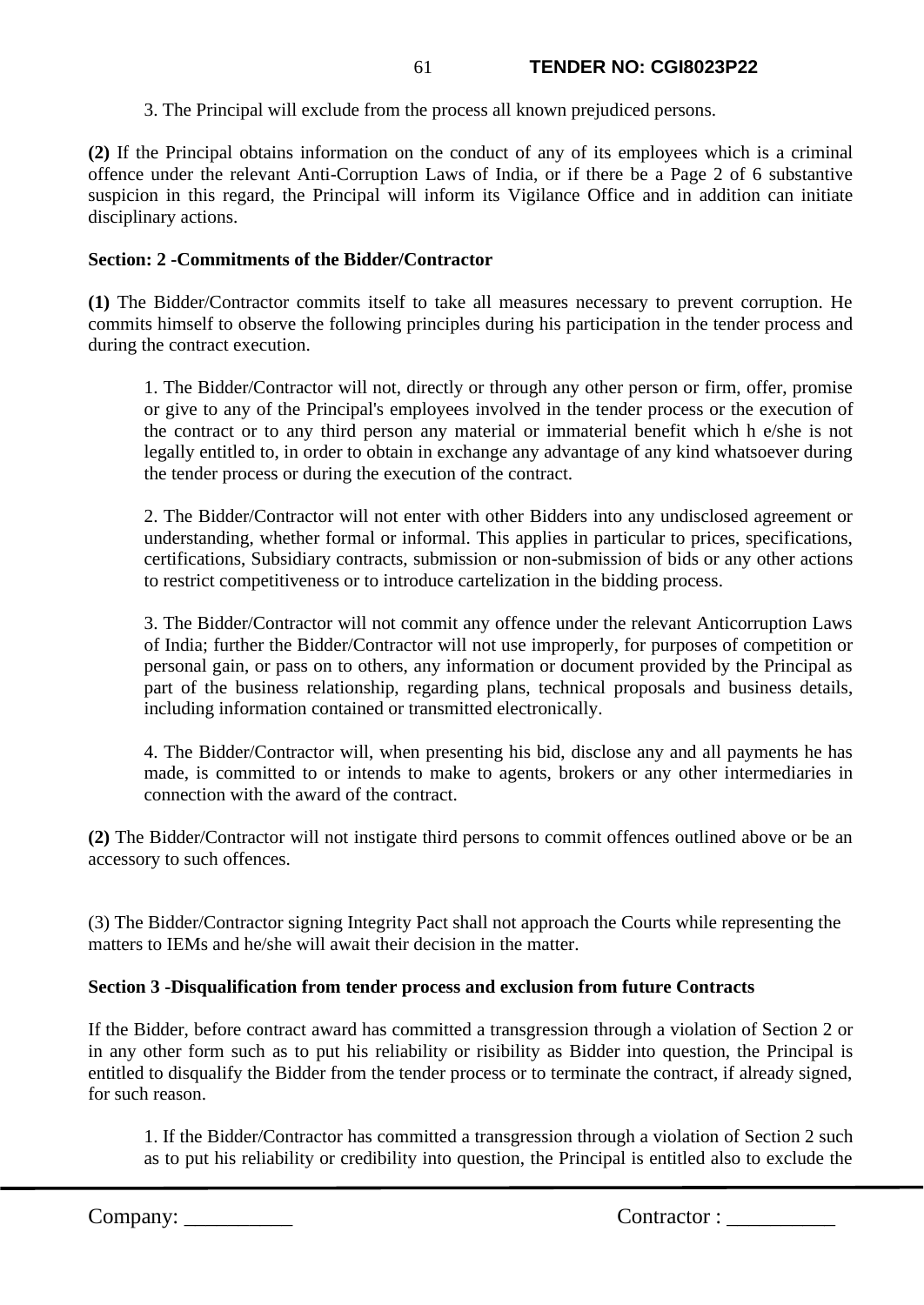Bidder/Contractor from future contract award processes. The imposition and duration of the exclusion will be determined by the severity of the transgression. The severity will be determined by the circumstances of the case, in particular the number of transgressions, the position of the transgressions within the company hierarchy of the Bidder and the amount of the damage. The exclusion will be imposed for a minimum of 6 months and maximum of 3 years.

2. The Bidder accepts and undertakes to respect and uphold the Principal's Absolute right to resort to and impose such exclusion and further accepts and undertakes not to challenge or question such exclusion on any ground, including the lack of any hearing before the decision to resort to such exclusion is taken. This undertaking is given freely and after obtaining independent legal advice.

3. If the Bidder/Contractor can prove that he has restored/recouped the Damage caused by him and has installed a suitable corruption prevention system, the Principal may revoke the exclusion prematurely.

4. A transgression is considered to have occurred if in light of available evidence no reasonable doubt is possible.

5. Integrity Pact, in respect of a particular contract, shall be operative from the date Integrity Pact is signed by both the parties till the final completion of the contract **or as mentioned in Section 9- Pact Duration whichever is later**. Any violation of the same would entail disqualification of the bidders and exclusion from future business dealings

## **Section 4 -Compensation for Damages**

1. If the Principal has disqualified the Bidder from the tender process prior to the award according to Section 3, the Principal is entitled to demand and recover from the Bidder liquidated damages equivalent to Earnest Money Deposit / Bid Security.

(2) If the Principal has terminated the contract according to Section 3, or if the Principal is entitled to terminate the contract according to Section 3, the principal shall be entitled to demand and recover from the Contractor liquidated damages equivalent to Security Deposit / Performance Bank Guarantee.

3. The bidder agrees and undertakes to pay the said amounts without protest or demur subject only to condition that if the Bidder/Contractor can prove and establish that the exclusion of the Bidder from the tender process or the termination of the contract after the contract award has caused no damage or less damage than the amount or the liquidated damages, the Bidder/Contractor shall compensate the Principal only to the extent of the damage in the amount proved.

## **Section 5 -Previous transgression**

1. The Bidder declares that no previous transgression occurred in the last 3 years with any other Company in any country conforming to the TI approach or with any other Public Sector Enterprise in India that could justify his exclusion from the tender process.

2. If the Bidder makes incorrect statement on this subject, he can be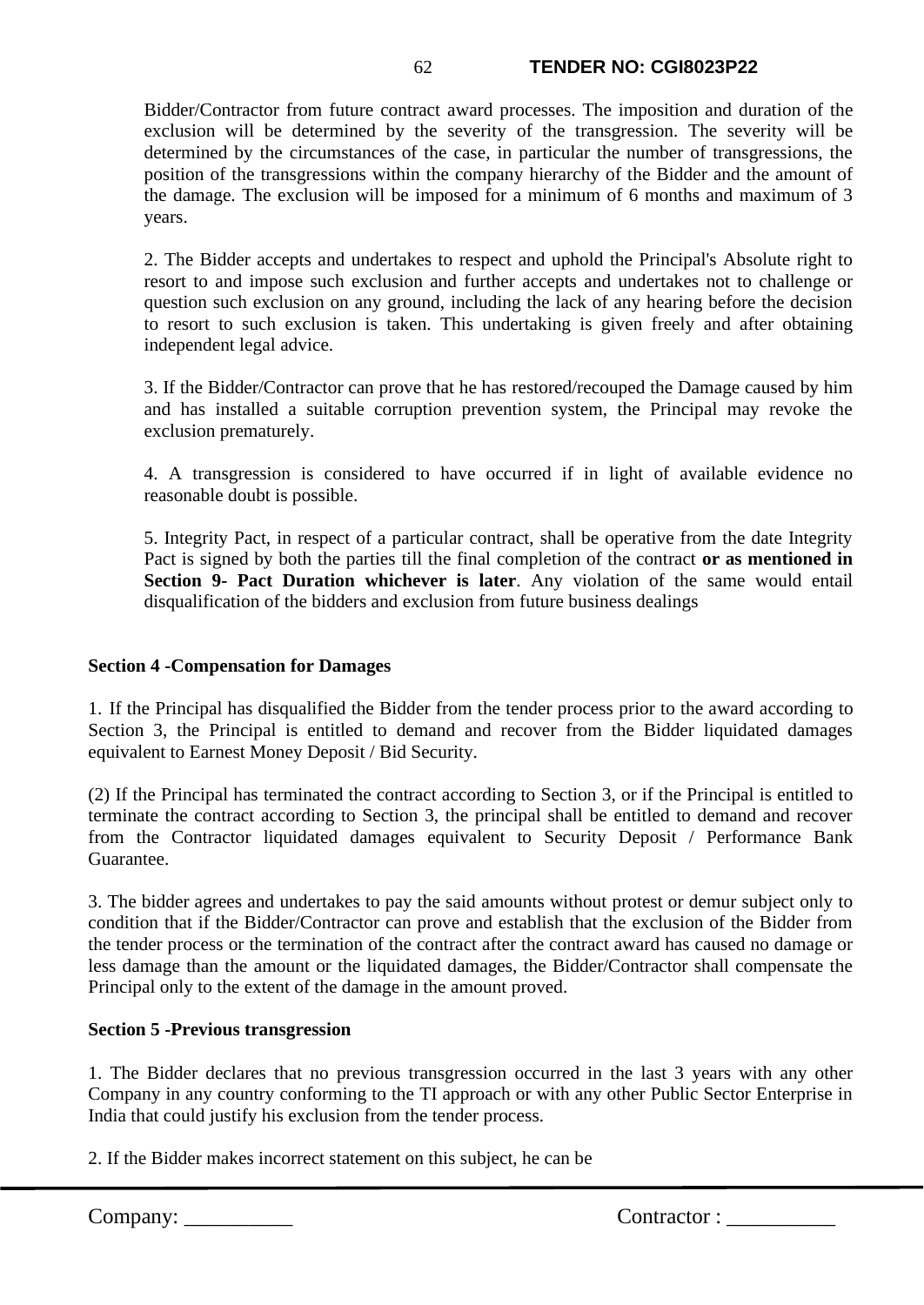disqualified from the tender process or the contract, if already awarded, can be terminated for such reason.

# **Section: 6 -Equal treatment of all Bidders/Contractor/Subcontractors**

1. The Principal will enter into Pacts on identical terms with all bidders and contractors.

2. The Bidder / Contractor undertake(s) to procure from all subcontractors a commitment in conformity with this Integrity Pact. The Bidder/Contractor shall be responsible for any violation(s) of the provisions laid down in this agreement/Pact by any of its sub-contractors/sub-vendors.

3. The Principal will disqualify from the tender process all bidders who do not sign this Pact or violate its provisions.

# **Section: 7 -Criminal charges against violating Bidders/Contractors/ Subcontractors**

If the Principal obtains knowledge of conduct of a Bidder, Contractor or Subcontractor, or of an employee or a representative or an associate of a Bidder, Contractor or Subcontractor, which constitutes corruption, or if the Principal has substantive suspicion in this regard, the Principal will inform the Vigilance Office.

# **Section: 8 -External Independent Monitor/Monitors**

1. The Principal appoints competent and credible external independent Monitor for this Pact. The task of the Monitor is to review independently and objectively, whether and to what extent the parties comply with the obligations under this agreement.

2. The Monitor is not subject to instructions by the representatives of the parties and performs his functions neutrally and independently. He reports to the Chairperson of the Board of the Principal.

3. The Contractor accepts that the Monitor has the right to access without restriction to all Project documentation of the Principal including that provided by the Contractor. The Contractor will also grant the Monitor, upon his request and demonstration of a valid interest, unrestricted and unconditional access to his project documentation. The same is applicable to Subcontractors. The Monitor is under contractual obligation to treat the information and documents of the Bidder/Contractor/Subcontractor with confidentiality.

4. The Principal will provide to the Monitor sufficient information about all meetings among the parties related to the Project provided such meetings could have an impact on the contractual relations between the Principal and the Contractor. The parties offer to the Monitor the option to participate in such meetings.

5. As soon as the Monitor notices, or believes to notice, a violation of this agreement, he will so inform the Management of the Principal and request the Management to discontinue or heal the violation, or to take other relevant action. The monitor can in this regard submit non-binding recommendations. Beyond this, the Monitor has no right to demand from the parties that they act in a specific manner, refrain from action or tolerate action. However, the Independent External Monitor shall give an opportunity to the bidder / contractor to present its case before making its recommendations to the Principal.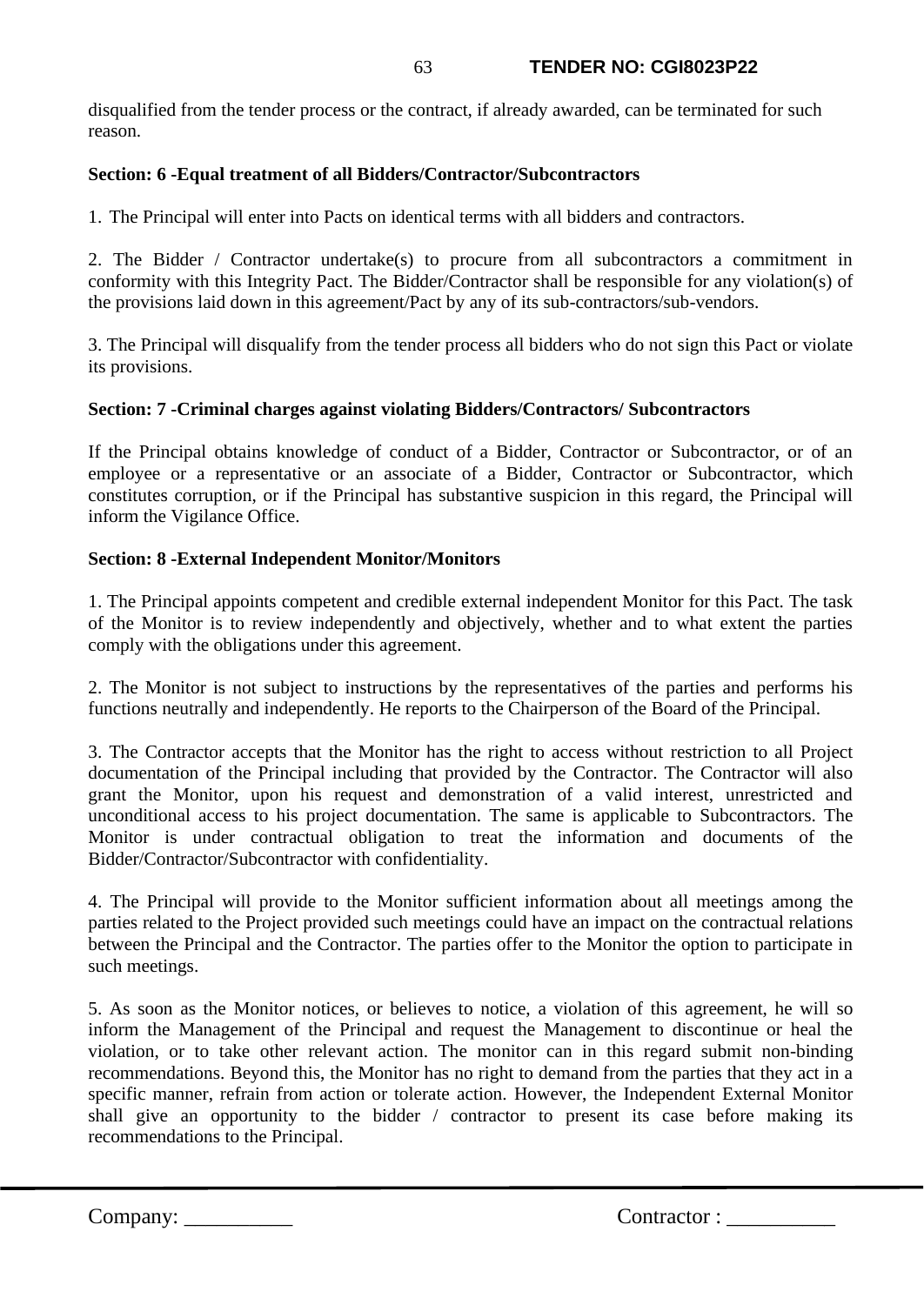6. The Monitor will submit a written report to the Chairperson of the Board of the Principal within 8 to 10 weeks from the date of reference or intimation to him by the 'Principal' and, should the occasion arise, submit proposals for correcting problematic situations.

7. If the Monitor has reported to the Chairperson of the Board a Substantiated suspicion of an offence under relevant Anti-Corruption Laws of India, and the Chairperson has not, within reasonable time, taken visible action to proceed against such offence or reported it to the Vigilance Office, the Monitor may also transmit this information directly to the Central Vigilance Commissioner, Government of India.

8. The word 'Monitor' would include both singular and plural.

### **Section:9 -Pact Duration**

This Pact begins when both parties have legally signed it. It expires for the Contractor 12 months after the last payment under the respective contract, and for all other Bidders 6 months after the contract has been awarded.

If any claim is made/ lodged during this time, the same shall be binding and continue to be valid despite the lapse of this pact as specified above, unless it is discharged/determined by Chairperson of the Principal.

### **Section:10 -Other provisions**

1. This agreement is subject to Indian Law. Place of performance and jurisdiction is the Registered Office of the Principal, i.e. New Delhi. The Arbitration clause provided in the main tender document / contract shall not be applicable for any issue / dispute arising under Integrity Pact.

2. Changes and supplements as well as termination notices need to be made in writing. Side agreements have not been made.

3. If the Contractor is a partnership or a consortium, this agreement must be, signed by all partners or consortium members.

4. Should one or several provisions of this agreement turn out to be invalid, the remainder of this agreement remains valid. In this case, the parties will strive to come to an agreement to their original intensions.

**For the Principal For the Bidder/Contractor**

**………………………………….. …………………………………...**

Witness 1: .............................

Witness 2: .............................

Place. Date .

\*\*\*\*\*\*\*\*\*\*\*\*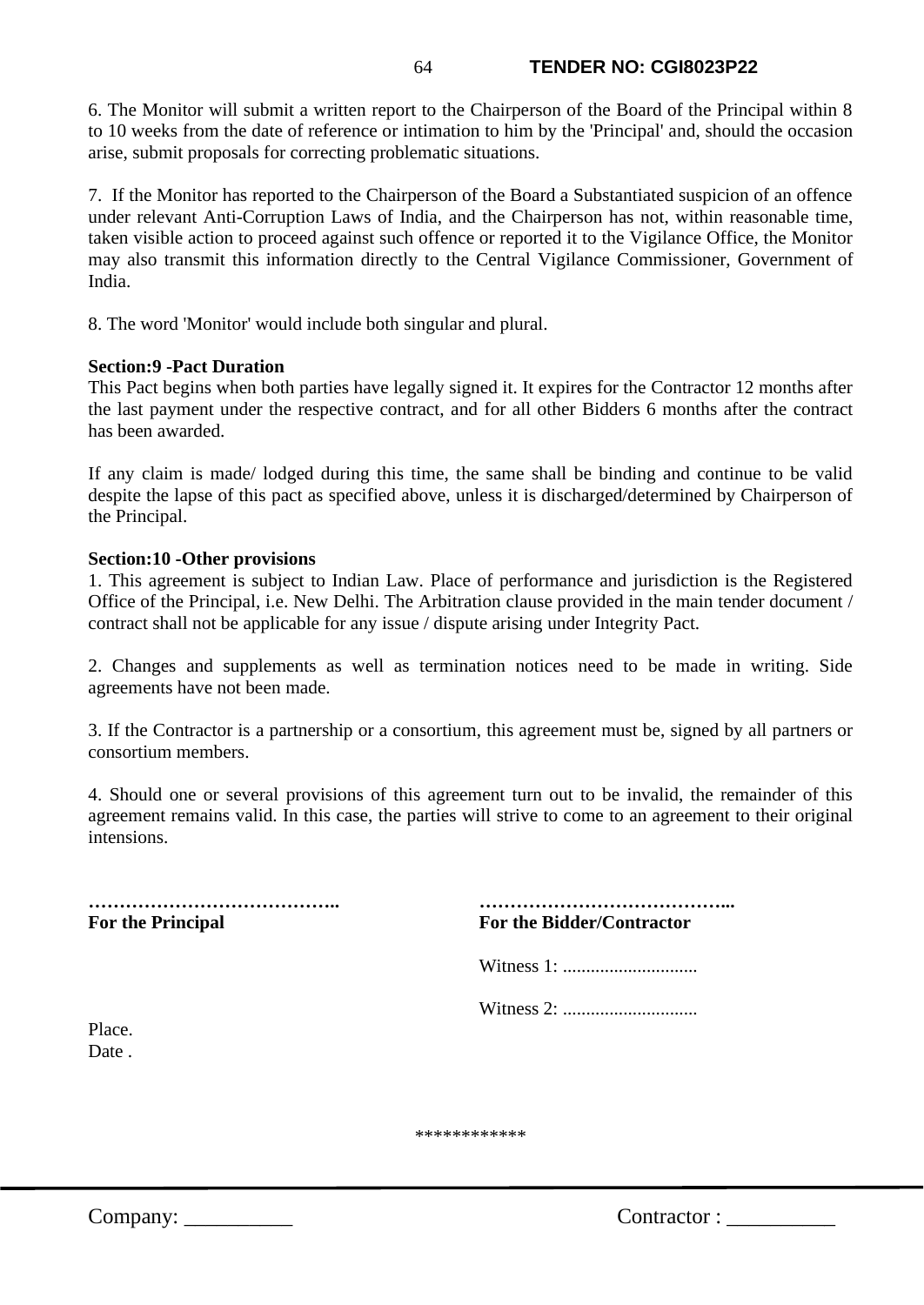**PROFORMA-A**

# **PRICE BID**

# **TENDER NO. CGI 8023P22**

 **As per Section –II of the tender document and shall be quoted on line Format.** 

**\*\*\*\*\*\*\*\*\*\*\***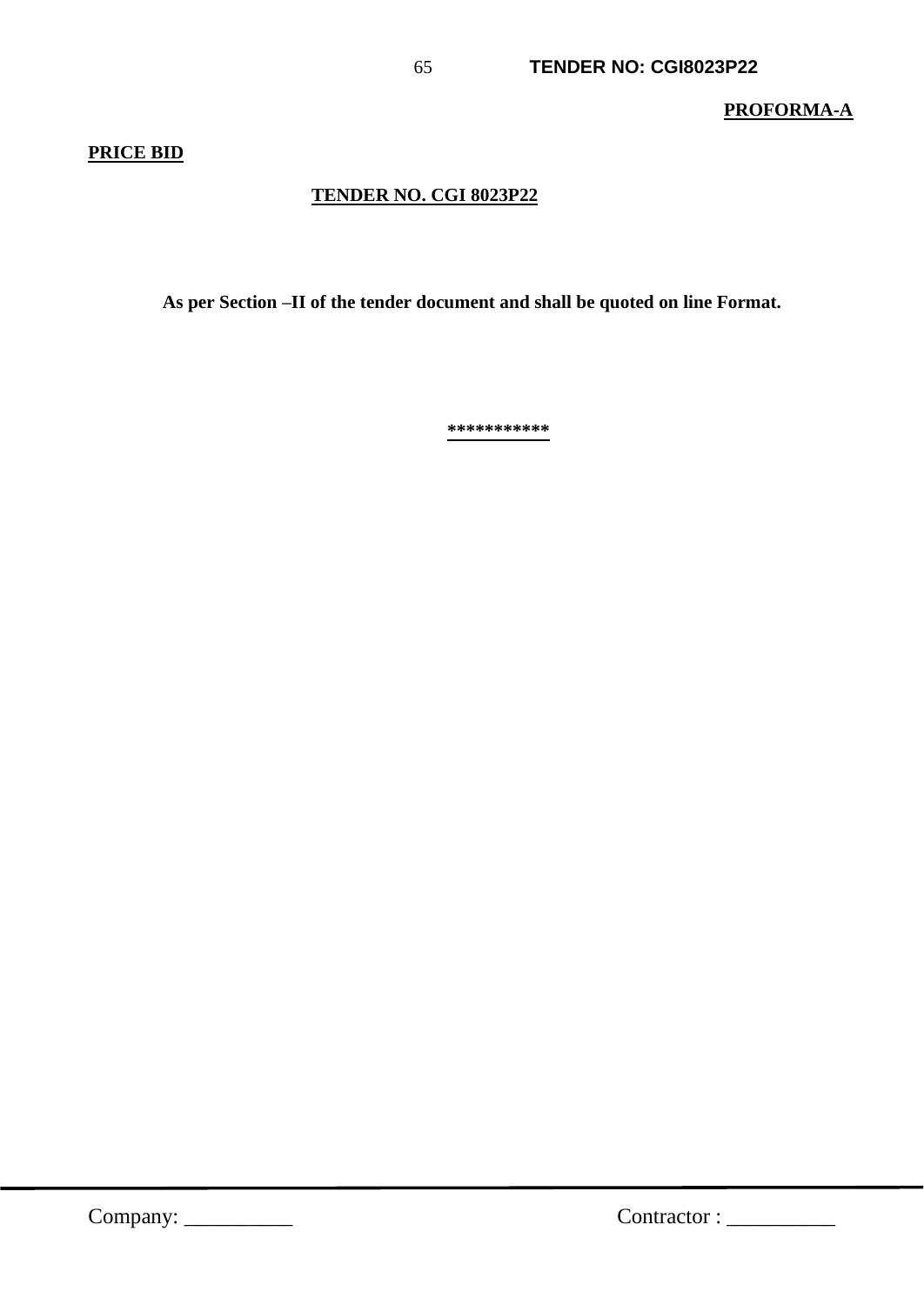### **PROFORMA-B**

### **BID FORM**

To M/S. OIL INDIA LIMITED, PIPELINE HEAD QUARTER

 $Sub:$  Tender No. :

Dear Sir,

Having examined the General and Special Conditions of Contract and the Terms of Reference including all attachments thereto, the receipt of which is hereby duly acknowledged, we the undersigned offer to perform the services in conformity with the said conditions of Contract and Terms of Reference for the sum of  $\qquad$  (Total Bid Amount in words and figures) or such other sums as may be ascertained in accordance with the Schedule of Prices attached herewith and made part of this Bid.

We undertake, if our Bid is accepted, to commence the work within ( ) days calculated from the date both parties have signed the Contract.

 If our Bid is accepted, we will obtain the guarantee of a bank in a sum not exceeding for the due performance of the Contract.

 We agree to abide by this Bid for a period of **90 days** from the date fixed for Bid opening and it shall remain binding upon us and may be accepted at any time before the expiration of that period.

 Until a formal Contract is prepared and executed, this Bid, together with your written acceptance thereof in your notification of award shall constitute a binding Contract between us.

We understand that you are not bound to accept the lowest or any Bid you may receive.

Dated this \_\_\_\_\_\_\_\_\_\_\_\_ day of \_\_\_\_\_\_\_\_\_\_\_\_\_\_\_\_\_\_ 20\_.

 ------------------- Signature  $\frac{1}{\sqrt{2}}$  ,  $\frac{1}{\sqrt{2}}$  ,  $\frac{1}{\sqrt{2}}$  ,  $\frac{1}{\sqrt{2}}$  ,  $\frac{1}{\sqrt{2}}$  ,  $\frac{1}{\sqrt{2}}$  ,  $\frac{1}{\sqrt{2}}$  ,  $\frac{1}{\sqrt{2}}$  ,  $\frac{1}{\sqrt{2}}$  ,  $\frac{1}{\sqrt{2}}$  ,  $\frac{1}{\sqrt{2}}$  ,  $\frac{1}{\sqrt{2}}$  ,  $\frac{1}{\sqrt{2}}$  ,  $\frac{1}{\sqrt{2}}$  ,  $\frac{1}{\sqrt{2}}$ 

(In the capacity of)

----------------- \*\*\*\*\*\*\*\*\*\*\*\*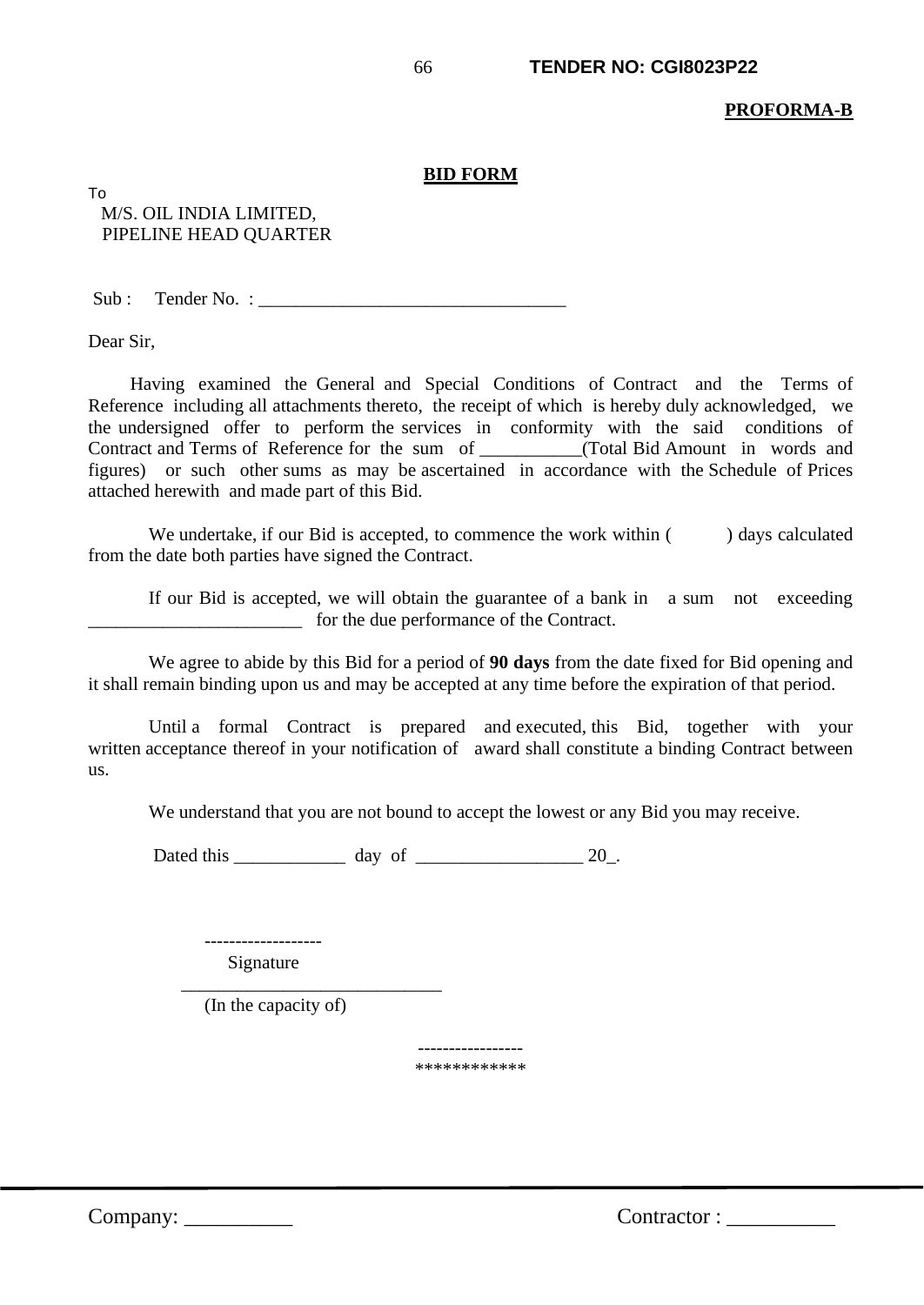### **PROFORMA-C**

#### **FORM OF BID SECURITY (BANK GUARANTEE)-EMD**

To M/s. OIL INDIA LIMITED, (**GENERAL MANAGER -CONTRACTS**)P/L Guwahati, Assam, India, Pin - 781171.

WHEREAS, (Name of Bidder) \_\_\_\_\_\_\_\_\_\_\_\_\_\_\_\_\_\_\_\_\_\_\_\_\_\_\_(hereinafter called "the Bidder") has submitted their offer Dated\_\_\_\_\_\_\_\_\_\_ for the provision of certain oilfield services (hereinafter called "the Bid") against OIL INDIA LIMITED, Guwahati, Assam, India (hereinafter called the Company)'s tender No. : \_\_\_\_\_\_\_\_\_\_\_\_\_\_ know all men by these presents that we (Name of Bank) \_\_\_\_\_\_\_\_\_\_\_\_\_\_\_\_\_\_\_\_ of (Name of Country) having our registered office at called "Bank") are bound unto the Company in the sum of ( \* ) for which payment will and truly to be made to Company, the Bank binds itself, its successors and assignees by these presents. SEALED with the common seal of the said Bank this \_\_\_\_\_\_\_\_\_\_\_\_\_\_\_\_\_\_\_day of \_\_\_\_\_\_\_\_\_\_\_\_\_\_\_\_ 20\_\_\_.

THE CONDITIONS of these obligations are:

- 1. If the Bidder withdraws their Bid during the period of Bid validity specified by the Bidder; or
- 2. If the Bidder, having been notified of acceptance of their Bid by the Company during the period of Bid validity:
	- a) Fails or refuses to execute the form of agreement in accordance with the Instructions to Bidders; or
	- b) Fails or refuses to furnish the Performance Security in accordance with the Instructions to Bidders;

We undertake to pay to Company up to the above amount upon receipt of its first written demand (by way of letter / fax/cable), without Company having to substantiate its demand provided that in its demand Company will note that the amount claimed by it is due to it owing to the occurrence of one or both of the two conditions, specifying the occurred condition or conditions.

This guarantee will remain in force up to and including the date ( \*\* ) and any demand in respect thereof should reach the Bank not later than the above date.

SIGNATURE AND SEAL OF THE GUARANTORS: Name of Bank & Address:

Witness: \_\_\_\_\_\_\_\_\_\_\_\_\_\_\_\_\_\_\_\_\_\_\_\_\_\_\_\_\_\_\_\_ Address :\_\_\_\_\_\_\_\_\_\_\_\_\_\_\_\_\_\_\_\_\_\_\_\_\_\_\_\_\_\_\_\_\_

 $\overline{\phantom{a}}$  ,  $\overline{\phantom{a}}$  ,  $\overline{\phantom{a}}$  ,  $\overline{\phantom{a}}$  ,  $\overline{\phantom{a}}$  ,  $\overline{\phantom{a}}$  ,  $\overline{\phantom{a}}$  ,  $\overline{\phantom{a}}$  ,  $\overline{\phantom{a}}$  ,  $\overline{\phantom{a}}$  ,  $\overline{\phantom{a}}$  ,  $\overline{\phantom{a}}$  ,  $\overline{\phantom{a}}$  ,  $\overline{\phantom{a}}$  ,  $\overline{\phantom{a}}$  ,  $\overline{\phantom{a}}$ 

(Signature, Name and Address)

Date :

Place :

- \* The Bidder should insert the amount of the guarantee in words and figures.
- \*\* Date of expiry of Bank Guarantee should be minimum **30 days** after the end of the validity period of the Bid.

----------------- \*\*\*\*\*\*\*\*\*\*\*\*\*\*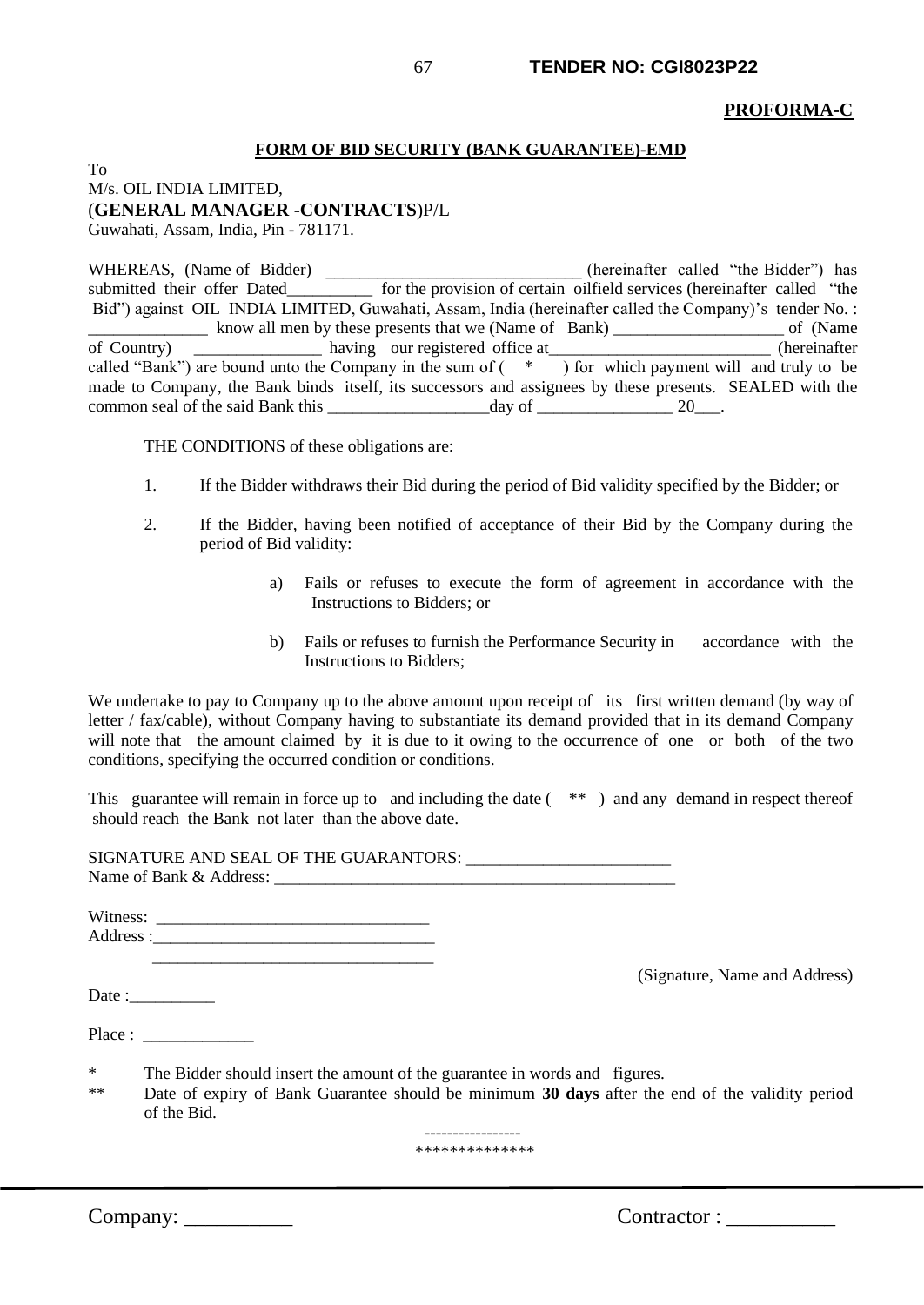### **PROFORMA-D**

### **FORM OF PERFORMANCE BANK GUARANTEE**

 $To^{\dagger}$ M/s. OIL INDIA LIMITED, ( **GENERAL MANAGER -CONTRACTS**)

Guwahati, Assam, India, Pin – 781171

WHEREAS WHEREAS (Name and address of Contractor) (hereinafter called "Contractor") had undertaken, in pursuance of Contract No. to execute (Name of Contract and Brief Description of the Work) \_\_\_\_\_\_\_\_\_\_\_\_\_\_\_\_\_\_\_ (hereinafter called "the Contract").

AND WHEREAS it has been stipulated by you in the said Contract that the Contractor shall furnish you with a Bank Guarantee as security for compliance with Contractor's obligations in accordance with the Contract.

AND WHEREAS we have agreed to give the Contractor such a Bank Guarantee; NOW THEREFORE we hereby affirm that we are Guarantors on behalf of the Contractor, up to a total of (Amount of Guarantee in figures) \_\_\_\_\_\_\_\_\_\_\_\_\_ (in words \_\_\_\_\_\_\_\_\_\_\_\_\_\_\_\_\_\_\_), such amount being payable in the types and proportions of currencies in which the Contract price is payable, and we undertake to pay you, upon your first written demand and without cavil or argument, any sum or sums within the limits of guarantee sum as aforesaid without your needing to prove or to show grounds or reasons for your demand for the sum specified therein. We hereby waive the necessity of your demanding the said debt from the Contractor before presenting us with the demand.

We further agree that no change or addition to or other modification of the terms of the Contract or the work to be performed thereunder or of any of the Contract documents which may be made between you and the Contractor shall in any way cease us from any liability under this guarantee, and we hereby waive notice of such change, addition or modification.

This guarantee is valid until the date \_\_\_\_\_\_\_\_\_ (calculated at **2 months** after Contract completion date).

| Designation  |                                                                                                                      |  |
|--------------|----------------------------------------------------------------------------------------------------------------------|--|
| Name of Bank | <u> 1980 - Andrea Barbara, amerikan personal di sebagai personal di sebagai personal di sebagai personal di seba</u> |  |
| Address      |                                                                                                                      |  |
| Witness      |                                                                                                                      |  |
| Address      |                                                                                                                      |  |
| Date         | the control of the control of the control of the control of                                                          |  |
| Place        |                                                                                                                      |  |
|              |                                                                                                                      |  |
|              | ************                                                                                                         |  |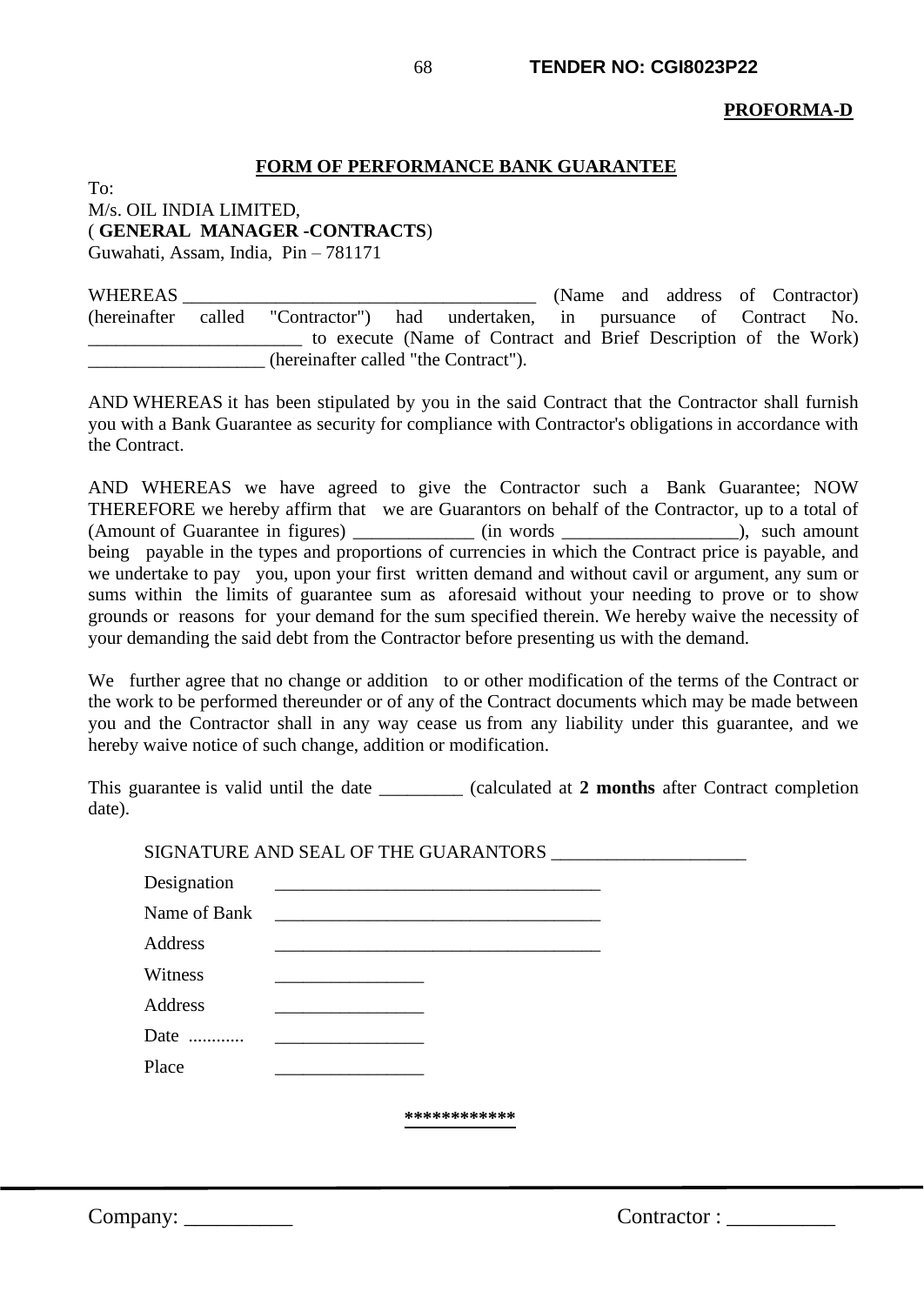# **PROFORMA - E**

# **DRAFT AGREEMENT COPY (To be executed by the successful Bidder)**

This AGREEMENT is made on the ..... day of .......

#### **BETWEEN**

OIL INDIA LIMITED, a Government of India Enterprise, incorporated under the Companies Act 1956, having its registered office at Duliajan in the state of Assam, hereinafter called the **"COMPANY"** which expression unless repugnant to the context shall include executors, administrators and assignees on one part

### **AND**

M/s. ………….., having its address ………… hereinafter called the "**CONTRACTOR**" or **"Transport Supplier:** "which term shall unless excluded by or repugnant to the subject or context include its successors and permitted assignees, on the other part,

#### **WHEREAS**

- A. OIL INDIA LIMITED being desirous of awarding a comprehensive contract for " hiring the services of a brand new vehicle of type …………………….., and has issued an enquiry under reference No…………….. dated ………., containing the Schedule of Works, Terms and Conditions,
- B. M/s. ………… , have examined the nature and magnitude of the service to be provided and have satisfied themselves by careful examination before quoting their rates as to the nature and magnitude of the services to be provided , local conditions, the availability of manpower and resources necessary for rendering the service and have made local and independent enquiries and obtained complete information and have examined and considered all other issues, conditions and things and probable and possible contingencies, and generally all matters incidental thereto and auxiliary thereof affecting the services and have included them while making their offer.

**WHEREAS,** Company, (OIL INDIA LIMITED) having accepted the offer of the Contractor and (subsequent letter dated ), issued the "Letter of Award" under reference \_\_\_\_\_\_\_\_\_\_\_\_\_\_ dated

**Whereas**, the Contractor has accepted Company's Letter of Award vide their letter \_\_\_\_\_\_\_\_\_\_\_\_

NOW IN CONSIDERATION OF THE MUTUAL COVENANTS AND AGREEMENTS HEREINAFTER CONTAINED IT IS HEREBY AGREED AS FOLLOWS:

- i) In this Agreement words and expressions shall have the same meanings as are respectively assigned to them in the General Conditions of Contract referred to.
- ii) The following documents shall be deemed to form and be read and construed as part of this agreement viz:
	- (a) The Tender Document No…………………dated ………, inter-alia providing the Instruction to the bidder ,General Conditions of Contract, Scope of Work / terms of reference /Technical specifications etc., Special conditions of contract.
	- (b) The Bid submitted by the Contractor in response to the Tender enquiry,
	- (c) The contractors letter dated ………. ( after price negotiation) if any .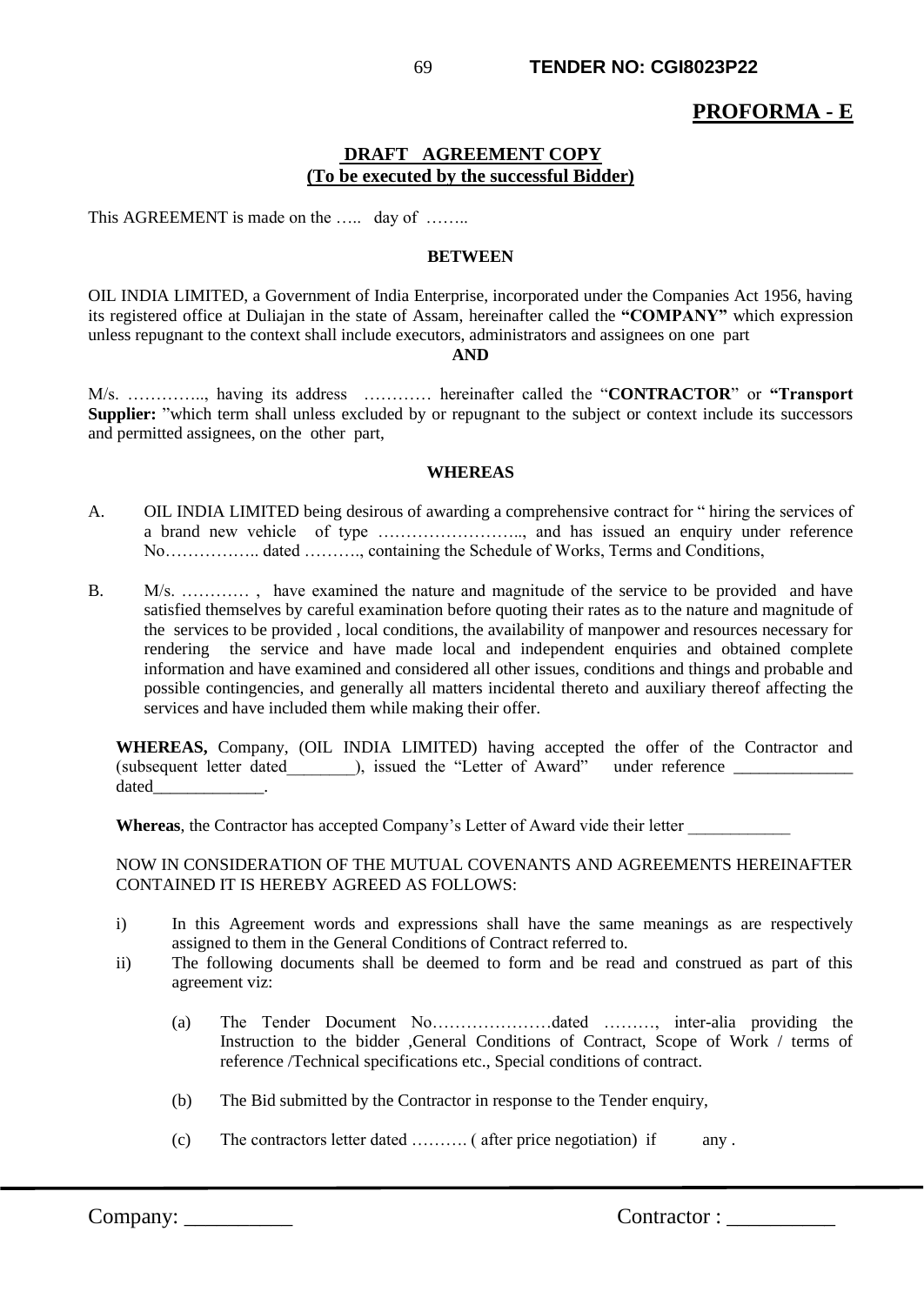- (d) The Company's Notification of Award vide Letter of Award No. \_\_\_\_\_\_\_\_\_\_\_\_ dated
- (e) Section-I, II, III & IV hereto.
- (f) Annexure –I hereto

\_\_\_\_\_\_\_\_\_\_\_\_.

- iii) The rates payable for the job will be as indicated in **Part-III**
- iv) In consideration of the payment to be made by the Company to the Contractor for carrying out the assigned service , the Contractor hereby covenants with the Company that the Contractor shall and will carry out the assigned service and complete the said

service and shall do and perform all other acts and things mentioned in the Agreement or described or which are to be implied there from or may be reasonably necessary for the execution of the said assignment in the desired manner and time and subject to the terms and conditions or stipulations mentioned in the Agreement.

v) The Company hereby covenants to pay the Contractor in consideration of the due provision, execution and completion of the services and the remedying of defects therein , the contract price or such other sum as may become payable under the provisions of this contract at times and in manner prescribed in this contract.

IN WITNESS thereof, the parties have executed this contract on the day and the year first above mentioned at the office of the General Manager, Pipelines, Pipeline Head Quarter, Narengi, Guwahati, Assam.

| Signed and Delivered for and<br>On behalf of Company | Signed and Delivered for and<br>on behalf of Contractor |  |  |
|------------------------------------------------------|---------------------------------------------------------|--|--|
| (Oil India Limited)                                  |                                                         |  |  |
| IN PRESENCE OF TWO WITNESSES :                       | IN PRESENCE OF TWO WITNESSES                            |  |  |
| $\overline{2}$ .                                     | 2.                                                      |  |  |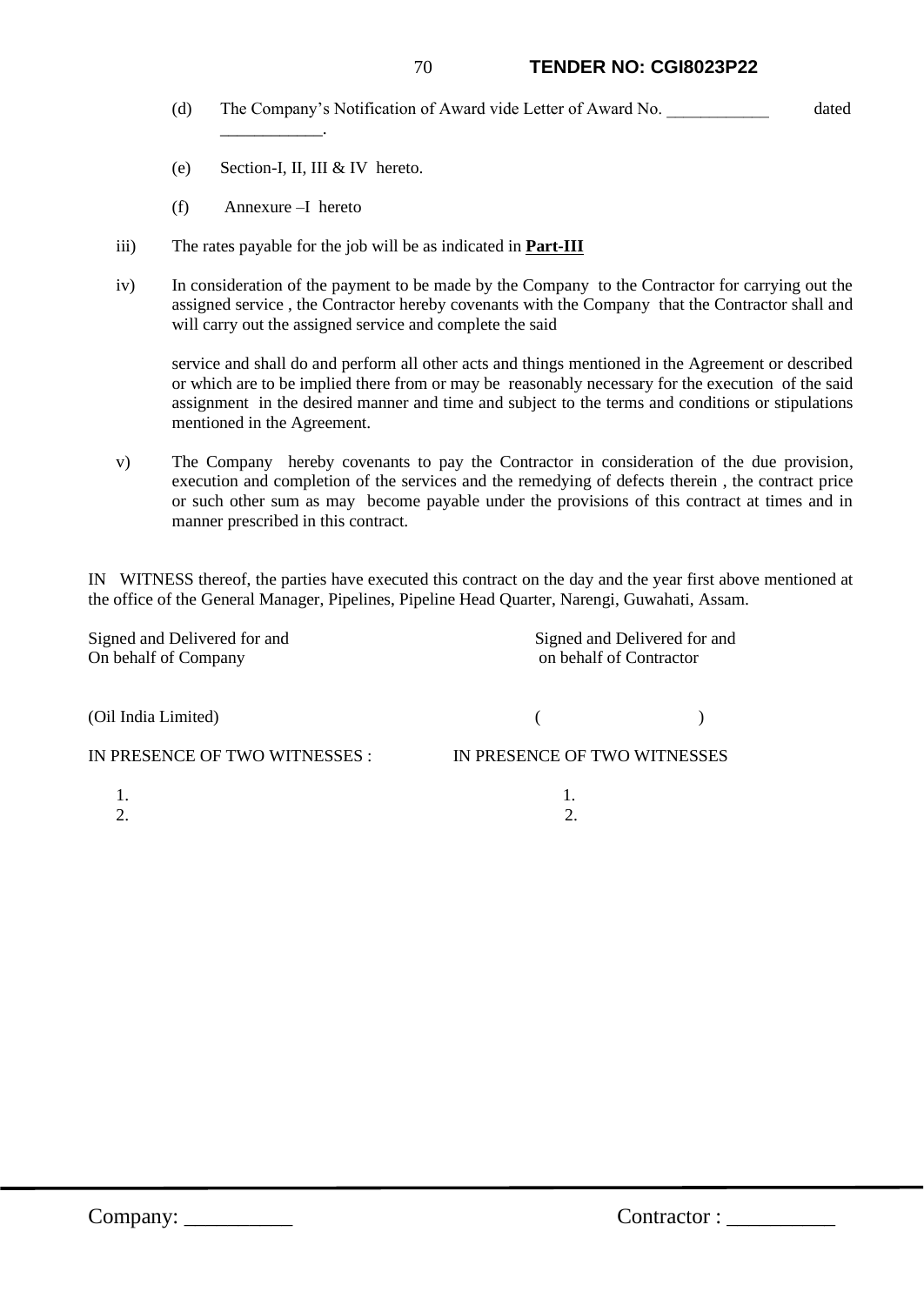# **STATEMENT OF COMPLIANCE/NON-COMPLIANCE**

OIL expects the bidders to fully accept the terms and conditions of the bidding documents. However, should the bidder experience some exception and deviations to the terms of the bidding documents, the same should be indicated here and put in un-priced bid. In order to be considered responsive, Bidder's offer must specifically include the following statement:

(a) We certify that our offer complies with all IFB requirements and specifications without any deviations.

### Or

(b) We certify that our offer complies with all NIT requirements and specifications with the following deviations:

| SL. | SECTION/   | <b>BRIEF STATEMENT</b> | COMPLIANCE/              | <b>DEVIATION</b> |
|-----|------------|------------------------|--------------------------|------------------|
| NO. | CLAUSE NO. |                        | NON-COMPLIANCE STATEMENT |                  |
|     |            |                        |                          |                  |
|     |            |                        |                          |                  |
|     |            |                        |                          |                  |
|     |            |                        |                          |                  |
|     |            |                        |                          |                  |
|     |            |                        |                          |                  |
|     |            |                        |                          |                  |
|     |            |                        |                          |                  |
|     |            |                        |                          |                  |
|     |            |                        |                          |                  |

We undertake that excepting above deviations all the terms and conditions in the tender document shall be fully complied with. Company will not recognize any deviations/exception(s) which is not listed in this Annexure.

Signature of the Bidder

Name of Bidder: \_\_\_\_\_\_\_\_\_\_\_\_\_\_\_\_\_\_\_\_

\_\_\_\_\_\_\_\_\_\_\_\_\_\_\_\_\_\_\_\_\_\_\_\_\_\_\_\_\_\_\_\_\_\_

Seal of the Company:

----------------- \*\*\*\*\*\*\*\*\*\*\*\*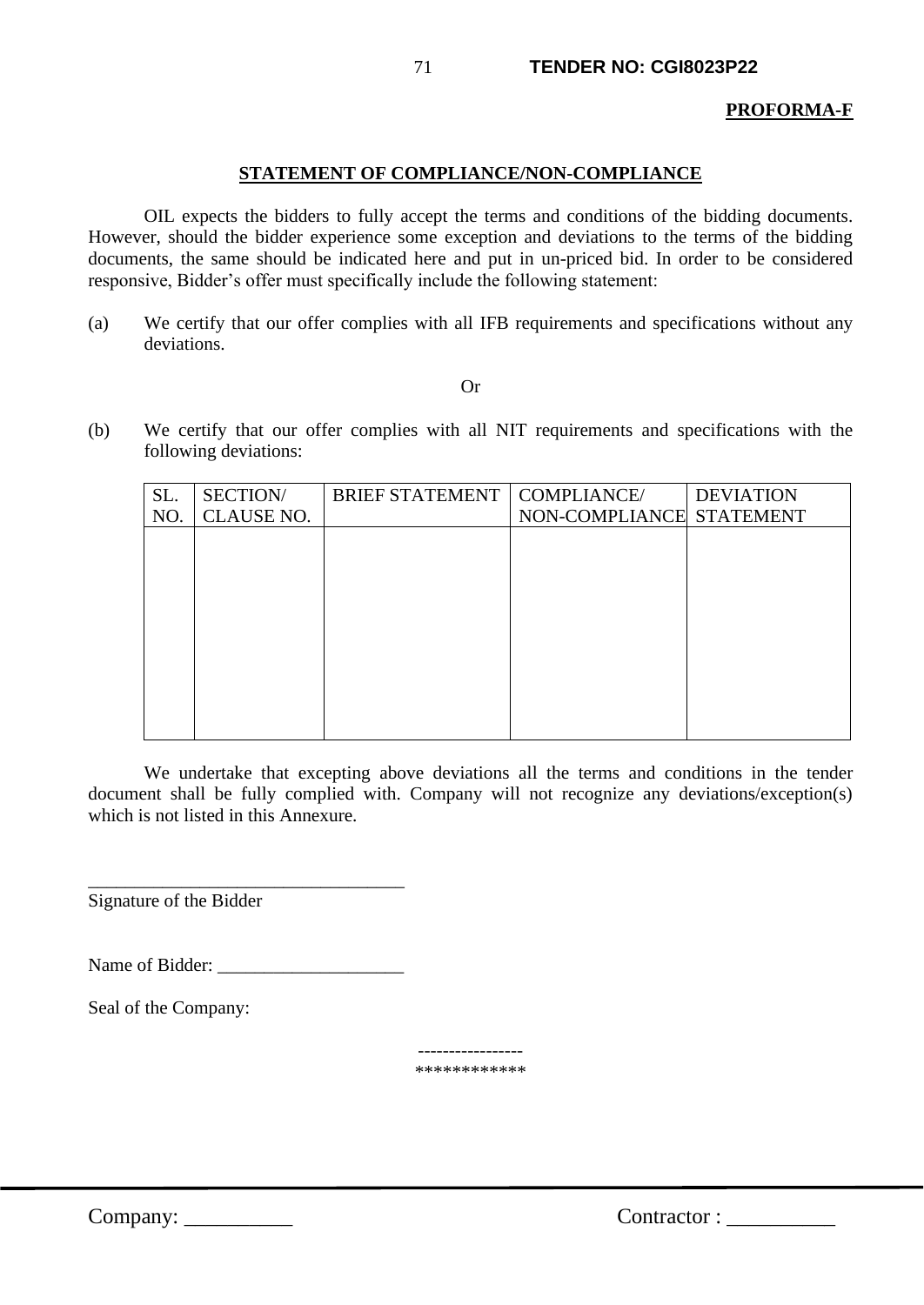# **PERFORMA – G**

# **FORMAT FOR COURT AFFIDAVIT**

|                                                                            |                                      | S/O/D/O/W/O                                |  |                    |  |
|----------------------------------------------------------------------------|--------------------------------------|--------------------------------------------|--|--------------------|--|
| Sri/Late                                                                   |                                      | by religion $\qquad \qquad$<br>resident of |  |                    |  |
| occupation                                                                 | <u> 1980 - Jan Barat, primeira e</u> |                                            |  |                    |  |
| P.S.                                                                       |                                      | State                                      |  | to hereby solemnly |  |
| $\sim$<br>$\mathbf{1}$ $\mathbf{1}$ $\mathbf{1}$ $\mathbf{1}$ $\mathbf{1}$ | $\sim$ 11 $\sim$ 11                  |                                            |  |                    |  |

affirm and declare an oath as follows:-

- 01. That the deponent is permanently residing at the above address with the family members.
- 02. That the deponent is not an OIL employee in service or dependant of OIL employee in service.
- 03. The deponent has not submitted any other application as a Proprietor or Partner of any other firm or against the name of deponent against the Tender Notice No…**………….. dated ……….**
- 04. The deponent is not employed in any Government/Quasi Government/Public Sector Undertaking.
- 05. That the deponent is sole proprietor of  $M/s$   $\qquad \qquad$  of \_\_\_\_\_\_\_\_\_\_\_\_\_\_\_\_\_\_ (if applicable) participating in the **T. Notice No**\_\_\_\_\_\_\_\_\_\_**dated** \_\_\_\_\_\_\_.
- 06. That the deponent has own Bank account No \_\_\_\_\_\_\_\_\_\_\_\_\_\_\_\_ at \_\_\_\_\_\_\_\_\_\_\_\_\_\_\_ Branch
- 07. That the deponent desires to submit a bid for supply of 1 (ONE**) NUMBER BRAND NEW \_\_\_\_\_\_\_\_\_\_\_\_\_\_\_\_\_\_\_\_\_\_\_\_\_\_\_\_\_\_\_\_**(PURCHASED AFTER ISSUANCE OF L.O.I. BY OIL) FOR A PERIOD OF **4 (FOUR) YEARS** TO BE STATIONED AT ANY PLACE OF THE REAL PLACE OF
- 08. That the deponent's communication address is not the same with any OIL's quarters/settlement area/premises etc.
- 09. That the deponent will abide by the rules and conditions of the said contract basis of **Oil India Limited, Pipeline Headquarters, Narengi, Guwahati-781171, District-Kamrup, Assam.**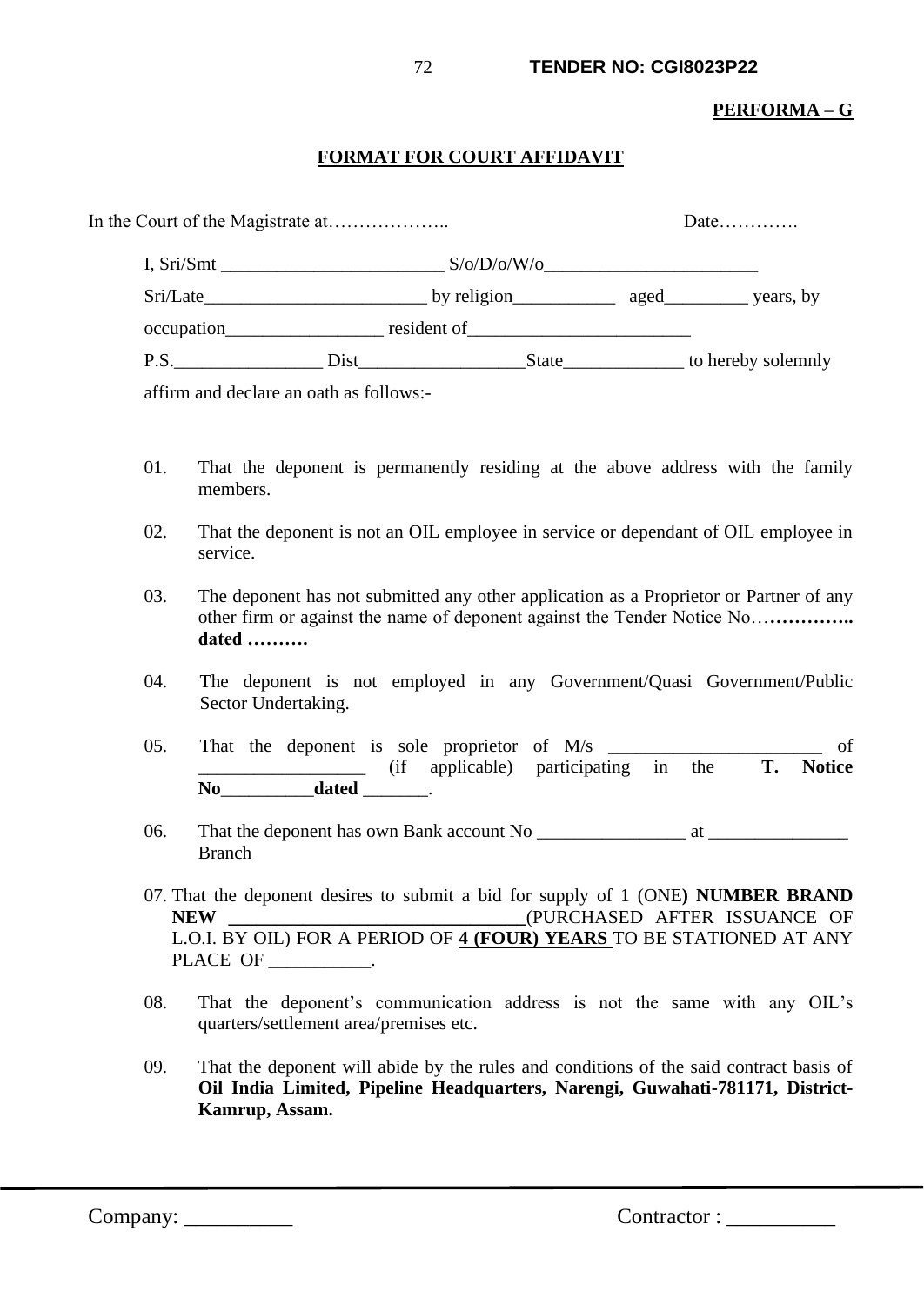#### 73 **TENDER NO: CGI8023P22**

10. That the deponent has fully understood & accepted the rates, terms and conditions of the above tender and is also fully convergent with the general terms and conditions of Transport Service contracts and agrees to abide by the same throughout the entire contractual period (including any extension to the contract being granted by OIL).

The above statements from Para 1 to 10 are true to the best of my knowledge, belief and information.

In case the above statement of mine is found to be false/incorrect the award of contract if selected shall be cancelled and Company is at liberty to initiate necessary action as deemed fit against me.

| The deponent Sri/Smti |  | sign as |
|-----------------------|--|---------|
|-----------------------|--|---------|

Passport size photograph

Passport size photo affixed herewith

Introduced by:

Advocate,……………………. Deponent

|     |  |          |  |  |  | Signed and sworn before me by the above named deponent on being identified by |  |
|-----|--|----------|--|--|--|-------------------------------------------------------------------------------|--|
| Sri |  | Advocate |  |  |  |                                                                               |  |

*NOTARY*

**\*\*\*\*\*\*\*\*\*\*\***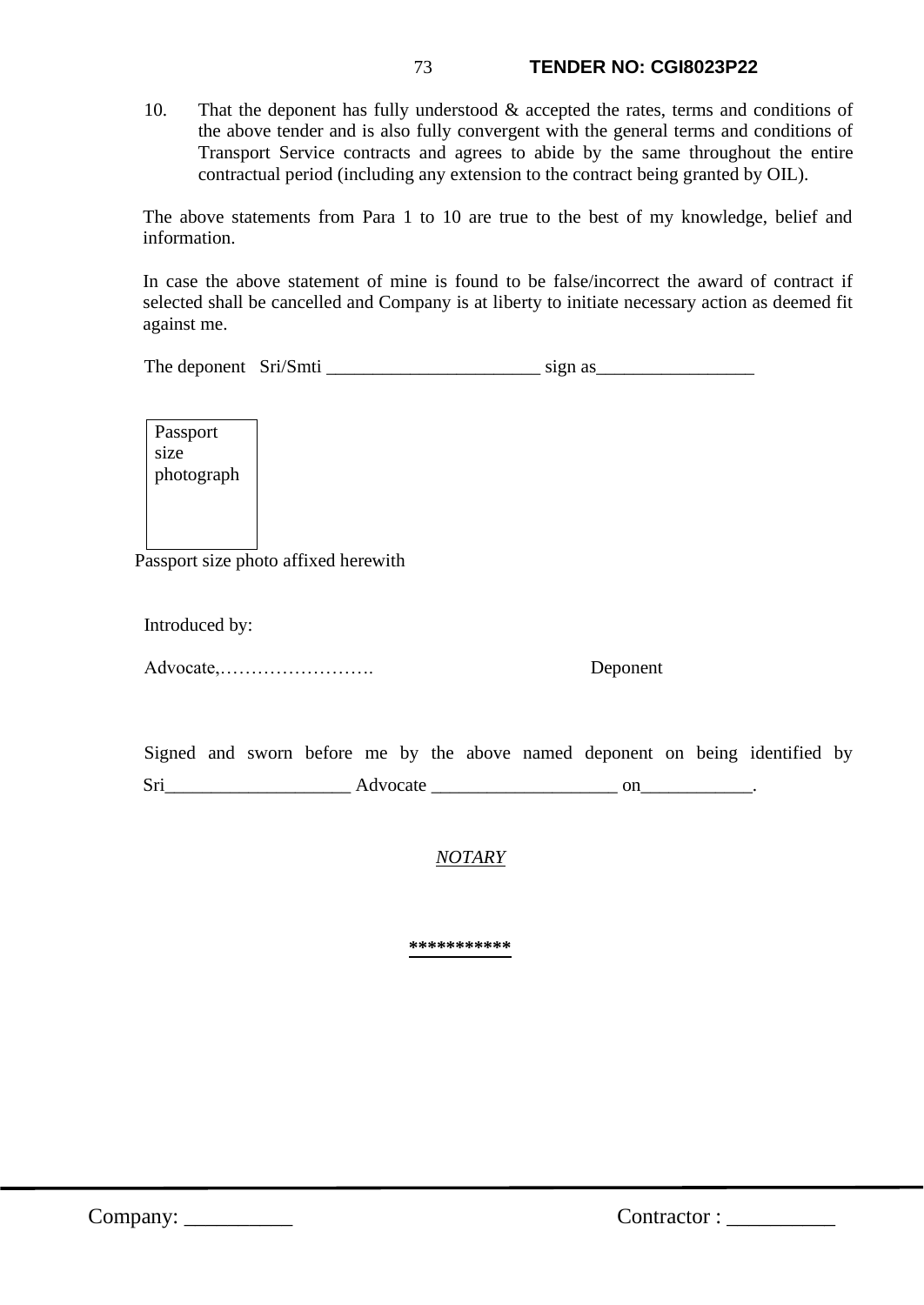#### **PROFORMA – H**

### **CERTIFICATE OF ANNUAL TURNOVER & NET WORTH**

# **(**TO BE ISSUED BY **PRACTISING CHARTERED ACCOUNTANTS' FIRM** ON THEIR LETTER HEAD **)**

# **TO WHOM IT MAY CONCERN**

This is to certify that the following financial positions extracted from the audited financial statements of M/s.......................................... (Name of the Bidder) for the last three (3) completed accounting years up to ……………..**(as the case may be)** are correct.

| <b>YEAR</b> | <b>TURN OVER</b><br>In $INR(Rs.)$ | <b>NET WORTH</b><br>In $INR(Rs.)$ |
|-------------|-----------------------------------|-----------------------------------|
|             |                                   |                                   |
|             |                                   |                                   |
|             |                                   |                                   |

*Place: Date: Seal: Membership Code & Registration No. : Signature*

Company: \_\_\_\_\_\_\_\_\_\_ Contractor : \_\_\_\_\_\_\_\_\_\_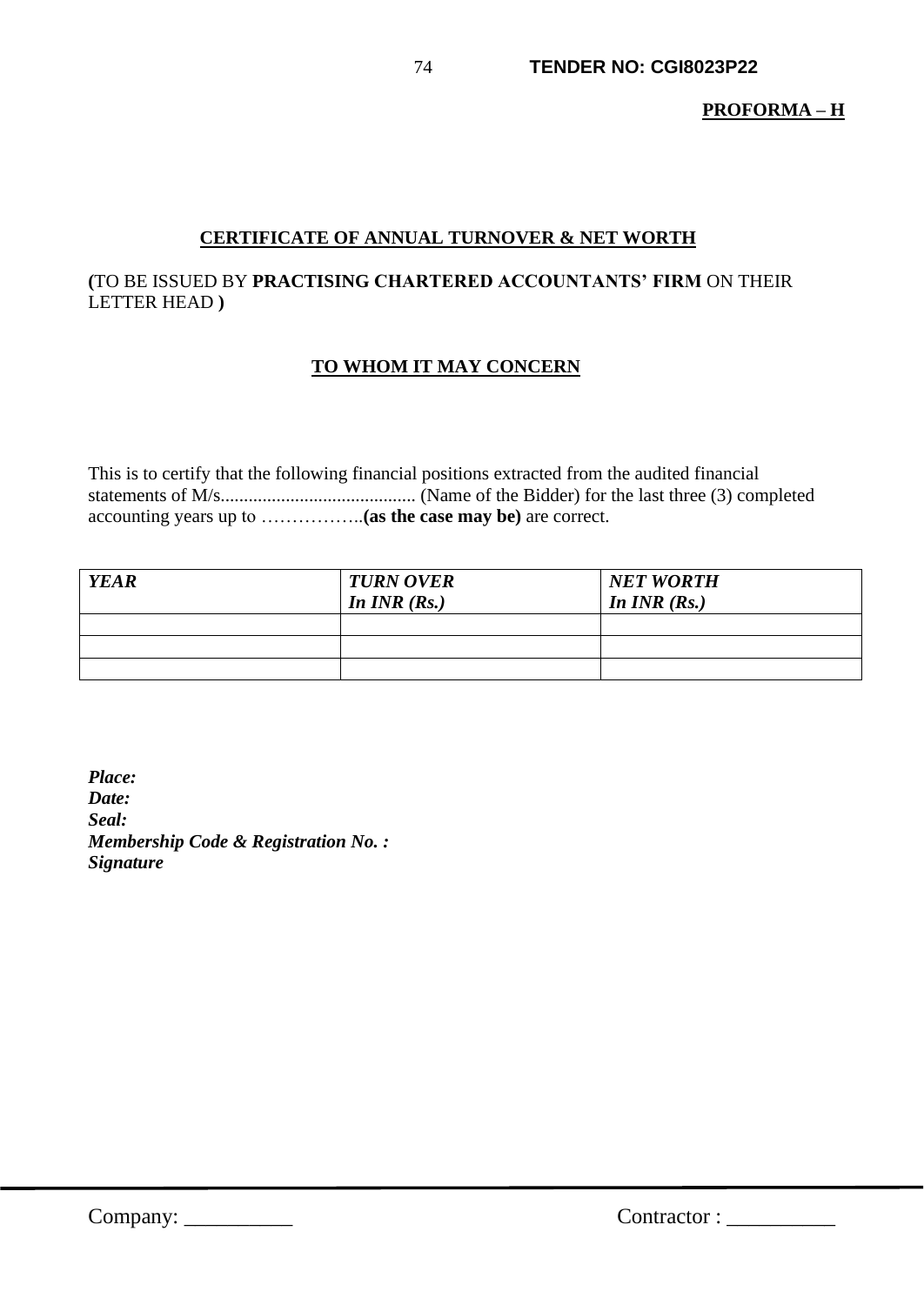#### **PROFORMA -I**

To, Dy.General Manager (F&A) PL Oil India Limited Pipeline HQ, Narangi , Guwahati ,Assam-781171

Dear Sir,

Sub: E–Payments vide RTGS/NEFT

I/We request and hereby authorise you to execute E-Payment vide RTGS/NEFT modes to My /Our Bank account as per the details given below:

#### (A) BANK DETAILS

- 1. Bank A/c No. ( Must Enclose Cancelled Cheque)
- 2. Account Type Saving Bank/ Current Account
- 3. Bank Branch
- 4. Bank Address
- 5. IFSC Code
- 6. MICR No.
- (B) VENDOR DETAILS :
- 1. Vendor Code ( See the vendor code given in the PO/Contract)
- 2. Name
- 3. PAN No. (Must enclosed self-attested photo copy of PAN Card )
- 4. Address with Mobile/Telephone No.
- 5. VAT TIN No.
- 6. CST Regn. No.
- 7. GST Regn. No.
- 8. Central Excise Regn.No.

#### 9. Email ID

I/We hereby declare that the particulars given above are correct and complete. I/We confirm that I/we shall bear the charges, if any levied by my/our bank for the credit in our above account through NEFT. If the transaction is delayed or lost because of incomplete or incorrect information, we would not hold the company responsible.

Thanking you,

Date: Authorised Signatory & Stamp ……………………………………………………………………………………………………………

### Bank Certificate

We confirm that the details given above are correct as per our records.

Date: **Official** 

Place: Signature, Code & Stamp of Authorised Bank

 $\frac{1}{\sqrt{2}}$  ,  $\frac{1}{\sqrt{2}}$  ,  $\frac{1}{\sqrt{2}}$  ,  $\frac{1}{\sqrt{2}}$  ,  $\frac{1}{\sqrt{2}}$  ,  $\frac{1}{\sqrt{2}}$  ,  $\frac{1}{\sqrt{2}}$  ,  $\frac{1}{\sqrt{2}}$  ,  $\frac{1}{\sqrt{2}}$  ,  $\frac{1}{\sqrt{2}}$  ,  $\frac{1}{\sqrt{2}}$  ,  $\frac{1}{\sqrt{2}}$  ,  $\frac{1}{\sqrt{2}}$  ,  $\frac{1}{\sqrt{2}}$  ,  $\frac{1}{\sqrt{2}}$ 

Company: \_\_\_\_\_\_\_\_\_\_ Contractor : \_\_\_\_\_\_\_\_\_\_